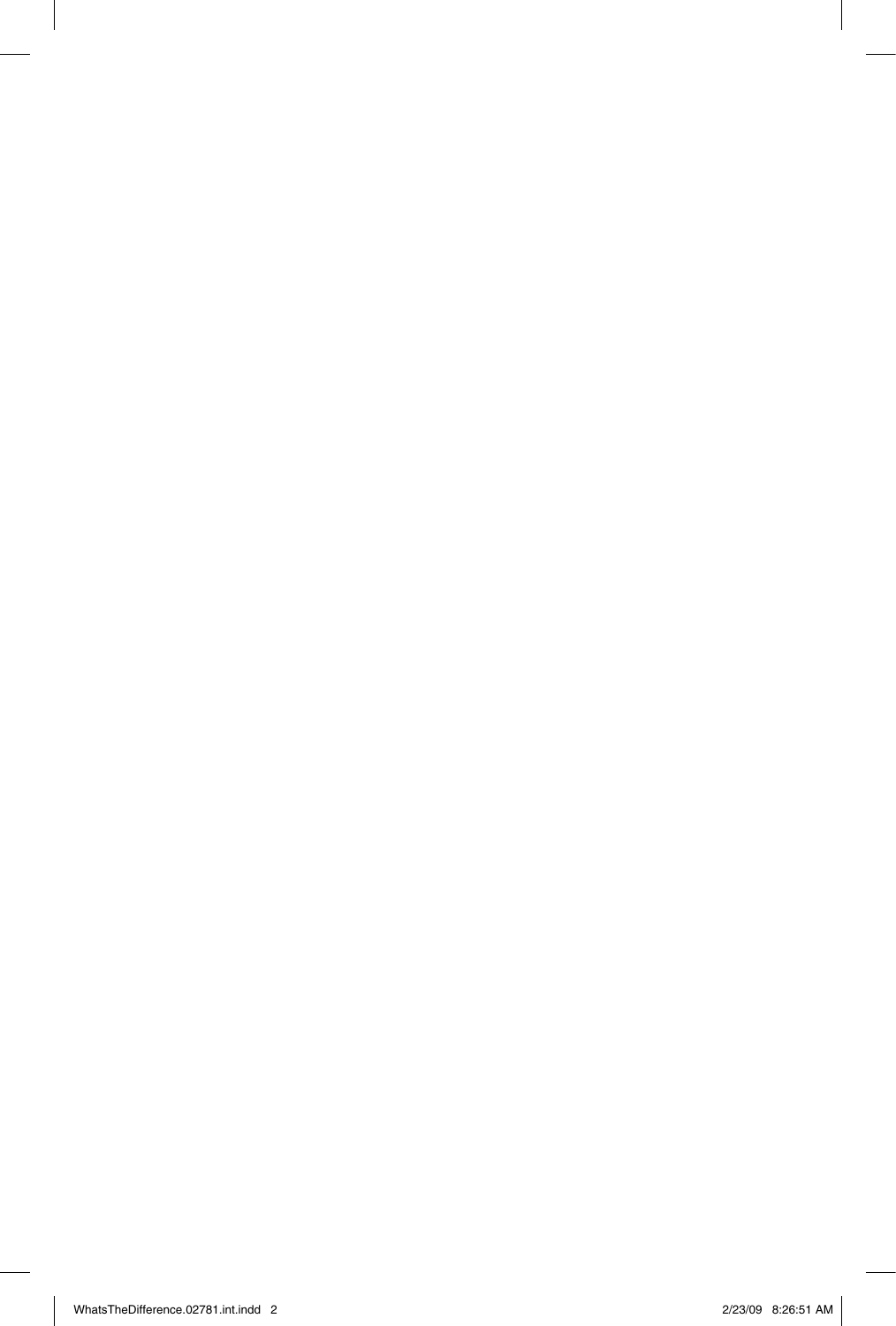# what's the<br>difference?

Manhood and Womanhood Defined According to the Bible

Foreword by Elisabeth Elliot

# **JOHN PIPER**

#### CROSSWAY BOOKS WHEATON, ILLINOIS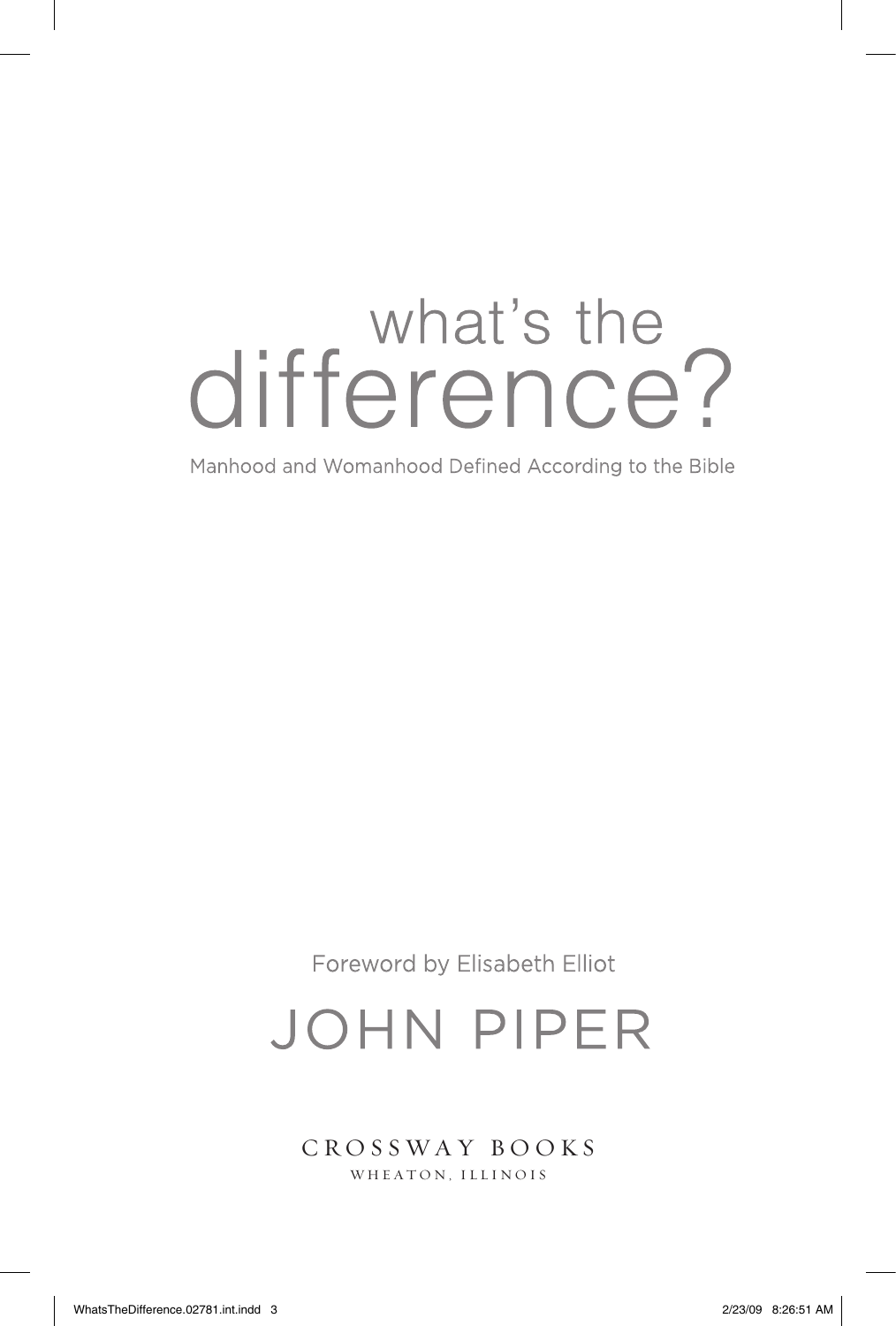*What's the Difference?*

Copyright © 1990 by the Council on Biblical Manhood and Womanhood.

Published by Crossway Books a publishing ministry of Good News Publishers

1300 Crescent Street Wheaton, Illinois 60187

Adapted from a chapter in *Recovering Biblical Manhood and Womanhood,* edited by Wayne Grudem and John Piper (Crossway Books, 1990)

The Council on Biblical Manhood and Womanhood was established in 1987 for the purpose of studying and setting forth Biblical teachings on the relationship between men and women, especially in the home and the church.

All rights reserved. No part of this publication may be reproduced, stored in a retrieval system, or transmitted in any form by any means, electronic, mechanical, photocopy, recording, or otherwise, without the prior permission of the publisher, except as provided by USA copyright law.

Cover design: Jessica Dennis

Cover photo: Photos.com

First printing, trade paper edition, 2001

Printed in the United States of America

Library of Congress Catalog Card Number 90-80358

ISBN 13: 978-1-4335-0278-1

ISBN 10: 1-4335-0278-X

| <b>VP</b> |                                                              | 17 16 15 14 13 12 11 10 09 08 |  |  |  |  |
|-----------|--------------------------------------------------------------|-------------------------------|--|--|--|--|
|           | 13    12    11    10    9    8    7    6    5    4    3    2 |                               |  |  |  |  |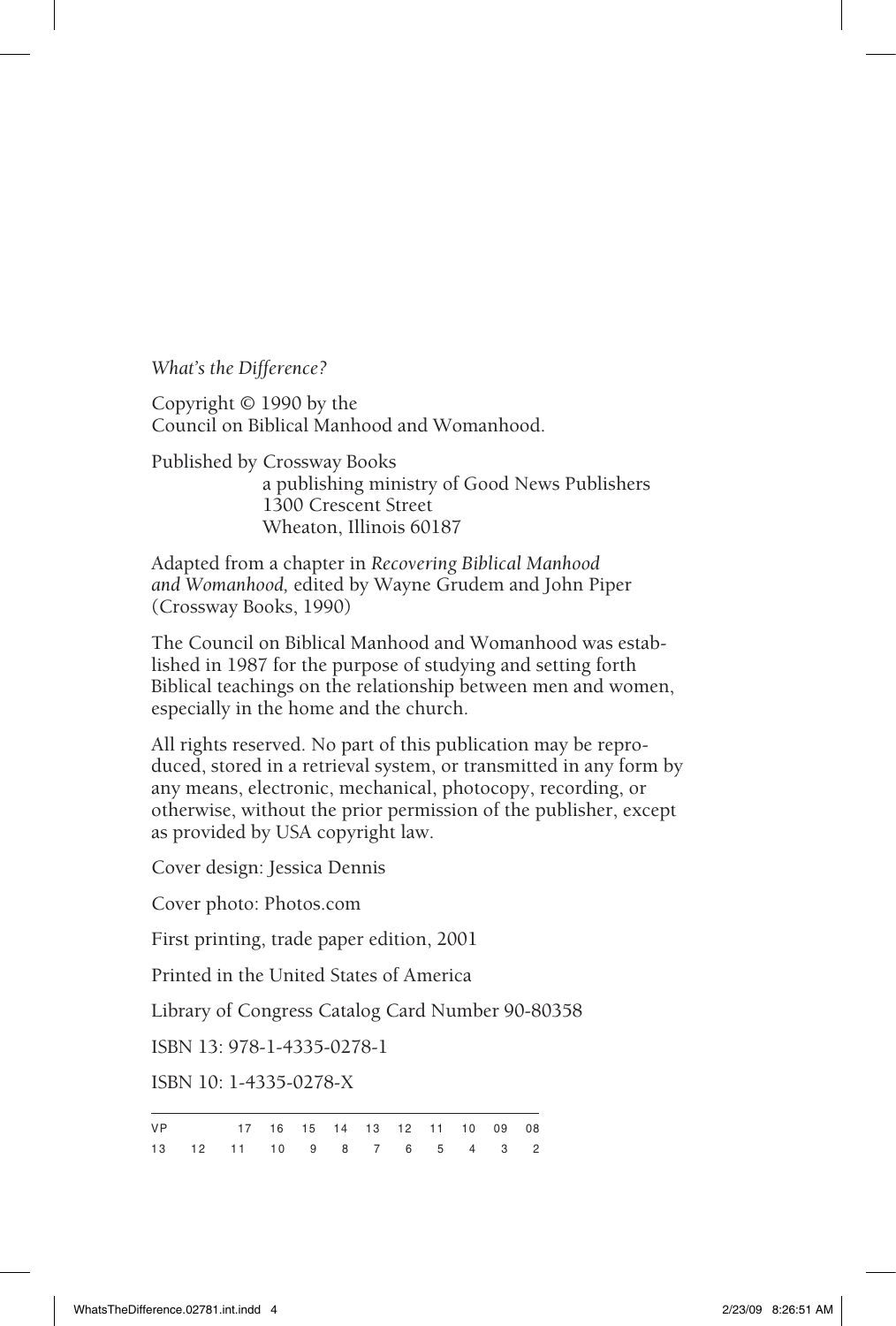*To Noël my partner in the great mystery*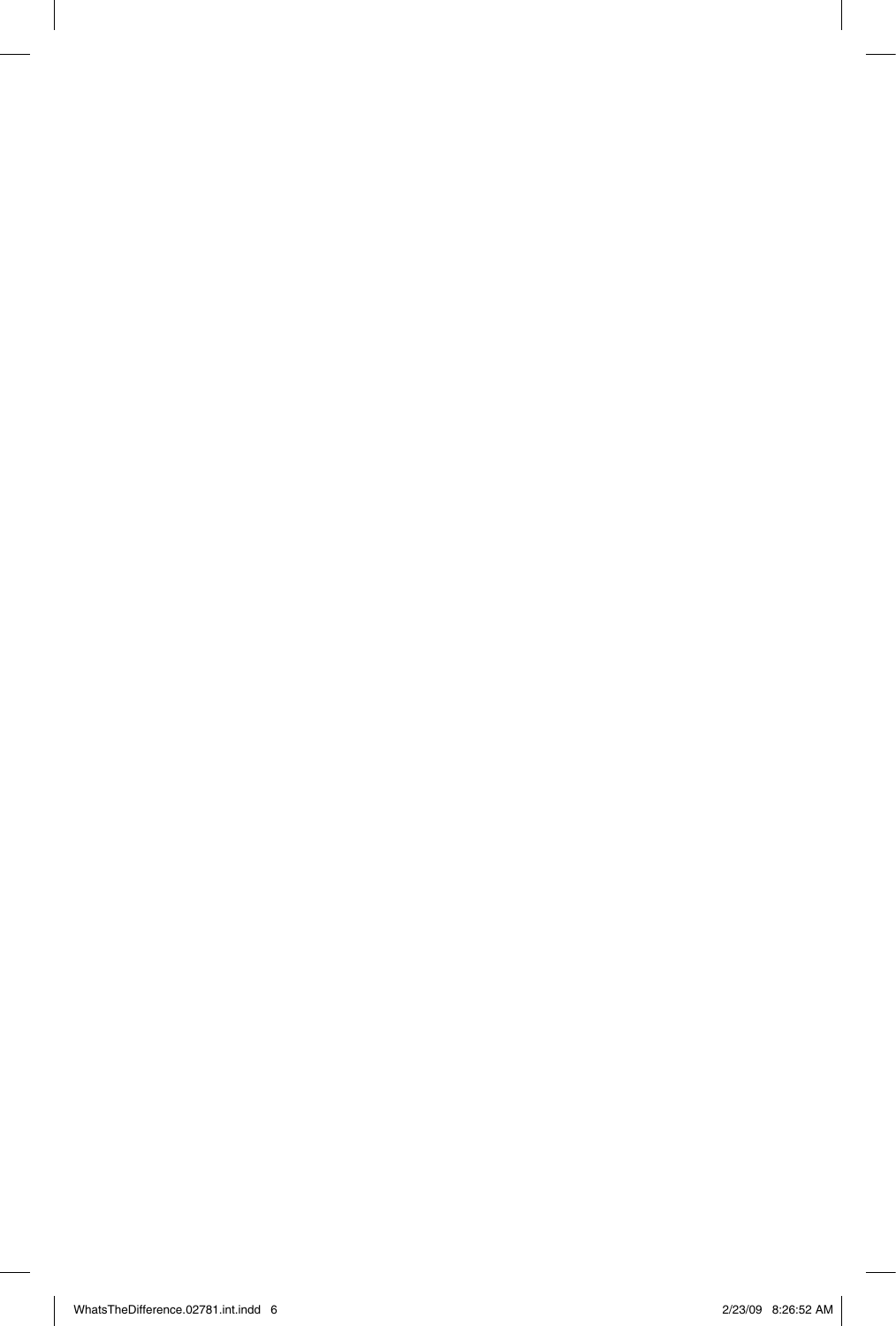## Contents

| FOREWORD BY Elisabeth Elliot                   |    |  |  |  |
|------------------------------------------------|----|--|--|--|
| 1 WHAT'S THE DIFFERENCE?                       | 11 |  |  |  |
| 2 THE MEANING OF MASCULINITY                   | 23 |  |  |  |
| 3 THE MEANING OF FEMININITY                    | 49 |  |  |  |
| 4 THE BIBLICAL VISION OF COMPLEMENTARITY       | 65 |  |  |  |
| 5 A CLOSING CHALLENGE TO MEN AND WOMEN         | 71 |  |  |  |
| <b>NOTES</b>                                   |    |  |  |  |
| A NOTE ON RESOURCES<br>Desiring God Ministries |    |  |  |  |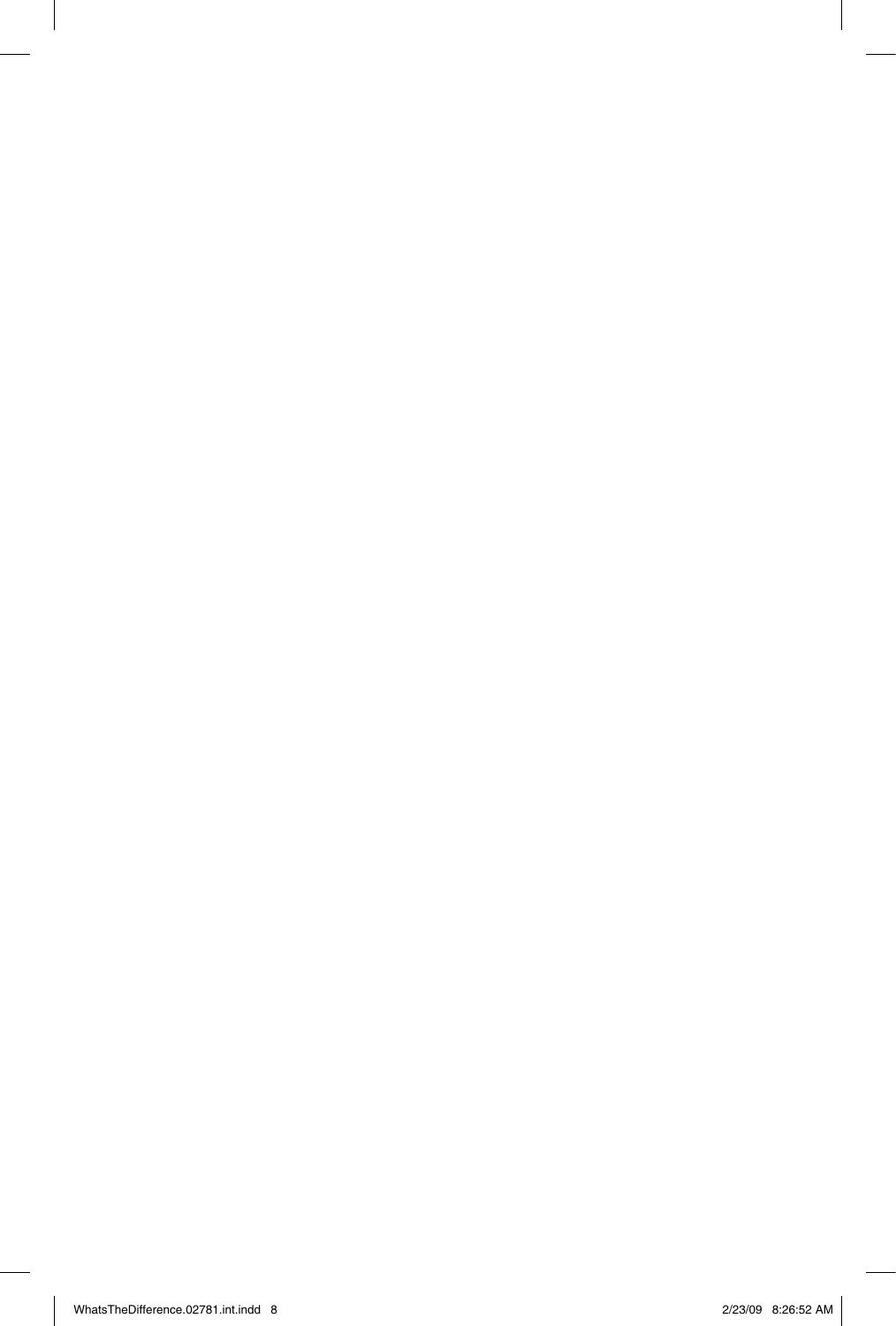## Foreword

For years I have noted with growing disquiet the pollution of many Christians' minds by the doctrine of feminism. I believe it is a far more dangerous pollution than most have realized, and I (with what seemed to me pitifully few others) have tried to sound the alarm in every way I could. It is a relief to me that John Piper has done what was badly needed—clarified the fundamental distinctions, defining them not fashionably but Biblically and with good common sense. He has done more—he has cut through much of the confusion that arises through a careless reading of the "difficult" Bible passages, and shown us the true liberation that comes with humble submission to God's original design. I think his thesis rings true to the manliness or the womanliness in each of us.

*—Elisabeth Elliot*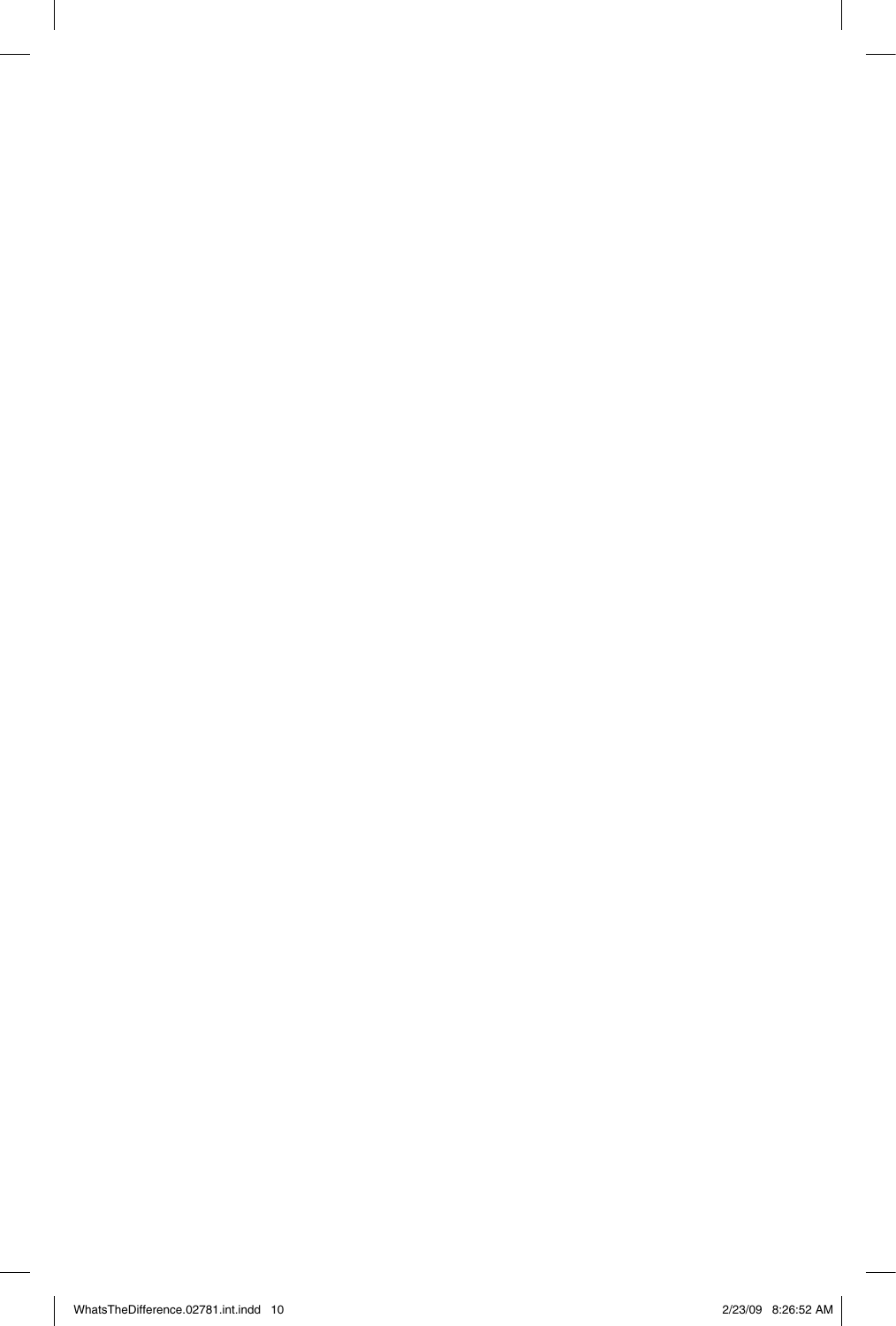n**1**

## What's the Difference?

When I was a boy growing up in Greenville, South Carolina, my father was away from home about two-thirds of every year. And while he preached across the country, we prayed my mother and my older sister and I. What I learned in those days was that my mother was omni-competent.

She handled the finances, paying all the bills and dealing with the bank and creditors. She once ran a little laundry business on the side. She was active on the park board, served as the superintendent of the intermediate department of our Southern Baptist church, and managed some real estate holdings.

She taught me how to cut the grass and splice electric cord and pull Bermuda grass by the roots and paint the eaves and shine the dining-room table with a shammy and drive a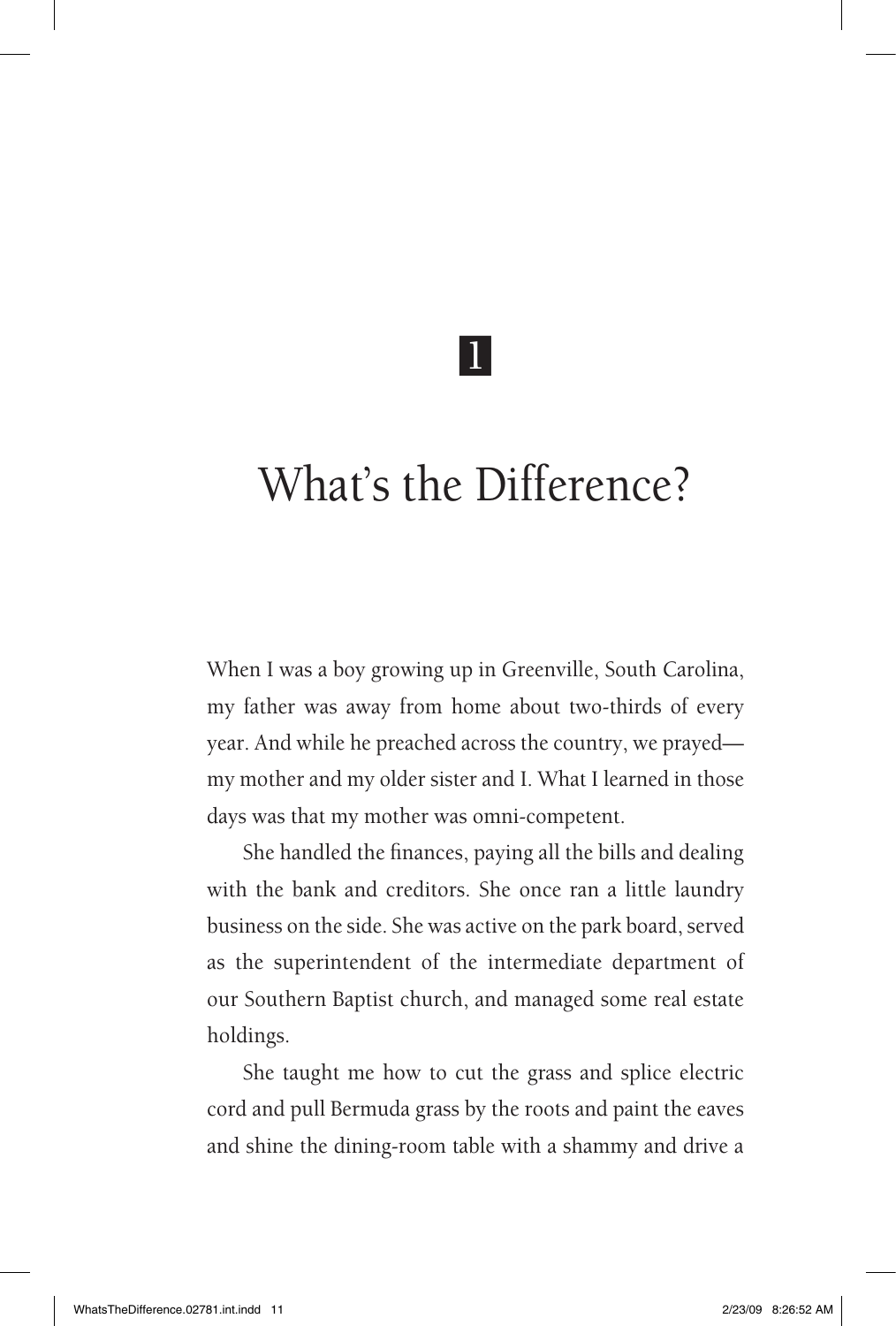car and keep French fries from getting soggy in the cooking oil. She helped me with the maps in geography and showed me how to do a bibliography and work up a science project on static electricity and believe that Algebra II was possible. She dealt with the contractors when we added a basement and, more than once, put her hand to the shovel. It never occurred to me that there was anything she couldn't do.

I heard one time that women don't sweat, they glow. Not true. My mother sweated. It would drip off the end of her long, sharp nose. Sometimes she would blow it off when her hands were pushing the wheelbarrow full of peat moss. Or she would wipe it with her sleeve between the strokes of a swingblade. Mother was strong. I can remember her arms even today thirty years later. They were big, and in the summertime they were bronze.

But it never occurred to me to think of my mother and my father in the same category. Both were strong. Both were bright. Both were kind. Both would kiss me and both would spank me. Both were good with words. Both prayed with fervor and loved the Bible. But unmistakably my father was a man and my mother was a woman. They knew it and I knew it. And it was not mainly a biological fact. It was mainly a matter of personhood and relational dynamics.

When my father came home he was clearly the head of the house. He led in prayer at the table. He called the family together for devotions. He got us to Sunday School and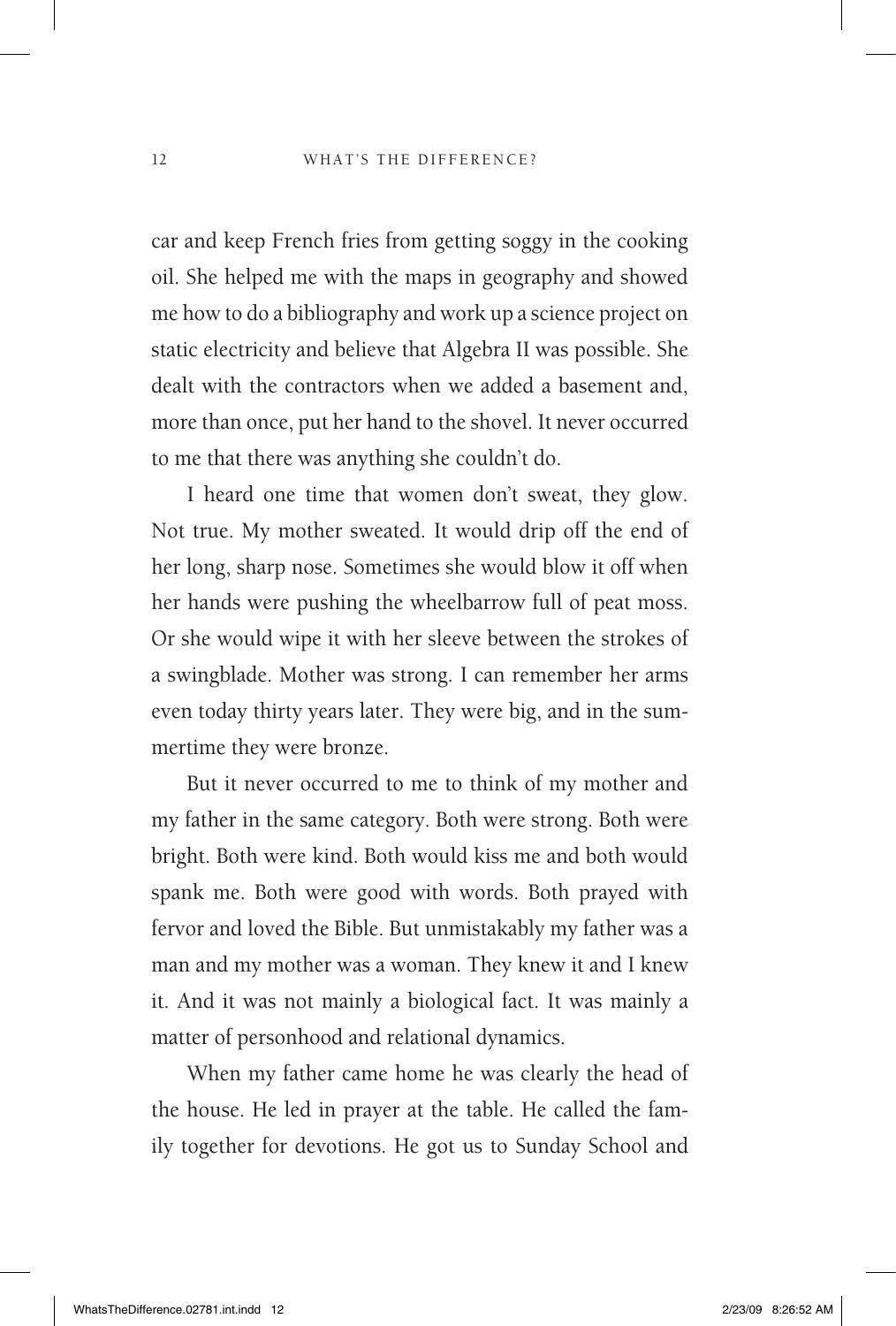worship. He drove the car. He guided the family to where we would sit. He made the decision to go to Howard Johnson's for lunch. He led us to the table. He called for the waitress. He paid the check. He was the one we knew we would reckon with if we broke a family rule or were disrespectful to Mother. These were the happiest times for Mother. Oh, how she rejoiced to have Daddy home! She loved his leadership. Later I learned that the Bible calls this "submission."

But since my father was gone most of the time, Mother used to do most of those leadership things too. So it never occurred to me that leadership and submission had anything to do with superiority and inferiority. And it didn't have to do with muscles and skills either. It was not a matter of capabilities and competencies. It had to do with something I could never have explained as a child. And I have been a long time in coming to understand it as part of God's great goodness in creating us male and female. It had to do with something very deep. I know that the specific rhythm of life that was in our home is not the only good one. But there were dimensions of reality and goodness in it that ought to be there in every home. Indeed they ought to be there in varying ways in all mature relationships between men and women.

I say "ought to be there" because I now see that they were rooted in God. Over the years I have come to see from Scripture and from life that manhood and womanhood are the beautiful handiwork of a good and loving God. He designed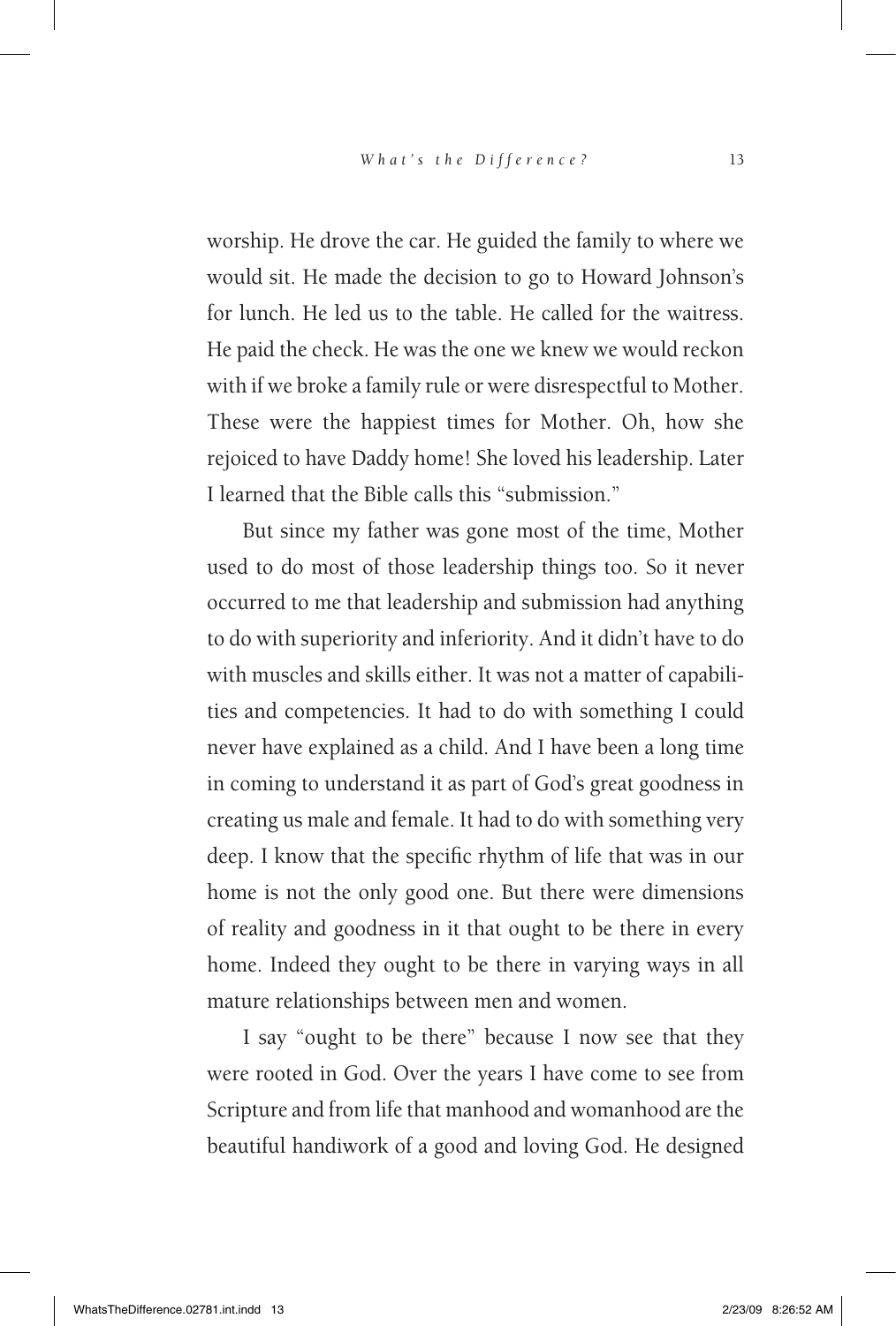our differences and they are profound. They are not mere physiological prerequisites for sexual union. They go to the root of our personhood. This essay is an attempt to define some of those differences as God wills them to be according to the Bible.

\* \* \* \* \*

Let me say a word about that phrase, "according to the Bible." The subtitle of this little book is "Manhood and Womanhood Defined *According to the Bible*." What that means is that I have made every effort to bring the thinking of this book into accord with what the Bible teaches. At the same time, however, I have not tried to include a detailed exegetical argument for every assertion.

There are two main reasons that seem to justify this approach:

First, for the purposes of this little book, it seemed best to present the Biblical vision of manhood and womanhood as clearly and concisely as possible, and to leave the comprehensive technical discussion for other publications. Thus this little book was originally written as a chapter in a larger collection of essays, *Recovering Biblical Manhood and Womanhood* (published in 1990 by Crossway Books; edited by Wayne Grudem and John Piper), and this longer work provides detailed exegetical support for the vision of this smaller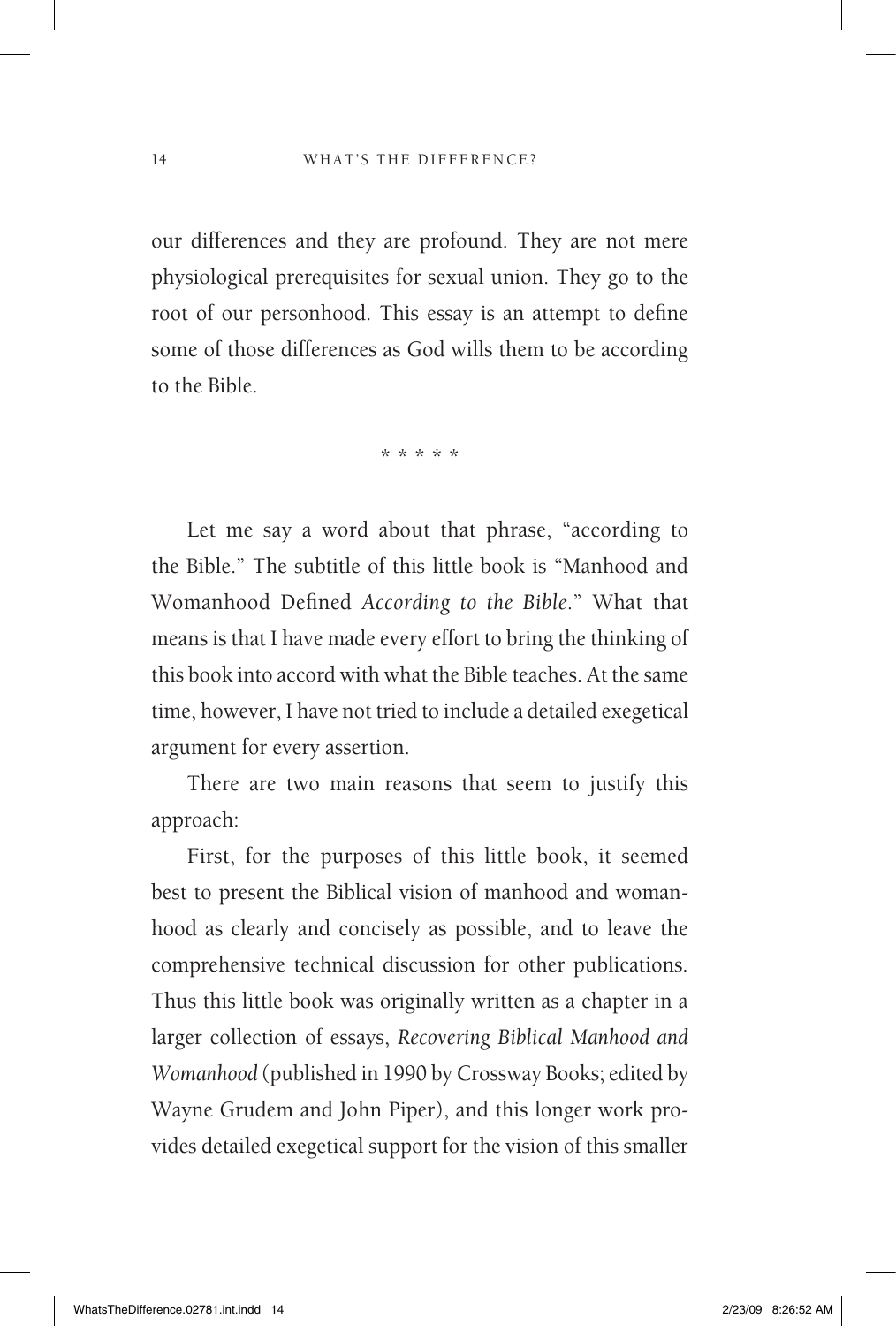work. I have also tried in articles,<sup>1</sup> sermons,<sup>2</sup> and unpublished papers to give a credible account of the Biblical foundations of what I say here.

Second, I have tried to include enough Biblical argumentation in this essay, especially in the footnotes, to show why I believe this vision of manhood and womanhood is in fact *"according to the Bible."* I hope it will be obvious that my reflections are not the creation of an independent mind, but the fruit of a tree planted firmly in the soil of constant meditation on the Word of God.

Third, experience has taught me that there are two ways to commend a vision of manhood and womanhood. One way has to do with rational argumentation concerning factual evidences. For example, an evangelical Christian wants to know, Does the Bible really teach this vision of manhood and womanhood? So one way of commending the vision is by patient, detailed, careful exegetical argumentation.

But there is another way to commend the vision. A person also wants to know, Is the vision beautiful and satisfying and fulfilling? Can I live with it? This is not a bad question. Commending Biblical truth involves more than saying, "Do it because the Bible says so." That sort of commendation may result in a kind of obedience that is so begrudging and so empty of delight and hearty affirmation that the Lord is not pleased with it at all.

So there is a second task needed in winning people over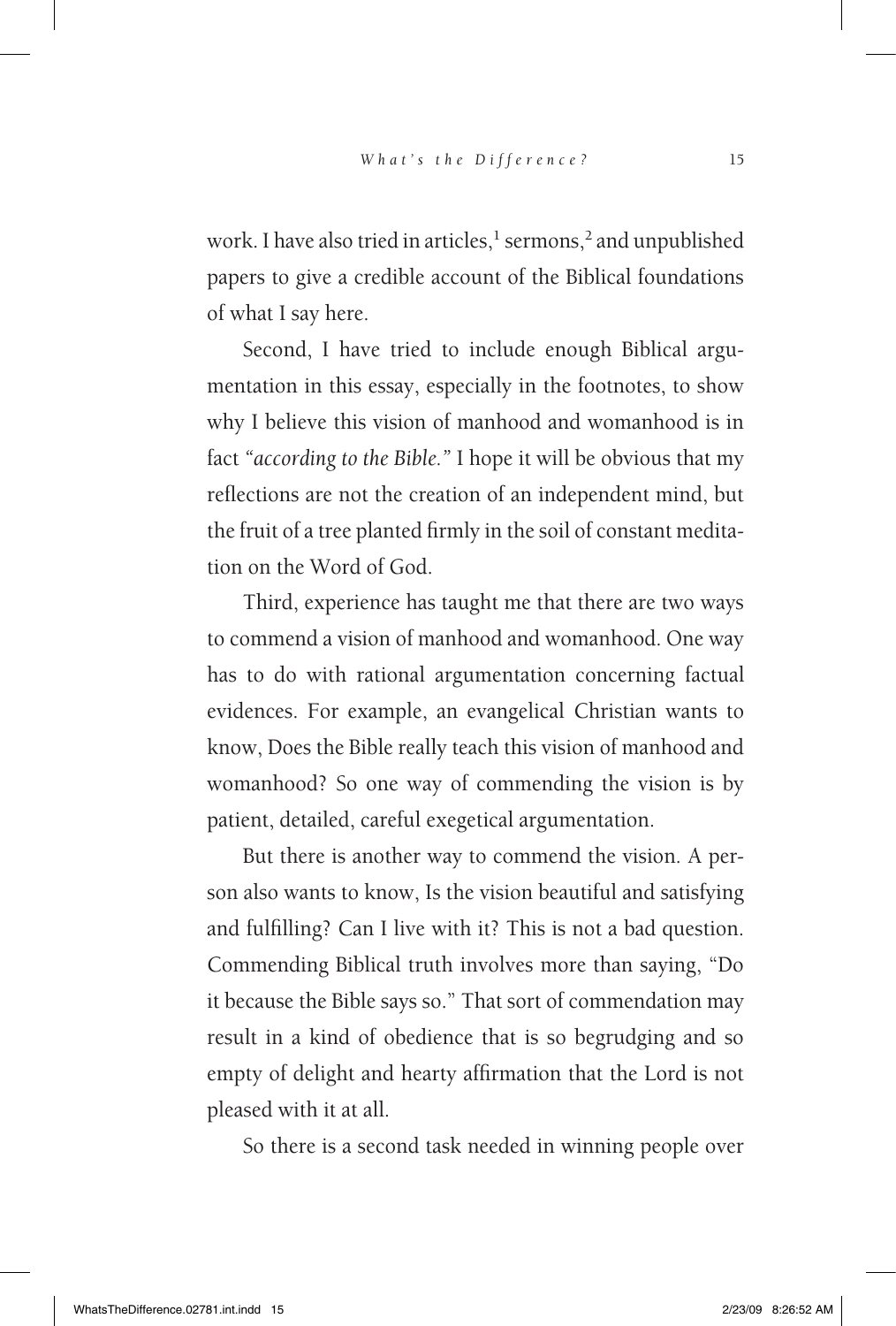to a vision of manhood and womanhood. Not only must there be thorough exegesis, there must also be a portrayal of the vision that satisfies the heart as well as the head. Or to put it another way: we must commend the beauty as well as the truth of the vision. We must show that something is not only right but also good. It is not only valid but also valuable, not only accurate but also admirable.

This little book is meant to fit *mainly* into the second category. Not merely, but mainly. It is designed to show that our vision of manhood and womanhood is a deeply satisfying gift of grace from a loving God who has the best interests of his creatures at heart. The vision is not onerous or oppressive. It does not promote pride or self-exaltation. It conforms to who we are by God's good design. Therefore it is fulfilling in the deepest sense of that word.

\* \* \* \* \*

The tendency today is to stress the equality of men and women by minimizing the unique significance of our maleness or femaleness. But this depreciation of male and female personhood is a great loss. It is taking a tremendous toll on generations of young men and women who do not know what it means to be a man or a woman. Confusion over the meaning of sexual personhood today is epidemic. The consequence of this confusion is not a free and happy harmony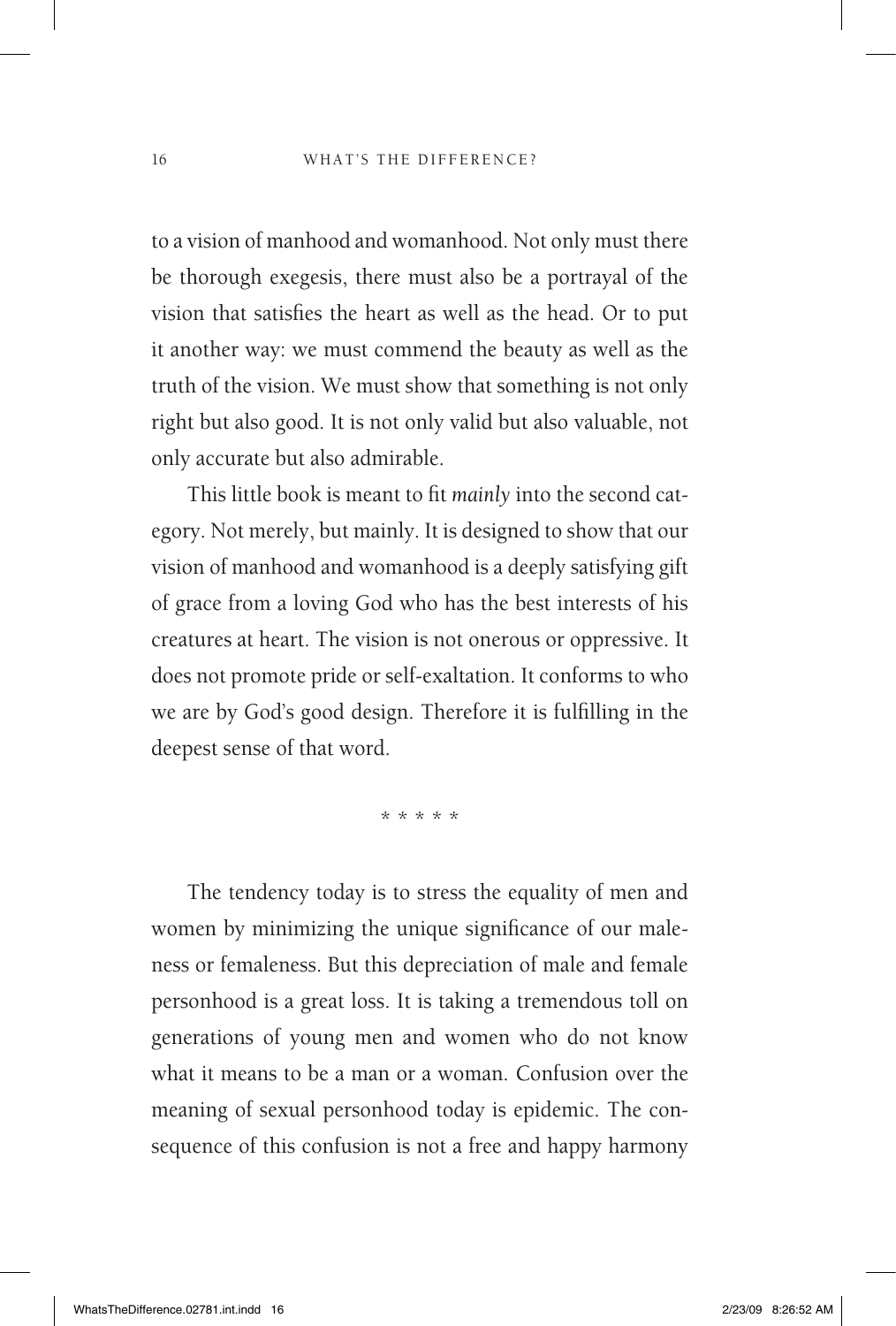among gender-free persons relating on the basis of abstract competencies. The consequence rather is more divorce, more homosexuality, more sexual abuse, more promiscuity, more social awkwardness, and more emotional distress and suicide that come with the loss of God-given identity.

It is a remarkable and telling observation that contemporary Christian feminists devote little attention to the definition of femininity and masculinity. Little help is being given to a son's question, "Dad, what does it mean to be a man and not a woman?" Or a daughter's question, "Mom, what does it mean to be woman and not a man?" A lot of energy is being expended today minimizing the distinctions of manhood and womanhood. But we do not hear very often what manhood and womanhood *should* incline us to do. We are adrift in a sea of confusion over sexual roles. And life is not the better for it.

Ironically the most perceptive thinkers recognize how essential manhood and womanhood are to our personhood. Yet the meaning of manhood and womanhood is seen as unattainable. For example, Paul Jewett, in his very insightful book, *Man as Male and Female,* argues persuasively that maleness and femaleness are essential, not peripheral, to our personhood:

Sexuality permeates one's individual being to its very depth; it conditions every facet of one's life as a person. As the self is always aware of itself as an 'I,' so this 'I'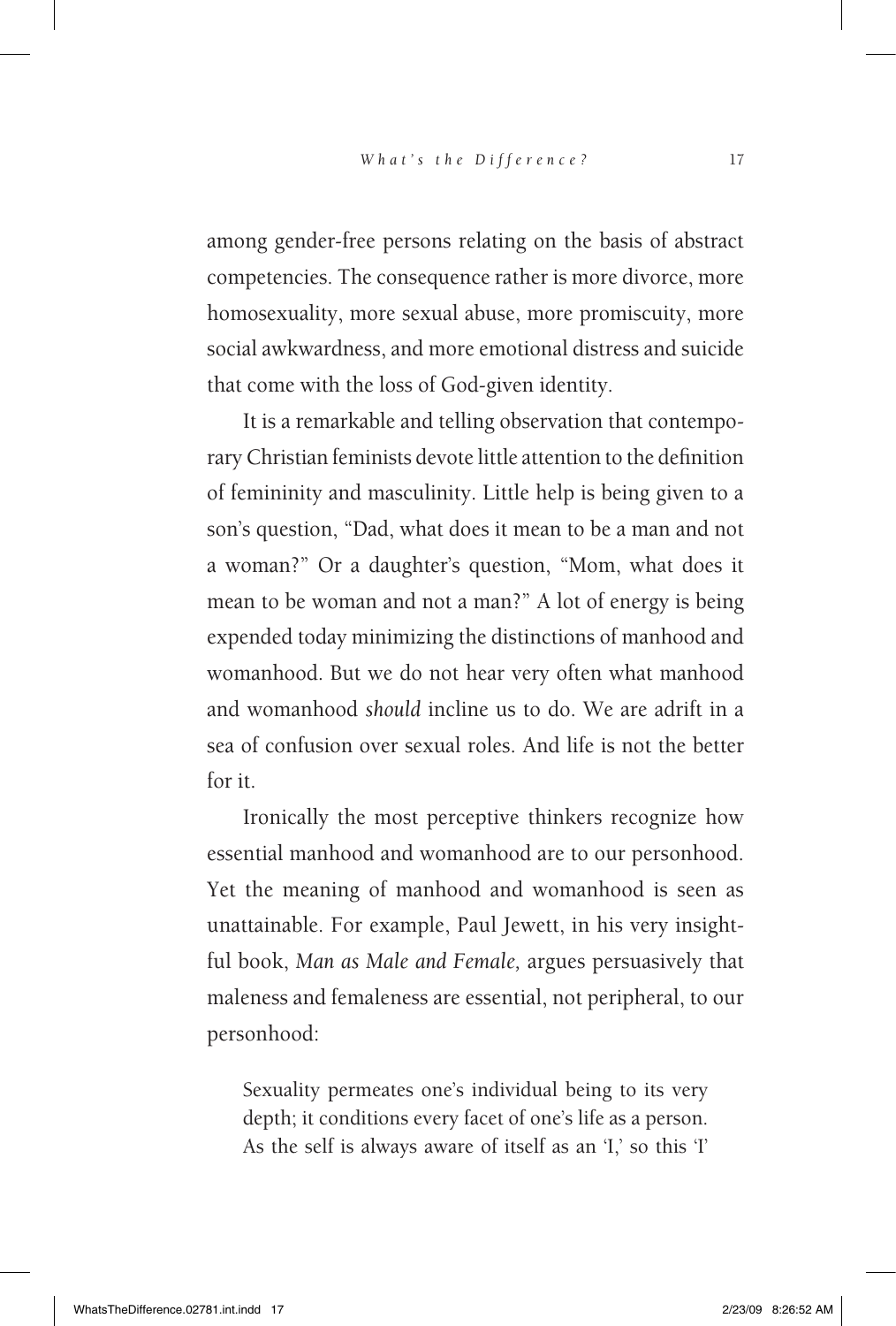is always aware of itself as *himself* or *herself.* Our selfknowledge is indissolubly bound up not simply with our *human* being but with our *sexual* being. At the human level there is no 'I and thou' *per se,* but only the 'I' who is male or female confronting the 'thou,' the 'other,' who is also male or female.<sup>3</sup>

He cites Emil Brunner to the same effect: "Our sexuality penetrates to the deepest metaphysical ground of our personality. As a result, the physical differences between the man and the woman are a parable of psychical and spiritual differences of a more ultimate nature."<sup>4</sup>

After reading these amazing statements concerning how essential manhood and womanhood are to our personhood and how sexuality "conditions every facet of one's life," it is stunning to read that Jewett does not know what manhood and womanhood are. He says,

Some, at least, among contemporary theologians are not so sure that they know what it means to be a man in distinction to a woman or a woman in distinction to a man. It is because the writer shares this uncertainty that he has skirted the question of ontology in this study.<sup>5</sup>

All human activity reflects a qualitative distinction which is sexual in nature. But in my opinion, such an observation offers no clue to the ultimate meaning of that distinction. It may be that we shall never know what that distinction ultimately means. But this much, at least, seems clear: we will understand the difference— what it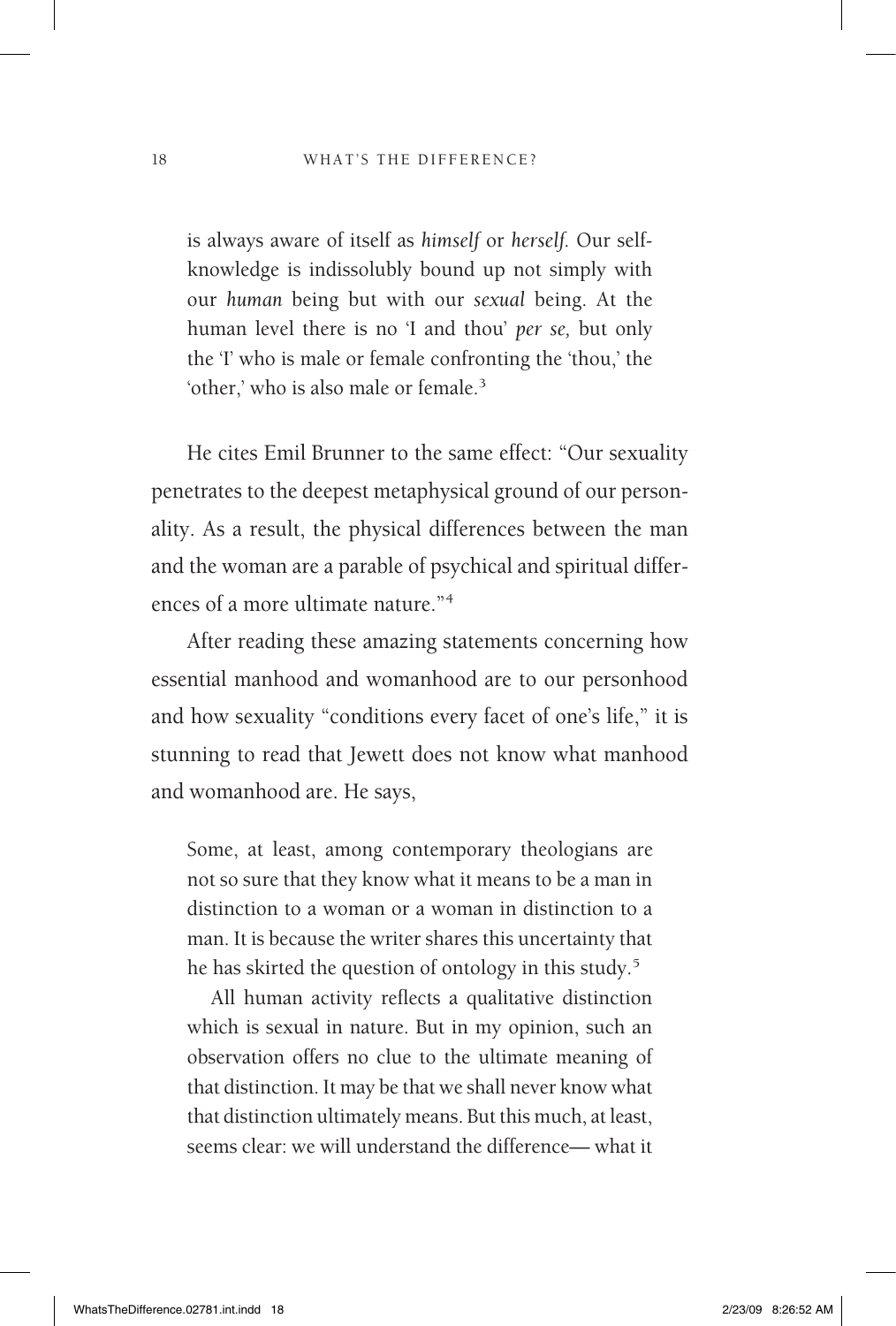means to be created as man or woman— only as we learn to live as man and woman in a true partnership of life.<sup>6</sup>

Surely this is a great sadness. We know that "sexuality permeates one's individual being to its very depth." We know that "it conditions every facet of one's life as a person." We know that every I-Thou encounter is an encounter not of abstract persons but of male or female persons. We know that physical differences are but a parable of male and female personhood. But, alas, we do not know who we are as male and female. We are ignorant of this all-pervasive dimension of our identity.

But what about Jewett's prescription for hope in the face of this stunning ignorance of who we are? He suggests that we discover who we are "as man or woman" by experiencing a "true partnership" as man *and* woman. The problem with this is that we cannot know what a "true partnership" is until we know the nature of the partners. A true partnership must be true to who the partners are. A true partnership must take into account the sexual reality "that conditions every facet of their life." We simply cannot know what a "true" partnership is until we know what truly "permeates [our] personhood to the very depths." If we are really ignorant of what true manhood and womanhood are, we have no warrant to prescribe the nature of what *true* partnership will look like.

The sexual turmoil of our culture is not surprising when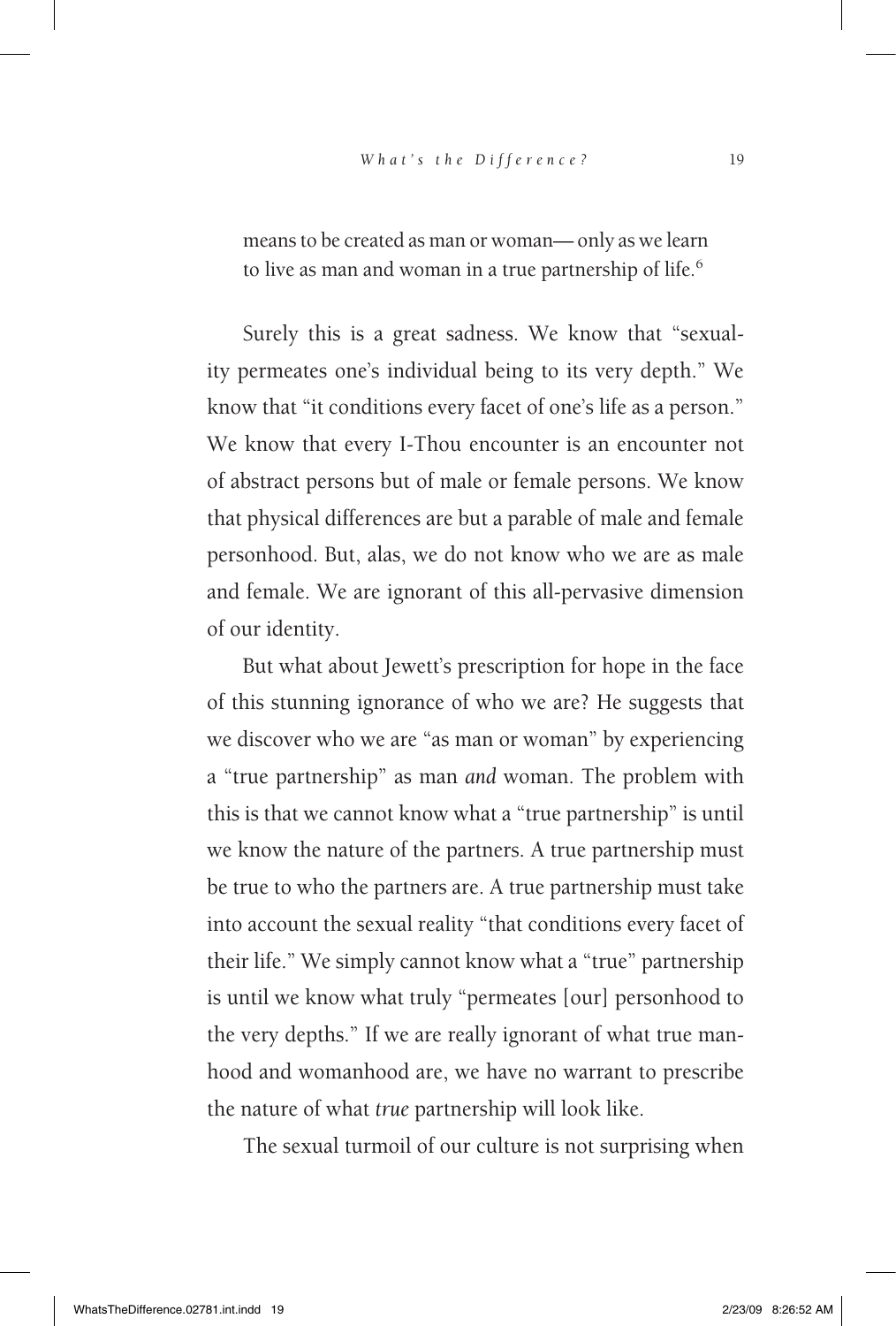we discover that our best Christian thinkers claim not to know what masculinity and femininity are, and yet acknowledge that these are among the most profound aspects of personhood that "condition every facet of one's life"! How shall parents rear daughters to be women and sons to be men when even the leading teachers of the church do not know what manhood and womanhood are?

The conviction behind this essay is that the Bible does not leave us in ignorance about the meaning of masculine and feminine personhood. God has not placed in us an all-pervasive and all-conditioning dimension of personhood and then hidden the meaning of our identity from us. He has shown us in Scripture the beauty of manhood and womanhood in complementary harmony. He has shown us the distortions and even horrors that sin has made of fallen manhood and womanhood. And he has shown us the way of redemption and healing through Christ.

To be sure, we see "through a glass dimly." Our knowledge is not perfect. We must be ever open to new light. But we are not so adrift as to have nothing to say to our generation about the meaning of manhood and womanhood and its implications for our relationships. Our understanding is that the Bible reveals the nature of masculinity and femininity by describing diverse responsibilities for man and woman while rooting these differing responsibilities in creation, not convention.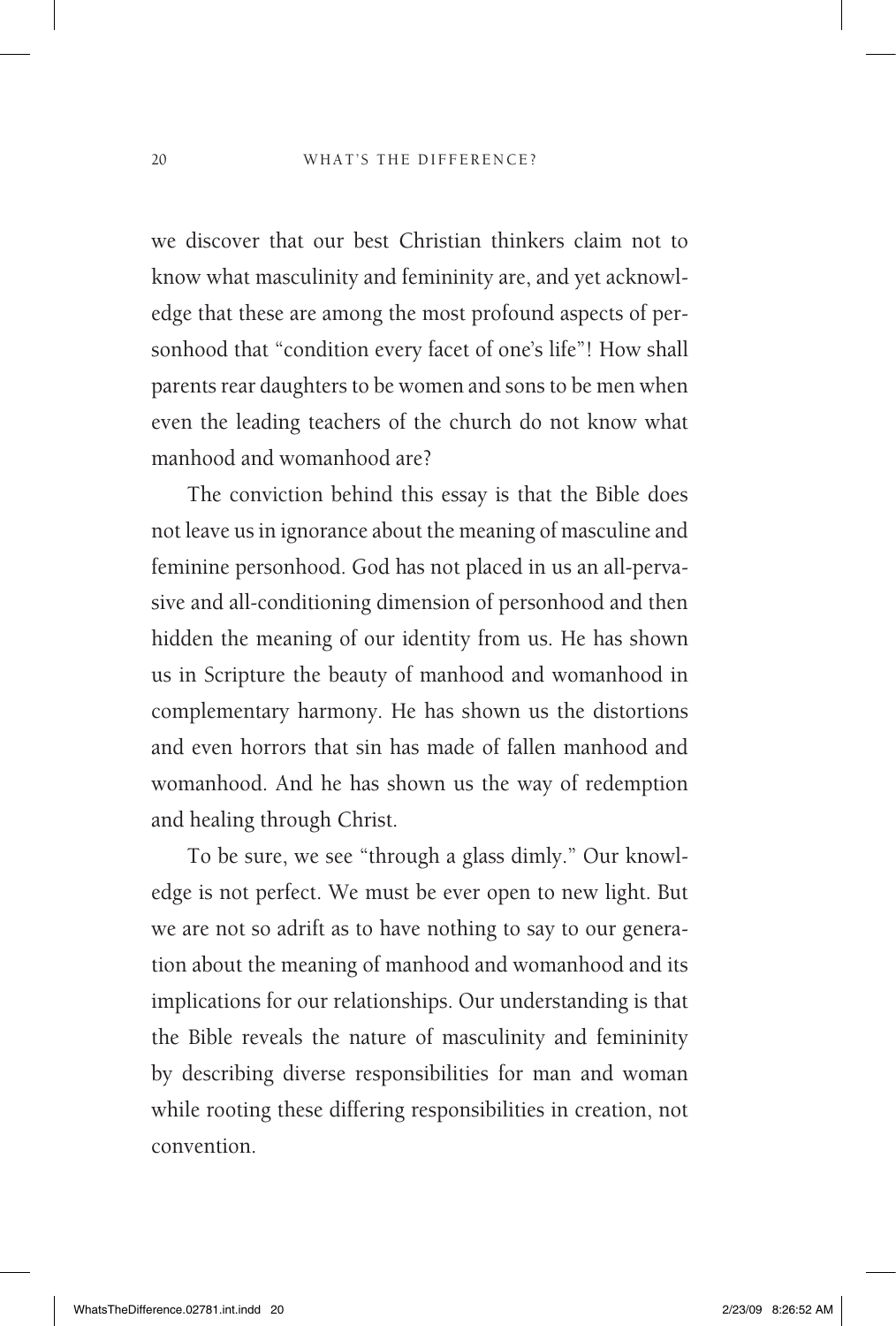When the Bible teaches that men and women fulfil different roles in relation to each other, charging man with a unique leadership role, it bases this differentiation not on temporary cultural norms but on permanent facts of creation. This is seen in 1 Corinthians 11:3-16 (especially vv. 8-9, 14); Ephesians 5:21-33 (especially vv. 31-32); and 1 Timothy  $2:11-14$  (especially vv. 13-14).<sup>7</sup> In the Bible, differentiated roles for men and women are never traced back to the fall of man and woman into sin. Rather, the foundation of this differentiation is traced back to the way things were in Eden before sin warped our relationships. Differentiated roles were corrupted, not created, by the fall.<sup>8</sup> They were created by God.

\* \* \* \* \*

This leads me then to attempt at least a partial definition of manhood and womanhood. This is risky business. Every word we choose could be misunderstood. Unsympathetic readers could jump to conclusions about practical implications that are not implied. I would simply plead for the application of that great principle of good criticism: Before assessing an author's position, express an understanding of it in a way the author would approve.

I would commend the following descriptions of masculinity and femininity for consideration. It will be very important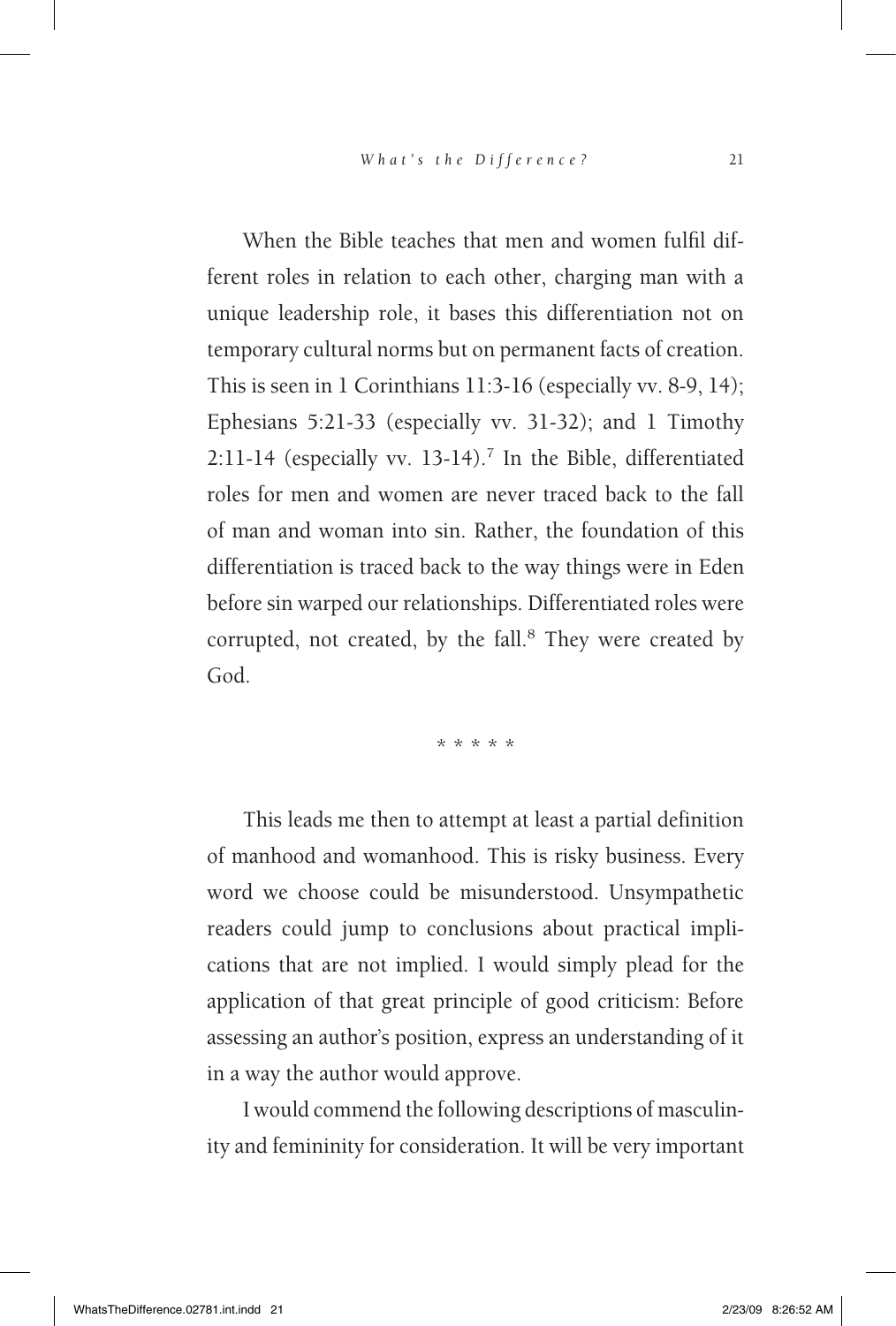to read them in the light of the subsequent comments. These are not exhaustive descriptions of all that masculinity or femininity mean. They are an attempt to get at the heart, or at least an indispensable aspect, of manhood and womanhood.<sup>9</sup>

aT THE HEART OF mATURE masculiNITY IS a sense of benevolent responsibility to LEAD, provide for and protect WOMEN IN WAYS APPROPRIATE TO a Man's DIFFERING RELATIONSHIPS.

At the heart of mature femininity is a FREEING disposition to afFIrm, receive and nurture strength and leadership from worthy men IN WAYS APPROPRIATE TO A WOMAN'S DIFFERING RELATIONSHIPS.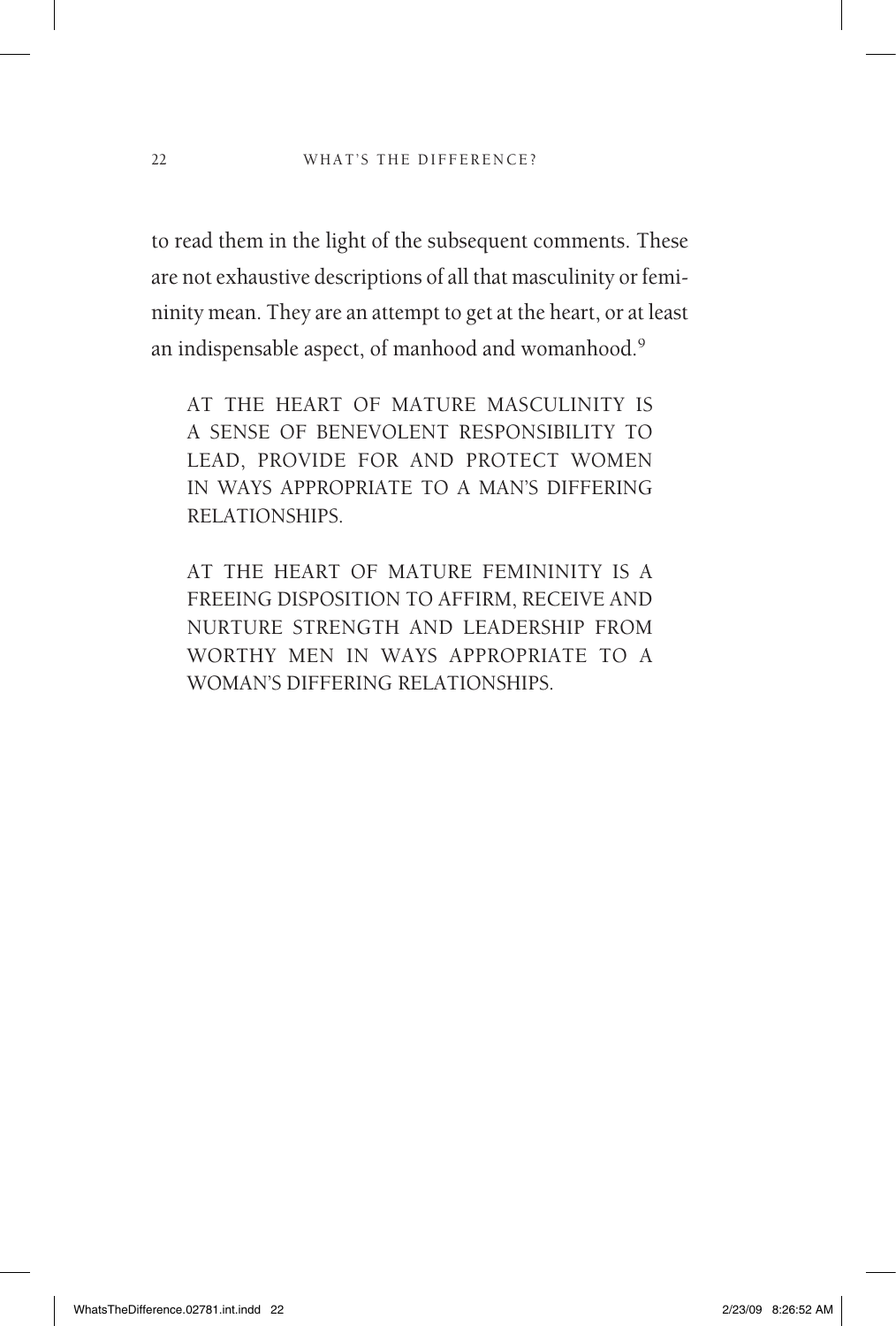### n**2**

## The Meaning of Masculinity

Here we take the definition of masculinity a phrase at a time and unfold its meaning and implications.

aT THE HEART OF mATURE masculiNITY IS a sense of benevolent responsibility to LEAD, provide for and protect WOMEN IN WAYS APPROPRIATE TO a Man's DIFFERING RELATIONSHIPS.

#### "AT THE HEART OF . . ."

This phrase signals that the definitions are not exhaustive. There is more to masculinity and femininity, but there is not less. We believe this is at the heart of what true manhood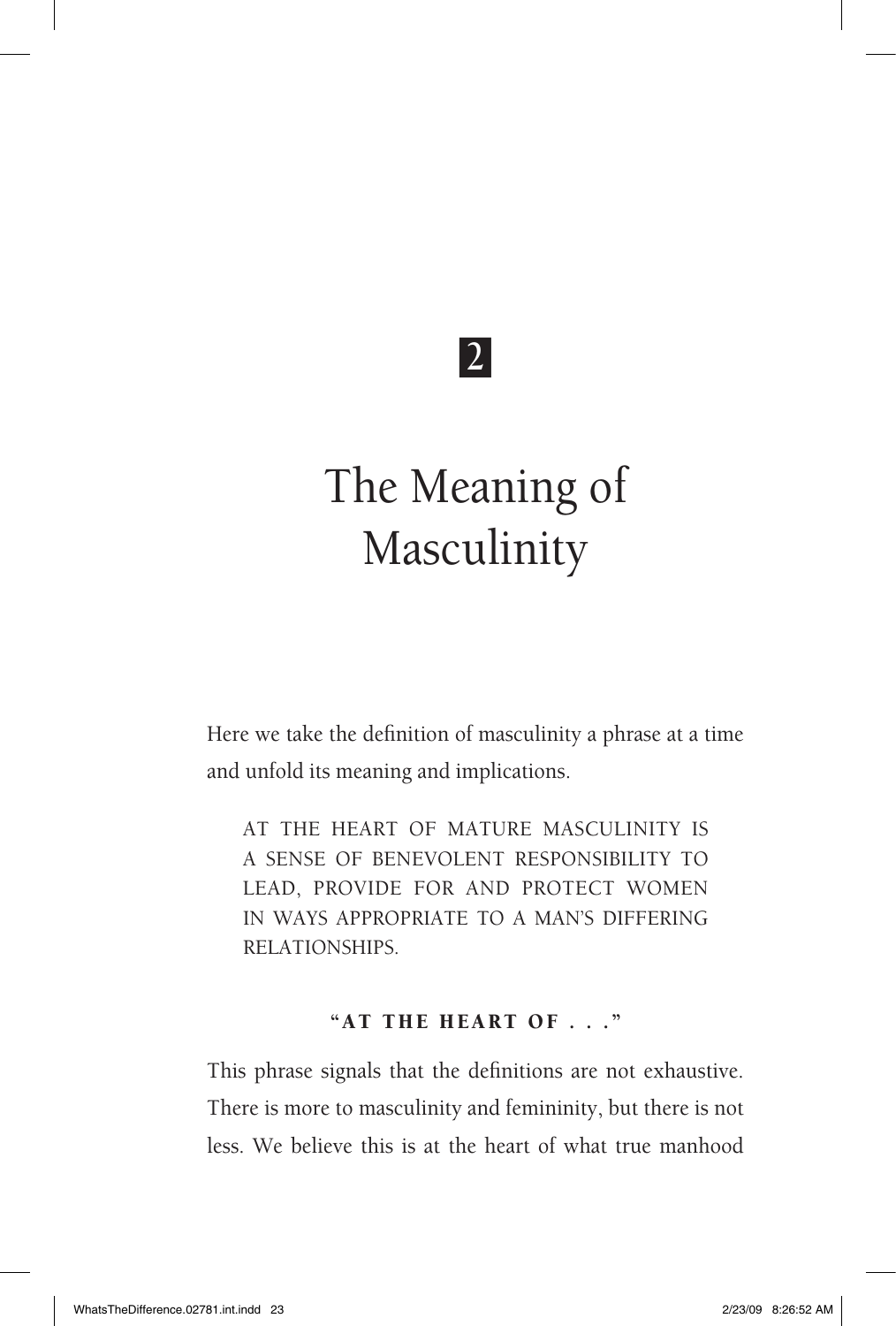means, even if there is a mystery to our complementary existence that we will never exhaust.

#### ". . . MATURE MASCULINITY . . ."

A man might say, "I am a man and I do not feel this sense of responsibility that you say makes me masculine." He may feel strong and sexually competent and forceful and rational. But we would say to him that if he does not feel this sense of benevolent responsibility toward women to lead, provide and protect, his masculinity is immature. It is incomplete and perhaps distorted.

"Mature" means that a man's sense of responsibility is in the process of growing out of its sinful distortions and limitations, and finding its true nature as a form of love, not a form of self-assertion.

#### ". . . A SENSE OF . . ."

I use the word "sense" because to be masculine a man must not only be responsible, but sense or feel that he is. If he does not "sense" or "feel" and "affirm" his responsibility, he is not mature in his masculinity.

The word "sense" also implies the fact that a man can be mature in his masculinity when his circumstances do not put him in any relationship where he actually has the possibility to relate to any woman. He may be in combat or out to sea away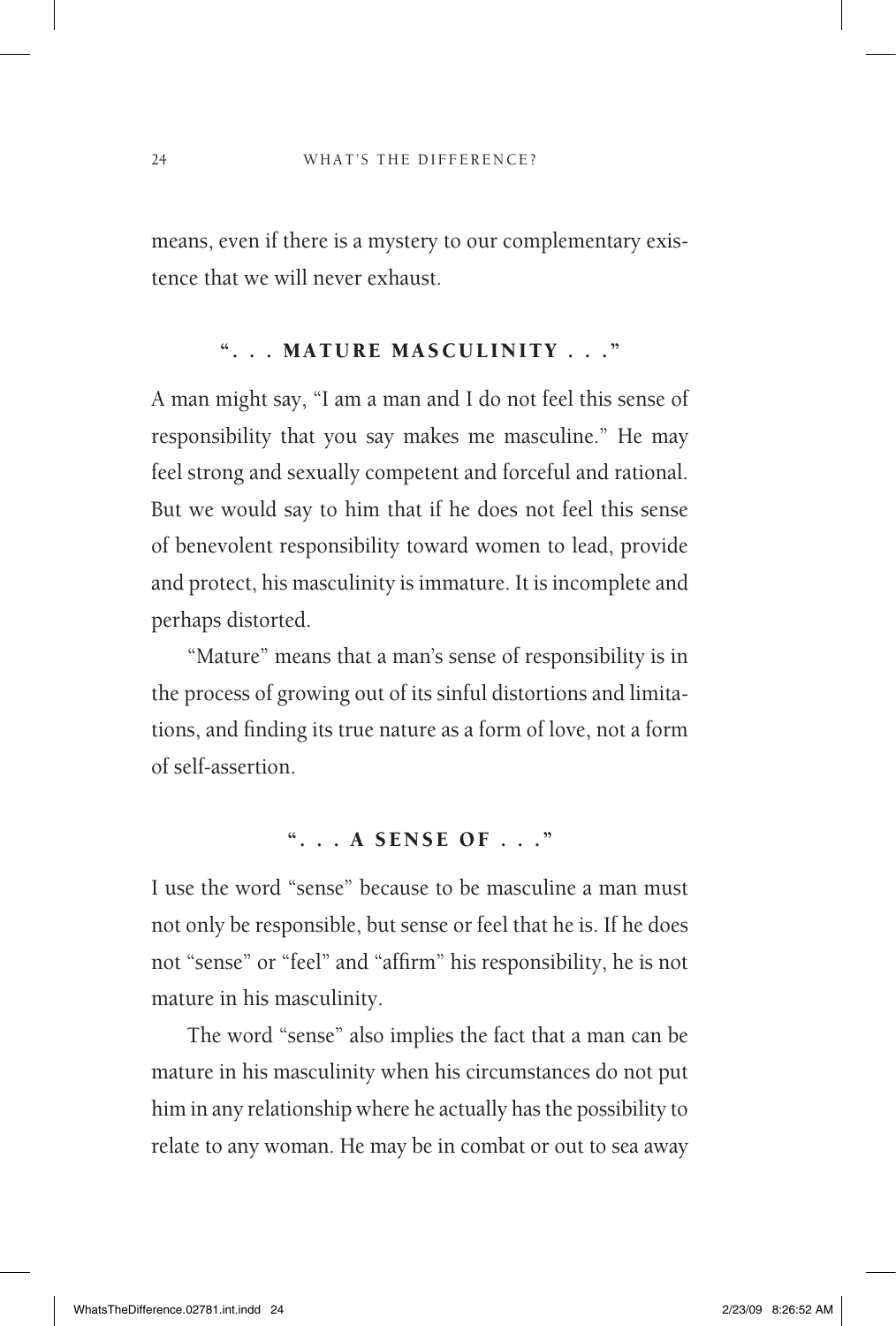from women. He may be in prison. He may have a job on an oil rig in the North Atlantic. He may be a monk. Or his style of life may simply make interaction with women very limited.

A man can be properly masculine in those circumstances if he has the sense of benevolent responsibility to lead, provide for and protect women. This sense need not be actualized directly in order to qualify for mature masculinity. For example, his "sense" of responsibility will affect how he talks about women and the way he relates to pornography and the kind of concern he shows for the marriages of the men around him.

The word "sense" also implies that a man may not be physically able to provide for or protect his family and yet be mature in his masculinity. He may be paralyzed. He may have a disabling disease. His wife may be the main breadwinner in such a circumstance. And she may be the one who must get up at night to investigate a frightening noise in the house. This is not easy for the man. But if he still has a sense of his own benevolent responsibility under God he will not lose his masculinity.

His sense of responsibility will find expression in the ways he conquers self-pity, and gives moral and spiritual *leadership* for his family, and takes the initiative to *provide* them with the bread of life, and *protect* them from the greatest enemies of all, Satan and sin.

Someone might ask: So is a woman masculine if she is a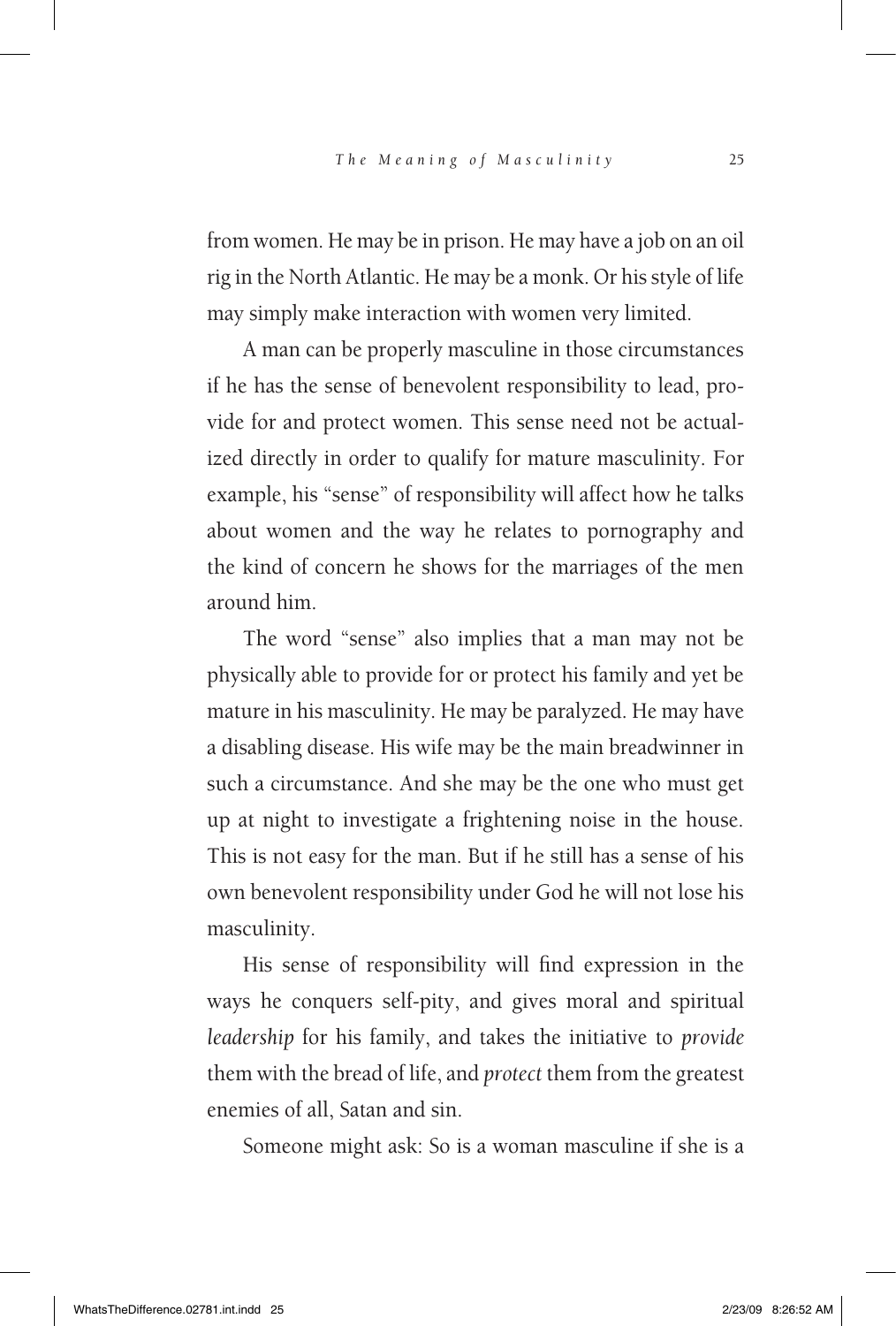single parent and provides these same things for her children? Are these only for men to do? I would answer: A woman is not unduly masculine in performing these things for her children if she has the sense that this would be properly done by her husband if she had one, and if she performs them with a uniquely feminine demeanor.

However, if a woman undertakes to give this kind of leadership toward her husband she would not be acting in a properly feminine way, but would be taking up the masculine calling in that relationship. If the husband is there but neglects his responsibility and does not provide leadership for the children, then the mature, feminine mother will make every effort to do so, yet in a way that says to the husband, "I do not defy you, I love you and long with all my heart that you were with me in this spiritual and moral commitment, leading me and the family to God."

#### ". . . benevolent . . ."

This word is intended to show that the responsibility of manhood is for the *good* of woman. Benevolent responsibility is meant to rule out all self-aggrandizing authoritarianism (cf. Luke 22:26). It is meant to rule out all disdaining condescension and any act that makes a mature woman feel patronized rather than honored and prized (cf. 1 Peter 3:7). The word "benevolent" is meant to signal that mature masculinity gives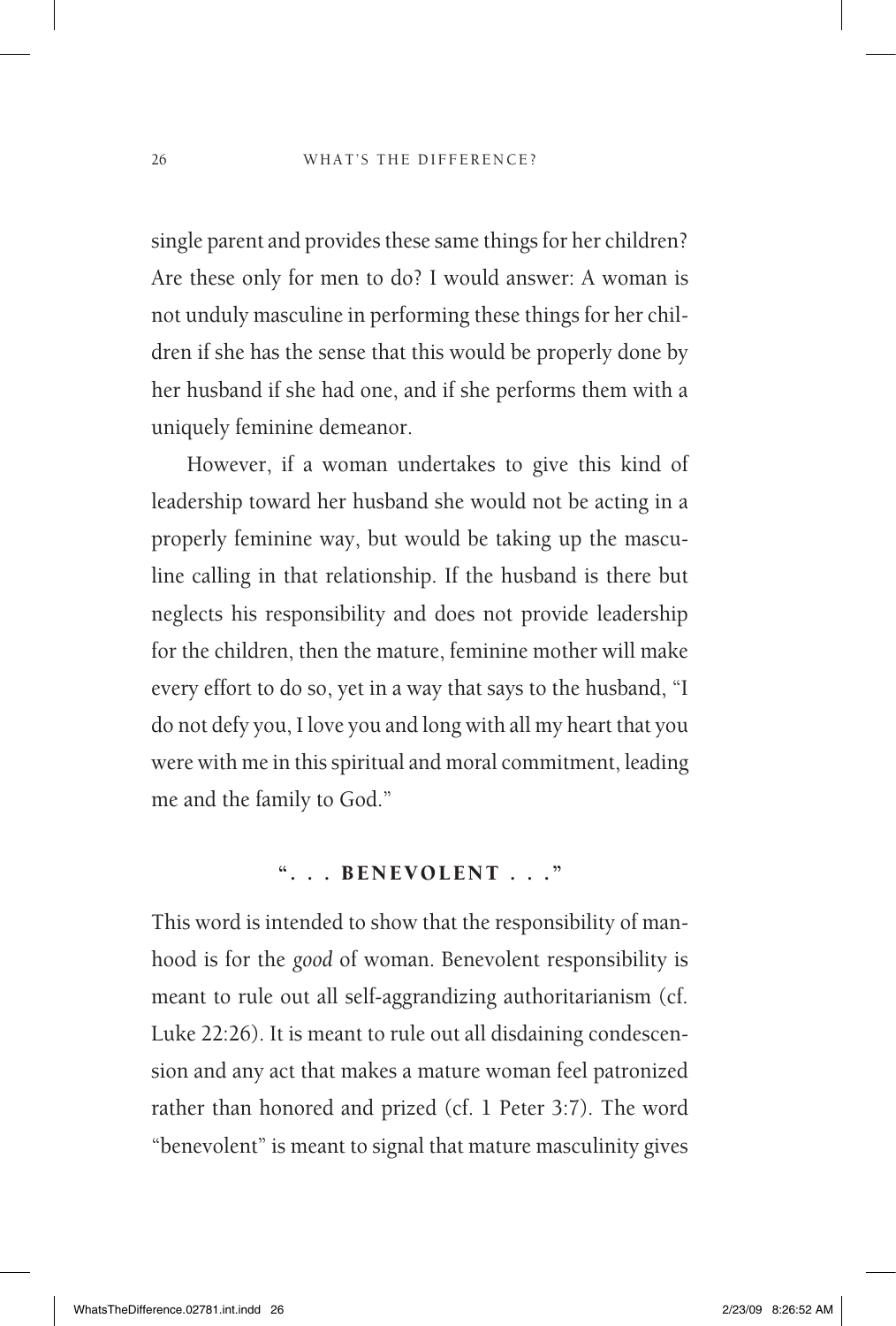appropriate expression to the Golden Rule in male-female relationships (Matthew 7:12).

#### ". . . RESPONSIBILITY . . ."

The burden of this word is to stress that masculinity is a Godgiven *trust* for the good of all his creatures, not a *right* for men to exercise for their own self-exaltation or ego-satisfaction. It is less a prerogative than a calling. It is a duty and obligation and charge. Like all God's requirements it is not meant to be onerous or burdensome (1 John 5:3). But it is nevertheless a burden to be borne, and which in Christ can be borne lightly (Matthew 11:30).

The word "responsibility" is chosen to imply that man will be uniquely called to account for his leadership, provision and protection in relation to women. This is illustrated in Genesis 3:9 when God says to Adam first, "Where are you?" Eve had sinned first, but God does not seek her out first. Adam must give the first account to God for the moral life of the family in the garden of Eden. This does not mean the woman has no responsibility, as we will see. It simply means that man bears a unique and primary one.

#### ".  $\ldots$  TO LEAD . . ."

One problem with language is that words tend to carry very different connotations for different people. Hence the word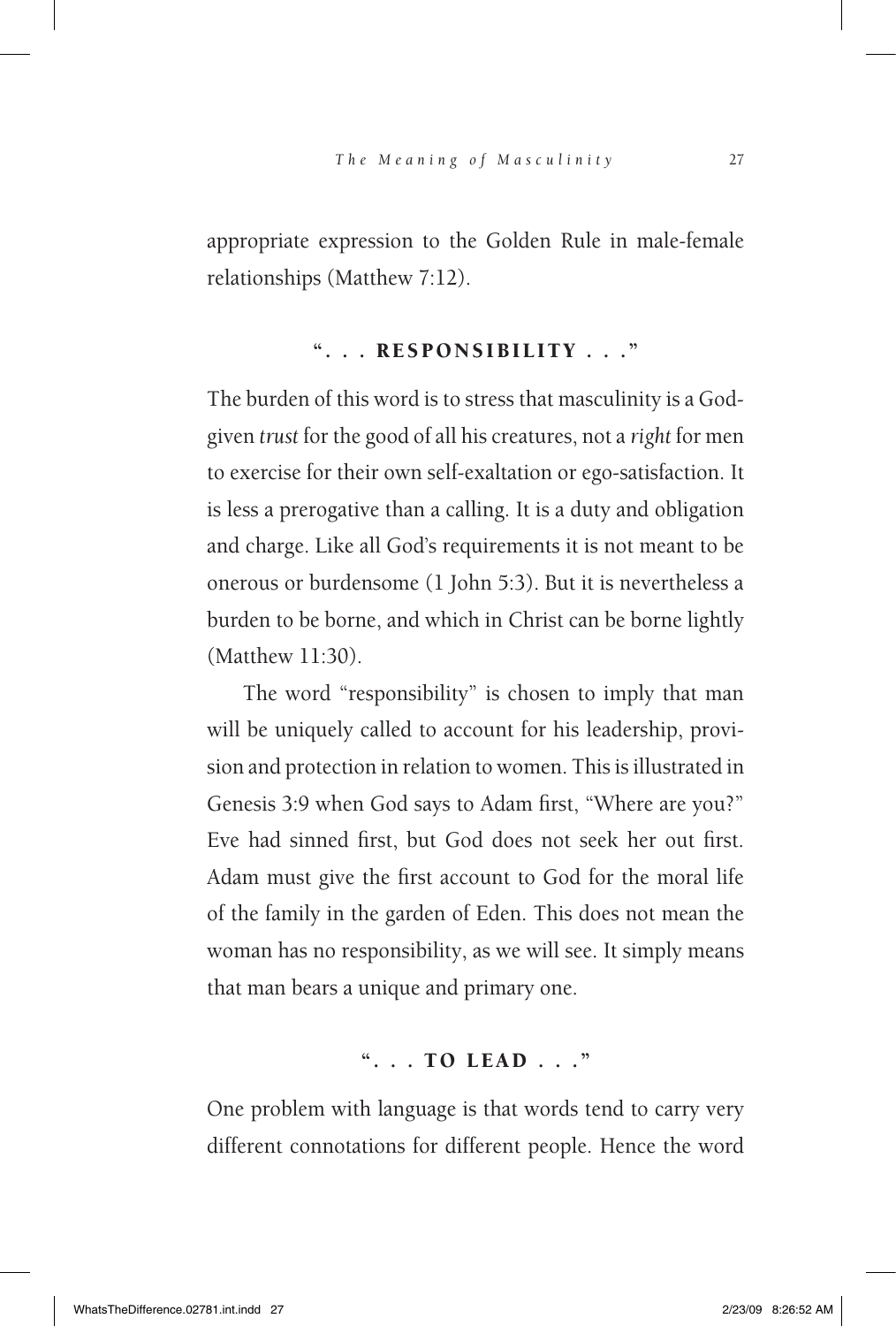"lead" will sound strong and domineering to some, but moderate and servant-like to others.

Another problem is that one word carries many different nuances and implications for different contexts and situations. For example, the word "lead" could refer to what people do when they direct an orchestra, or persuade a friend to go to the zoo, or inspire a group for a cause, or command a military platoon, or make the first suggestion about where to eat, or take the driver's seat when a group gets in the car, or take the initiative in a group to push the button in an elevator, or choose a door and open it for another to go through, or chair a committee, or sing loud enough to help others, or point a lost motorist to the freeway entrance, or call the plays on a football team, or call people together for prayer.

Therefore, I need to explain in some detail what I have in mind by the mature masculine responsibility to lead. Otherwise false ideas could easily come into people's minds that I do not intend. Following are nine clarifying statements about the meaning of mature masculine leadership.

**1. Mature masculinity expresses itself not in the demand to be served, but in the strength to serve and to sacrifice for the good of woman.** 

Jesus said, "Let the greatest among you become as the youngest and the leader as one who serves" (Luke 22:26). Leadership is not a demanding demeanor. It is moving things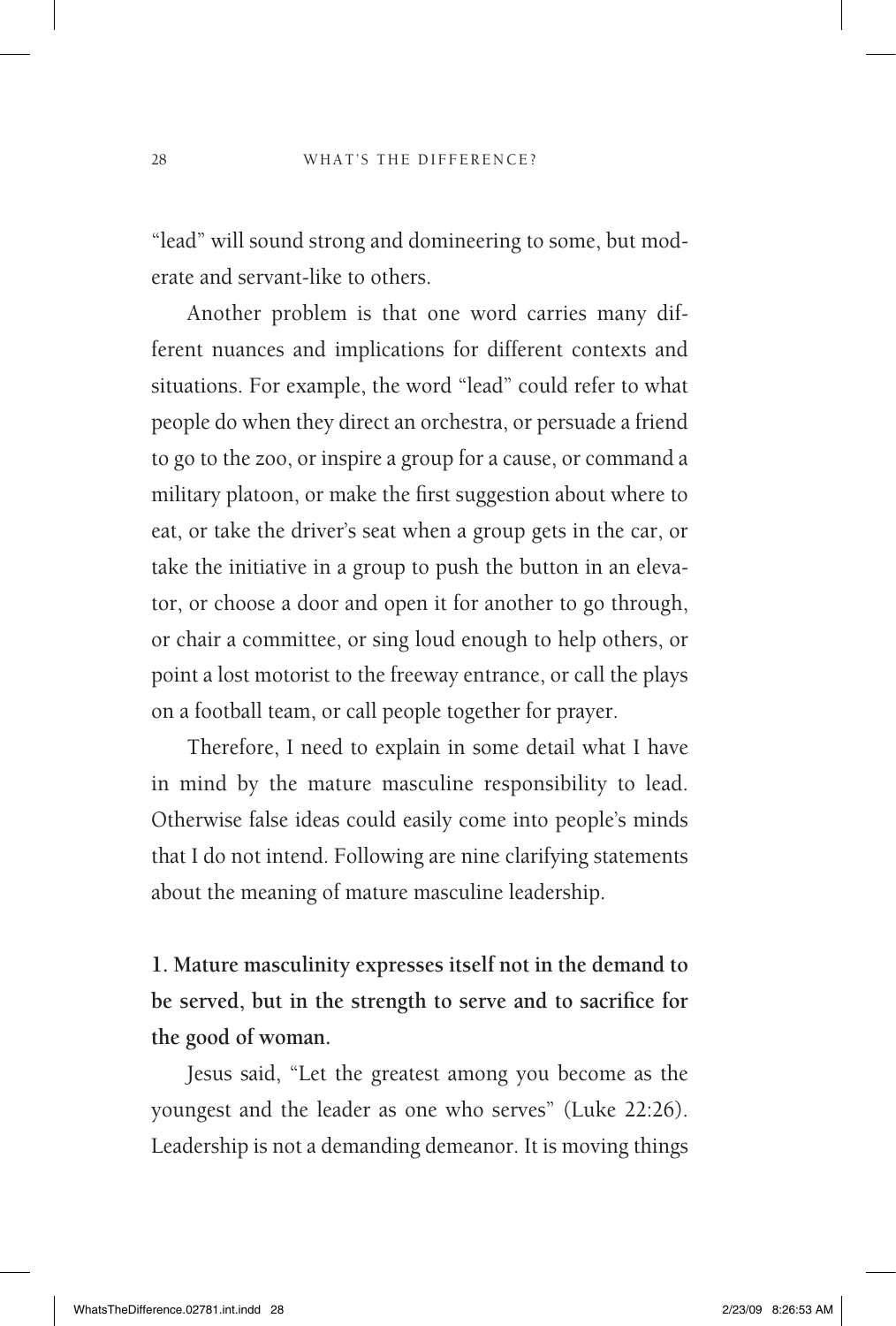forward to a goal. If the goal is holiness and Heaven, the leading will have the holy aroma of Heaven about it—the demeanor of Christ.

Thus after saying that "the husband is the head of the wife as Christ is the head of the church," Paul said, "Husbands, love your wives as Christ loved the church and *gave himself up for her,* that he might sanctify her" (Ephesians 5:23, 25). Jesus led his bride to holiness and Heaven on the Calvary road. He looked weak, but he was infinitely strong in saying NO to the way of the world. So it will be again and again for mature men as they take up the responsibility to lead.

#### **2. Mature masculinity does not assume the authority of Christ over woman, but advocates it.**

The leadership implied in the statement, "The husband is the head of the wife *as Christ is the head of the church*" (Ephesians 5:23), is not a leadership that gives to the man all the rights and authority that Christ has. The analogy between Christ and the husband breaks down if pressed too far, first because, unlike Christ, all men sin. Christ never has to apologize to his church. But husbands must do this often.

Moreover, unlike Christ, a husband is not preparing a bride merely for himself but for another, namely Christ. He does not merely act as Christ, but also for Christ. At this point he must not be Christ to his wife lest he be a traitor to Christ. Standing in the place of Christ must include a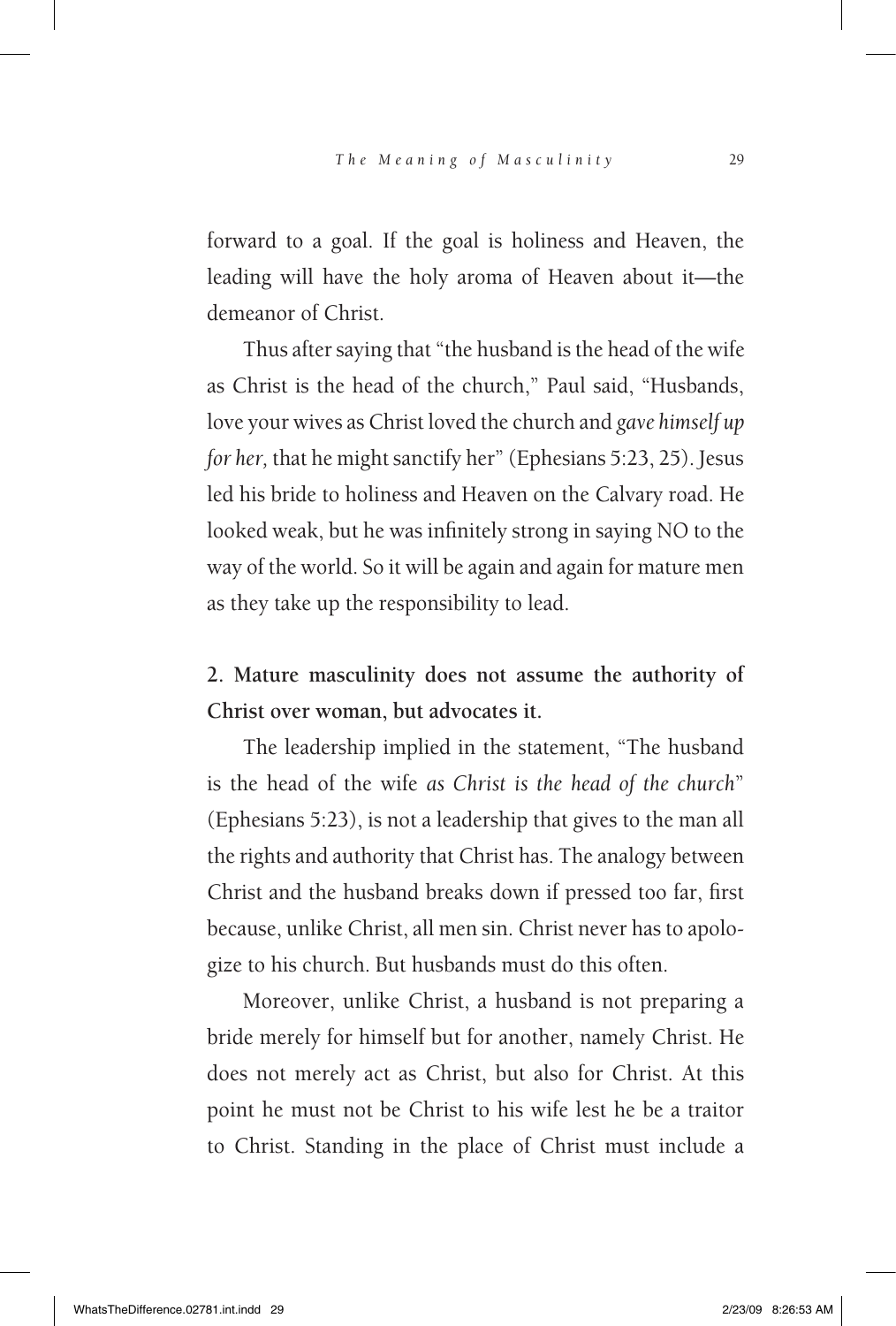renunciation of the temptation to be Christ. And that means leading his wife forward to depend not on him but on Christ. And practically, that rules out belittling supervision and fastidious oversight. She also stands or falls before her own master, Jesus Christ.

#### **3. Mature masculinity does not presume superiority, but mobilizes the strengths of others.**

No human leader is infallible. Nor is any man superior to those he leads in every respect. Therefore a good leader will always take into account the ideas of those he leads, and may often adopt those ideas as better than his own. This applies to husbands at home and elders in the church and all the other places where leadership is critical.<sup>10</sup> A man's leadership is not measured by his obliviousness to the ideas and desires of others. A leader of peers may be surrounded by much brighter people than himself. He will listen and respond. And if he is a good leader, they will appreciate his initiative and guidance through the ups and downs of decision-making. The aim of leadership is not to demonstrate the superiority of the leader, but to bring out all the strengths of people that will move them forward to the desired goal.

In Ephesians 5:28-29 the wife is pictured as part of the man's body as the church is part of Christ's body. So in loving his wife a man is loving himself. This is clearly an application to marriage of Jesus' command, "Love your neighbor as your-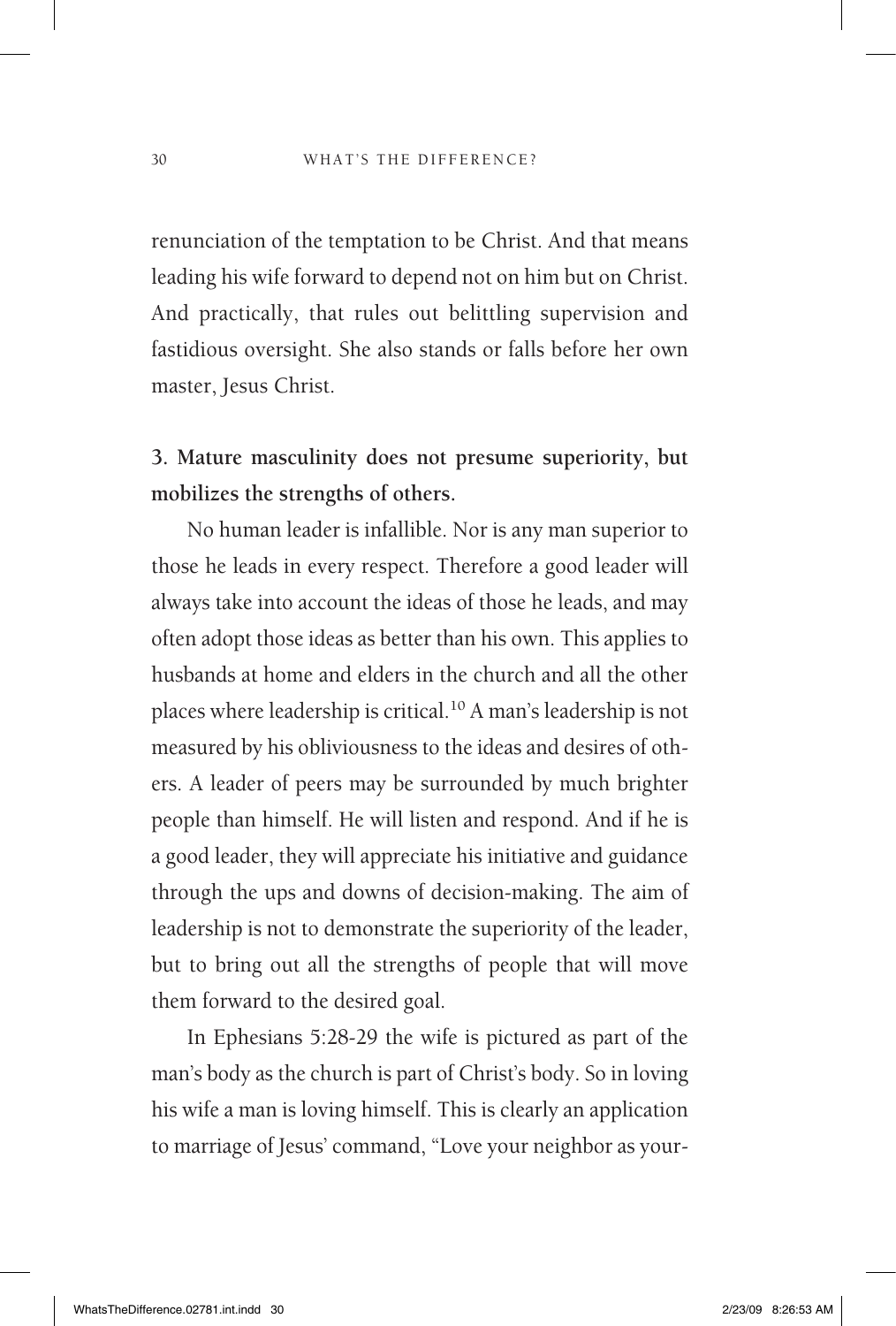self." This rules out a leadership that treats a wife like a child. A husband does not want to be treated that way himself.

Moreover Christ does not lead the church as his daughter but as his wife. He is preparing her to be a "fellow-heir" (Romans 8:17), not a servant girl. Any kind of leadership that in the name of Christlike headship tends to produce in a wife personal immaturity or spiritual weakness or insecurity through excessive control or picky supervision or oppressive domination has missed the point of the analogy in Ephesians 5. Christ does not create that kind of wife.

**4. Mature masculinity does not have to initiate every action, but feels the responsibility to provide a general pattern of initiative.**

In a family the husband does not do all the thinking and planning. His leadership is to take responsibility *in general* to initiate and carry through the spiritual and moral planning for family life. I say "in general" because "in specifics" there will be many times and many areas of daily life where the wife will do all kinds of planning and initiating. But there is a general tone and pattern of initiative that should develop which is sustained by the husband.

For example, the leadership pattern would be less than Biblical if the wife in general was having to take the initiative in prayer at meal time, and get the family out of bed for worship on Sunday morning, and gather the family for devotions,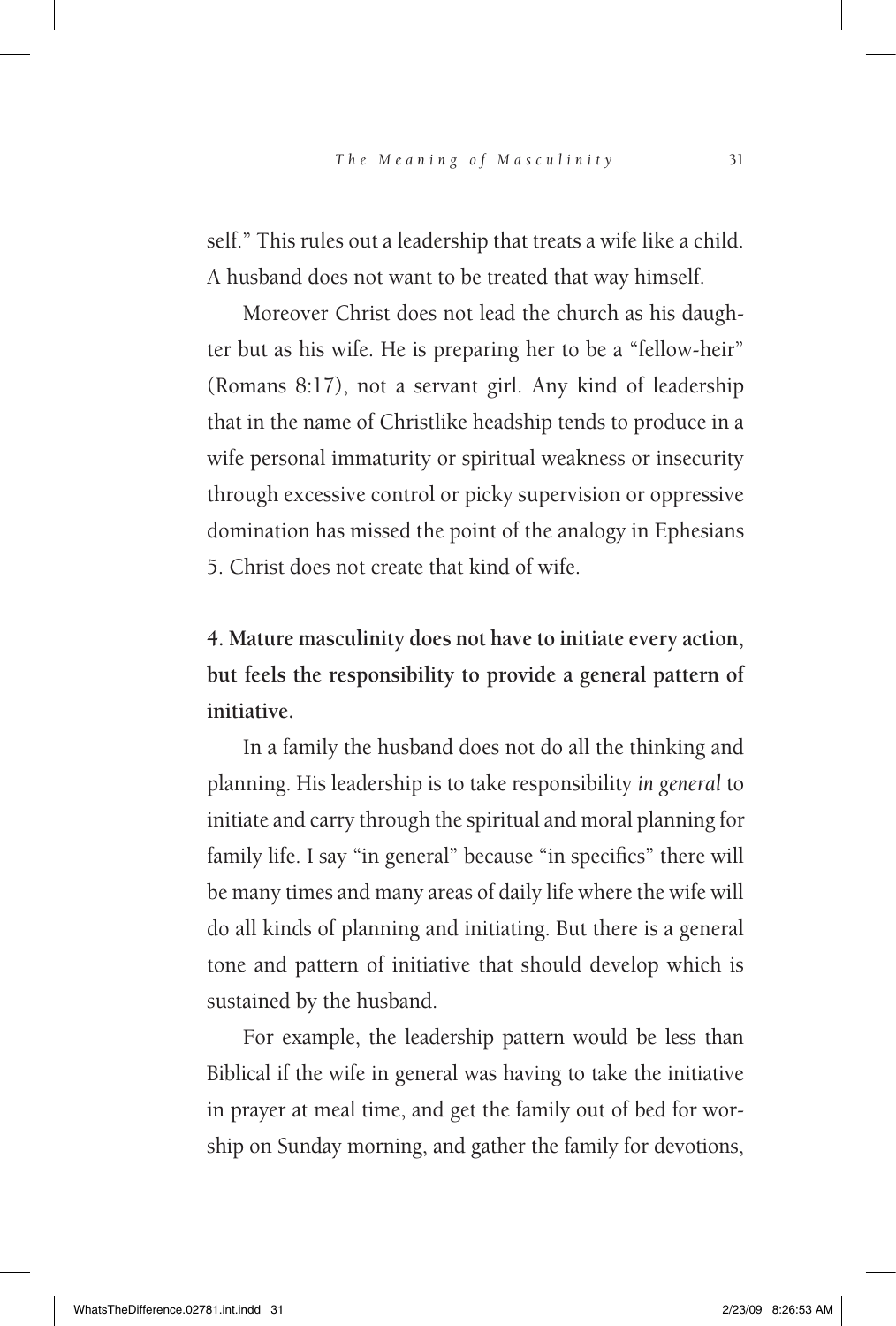and discuss what moral standards will be required of the children, and confer about financial priorities, and talk over some neighborhood ministry possibilities, etc. A wife may initiate the discussion and planning of any one of these, but if she becomes the one who senses the general responsibility for this pattern of initiative while her husband is passive, something contrary to Biblical masculinity and femininity is in the offing.<sup>11</sup>

Psychologist James Dobson is so concerned about the recovery of the leadership of husbands at home that he calls it "America's greatest need."

A Christian man is obligated to lead his family to the best of his ability. . . . If his family has purchased too many items on credit, then the financial crunch is ultimately his fault. If the family never reads the Bible or seldom goes to church on Sunday, God holds the man to blame. If the children are disrespectful and disobedient, the primary responsibility lies with the father . . . not his wife. . . . In my view, America's greatest need is for husbands to begin guiding their families, rather than pouring every physical and emotional resource into the mere acquisition of money.<sup>12</sup>

**5. Mature masculinity accepts the burden of the final say in disagreements between husband and wife, but does not presume to use it in every instance.**

In a good marriage decision-making is focussed on the husband, but is not unilateral. He seeks input from his wife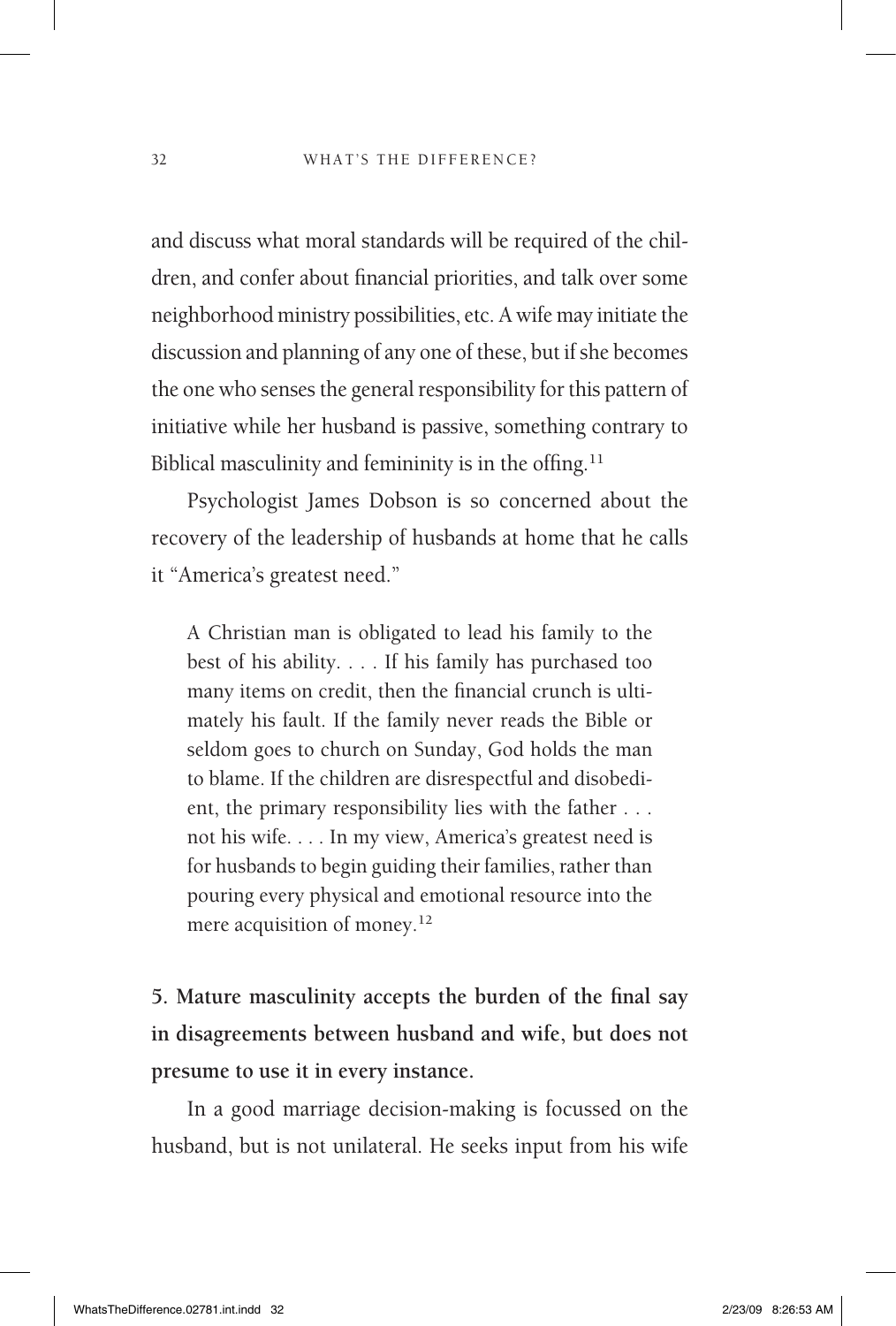and often adopts her ideas. This is implied in the love that governs the relationship (Ephesians 5:25), in the equality of personhood implied in being created in the image of God (Genesis 1:27), and in the status of being fellow-heirs of the grace of life (1 Peter 3:7). Unilateral decision-making is not usually a mark of good leadership. It generally comes from laziness or insecurity or inconsiderate disregard.

On the other hand dependence on team input should not go to the point where the family perceives a weakness of indecision in the husband. And both husband and wife should agree on the principle that the husband's decision should rightly hold sway if it does not involve sin. However, this conviction does not mean that a husband will often use the prerogative of "veto" over the wishes of his wife or family. He may, in fact, very often surrender his own preference for his wife's where no moral issue is at stake. His awareness of his sin and imperfection will guard him from thinking that following Christ gives him the ability of Christ to know what's best in every detail. Nevertheless, in a well-ordered Biblical marriage both husband and wife acknowledge in principle that, if necessary in some disagreement, the husband will accept the burden of making the final choice.

**6. Mature masculinity expresses its leadership in romantic sexual relations by communicating an aura of strong and tender pursuit.**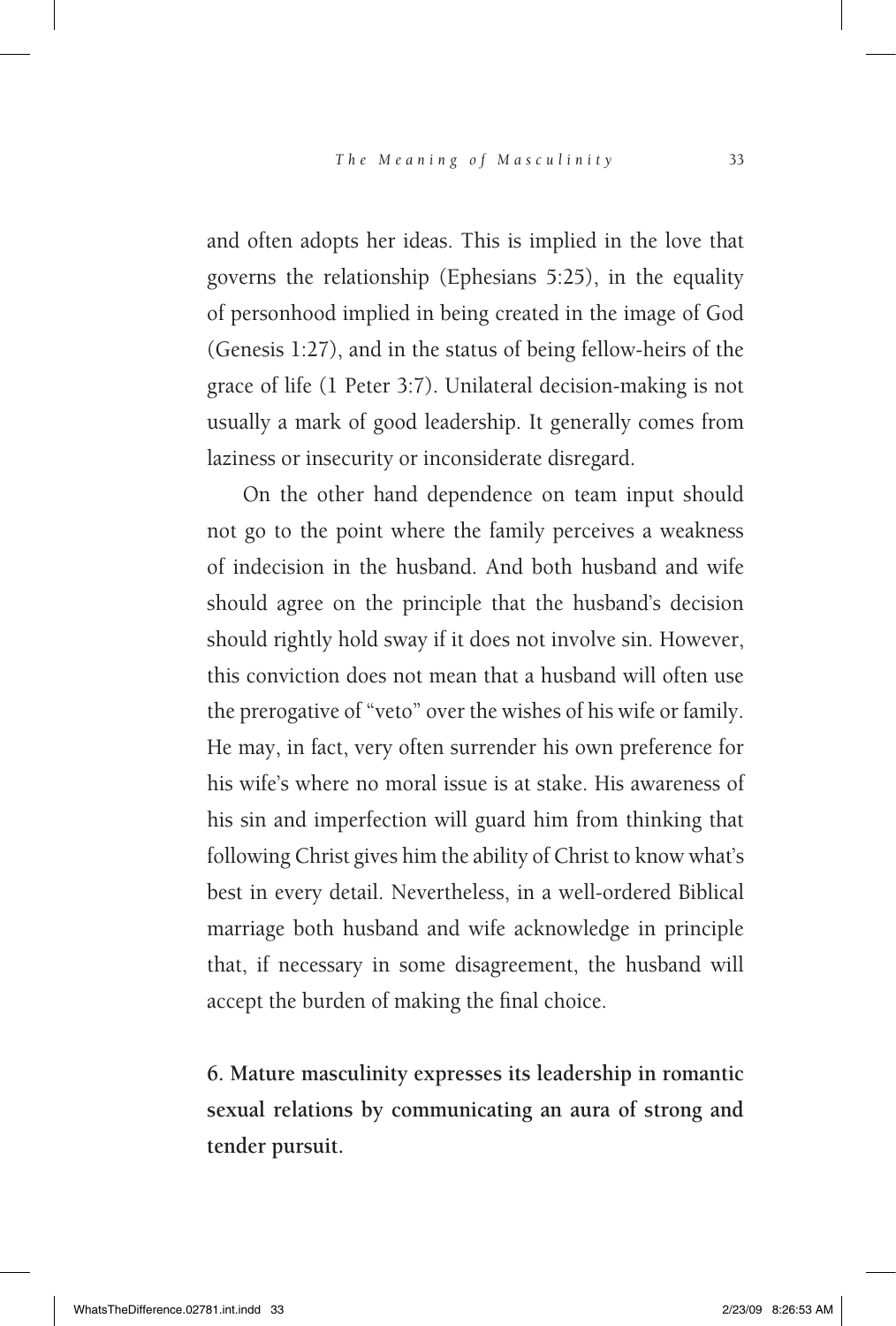This is very difficult to put into words. But sexual relations are so basic to human life we would be delinquent not to at least try to say how masculinity expresses itself here.

It is the mingling of tenderness with strength that makes the unique masculine quality of leadership in sexual relations. There is an aura of masculine leadership which rises from the mingling of power and tenderness, forcefulness and affection, potency and sensitivity, virility and delicateness. It finds expression in the firmness of his grasp, the strength of taking her in his arms, the sustaining of verbal adoration, etc. And there are a hundred nuances of masculine pursuit that distinguish it from feminine pursuit.

It is important to say that there is, of course, a feminine pursuit in sexual relations. This is why the word "initiate" is not an exact way of describing masculine leadership in sexual relations. The wife may initiate an interest in romance and may keep on initiating different steps along the way. But there is a difference. A feminine initiation is in effect an invitation for the man to do his kind of initiating. In one sense then you could say that in those times the man is *responding.* But in fact the wife is inviting him to lead in a way as only a man can, so that she can respond to him.

It will not do to say that, since the woman can rightly initiate, therefore there is no special leadership that the man should fulfil. When a wife wants sexual relations with her husband she wants him to seek her and take her and bring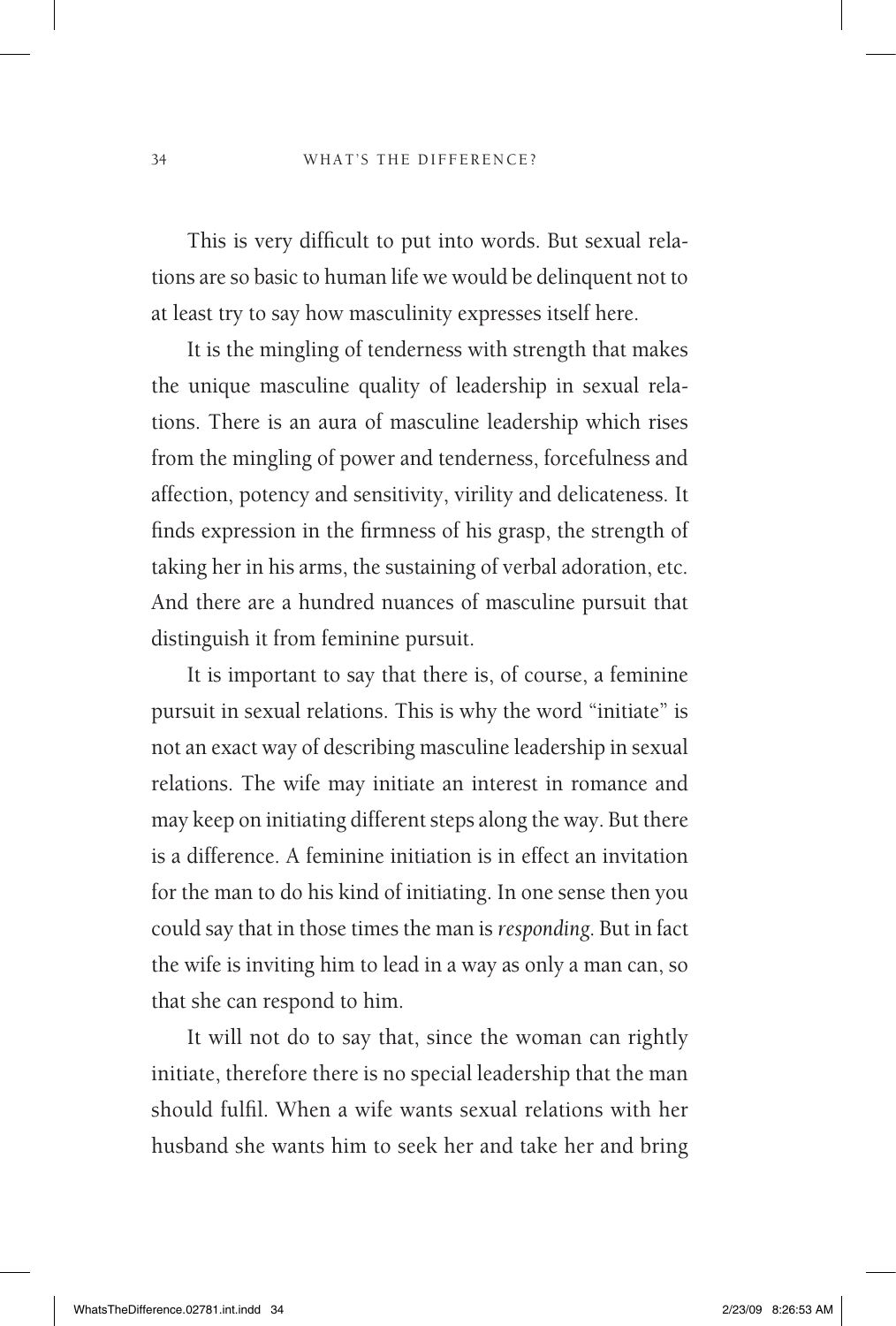her into his arms and up to the pleasures that his initiatives give her.

Consider what is lost when women attempt to assume a more masculine role by appearing physically muscular and aggressive. It is true that there is something sexually stimulating about a muscular, scantily clad young woman pumping iron in a health club. But no woman should be encouraged by this fact. For it probably means the sexual encounter that such an image would lead to is something very hasty and volatile, and in the long run unsatisfying. The image of a masculine musculature begets arousal in a man, but it does not beget several hours of moonlight walking with significant, caring conversation. The more women can arouse men by doing typically masculine things, the less they can count on receiving from men a sensitivity to typically feminine needs. Mature masculinity will not be reduced to raw desire in sexual relations. It remains alert to the deeper personal needs of woman and mingles strength and tenderness to make her joy complete.

**7. Mature masculinity expresses itself in a family by taking the initiative in disciplining the children when both parents are present and a family standard has been broken.**

Mothers and fathers are both to be obeyed by their children (Ephesians 6:1). Mothers as well as fathers are esteemed teachers in the home (Proverbs 1:8; 6:20; 31:1). They carry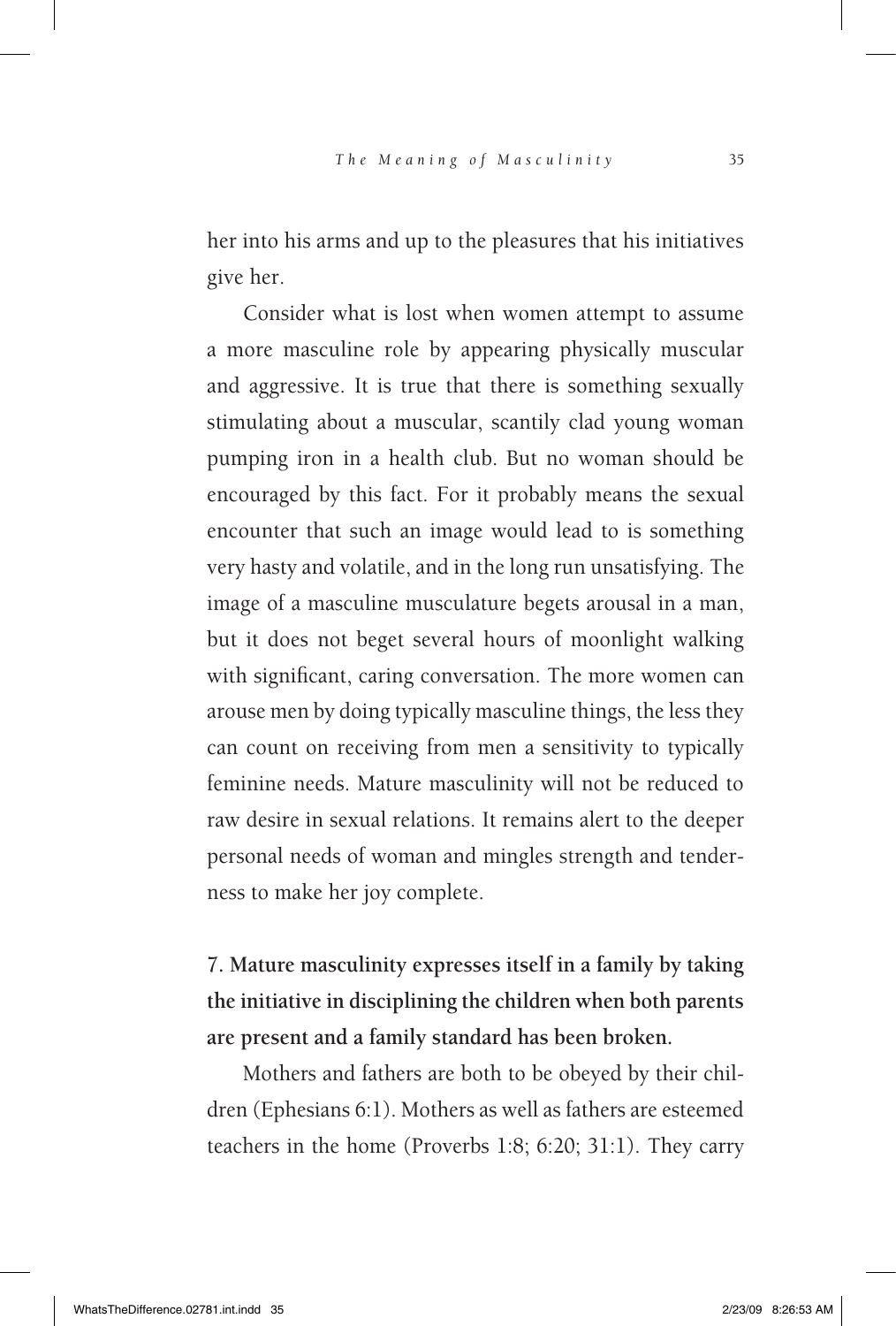rights of authority and leadership toward their children, as do their husbands. They do not need to wait till Dad gets home from work to spank a disobedient child.

But children need to see a dynamic between Mom and Dad that says, Dad takes charge to discipline me when Mom and Dad are both present.<sup>13</sup> No woman should have to take the initiative to set a disobedient child right while her husband sits obliviously by, as though nothing were at stake. Few things will help children understand the meaning of responsible, loving masculinity better than watching who takes the responsibility to set them right when Mom and Dad are both present.

**8. Mature masculinity is sensitive to cultural expressions of masculinity and adapts to them (where no sin is involved) in order to communicate to a woman that a man would like to relate not in any aggressive or perverted way, but with maturity and dignity as a man.**

This would mean dressing in ways that are neither effeminate nor harsh and aggressive. It would mean learning manners and customs. Who speaks for the couple at the restaurant? Who seats the other? Who drives the car? Who opens the door? Who walks in front down the concert hall aisle? Who stands and who sits, and when? Who extends the hand at a greeting? Who walks on the street side? How do you handle a woman's purse? Etc. Etc. These things change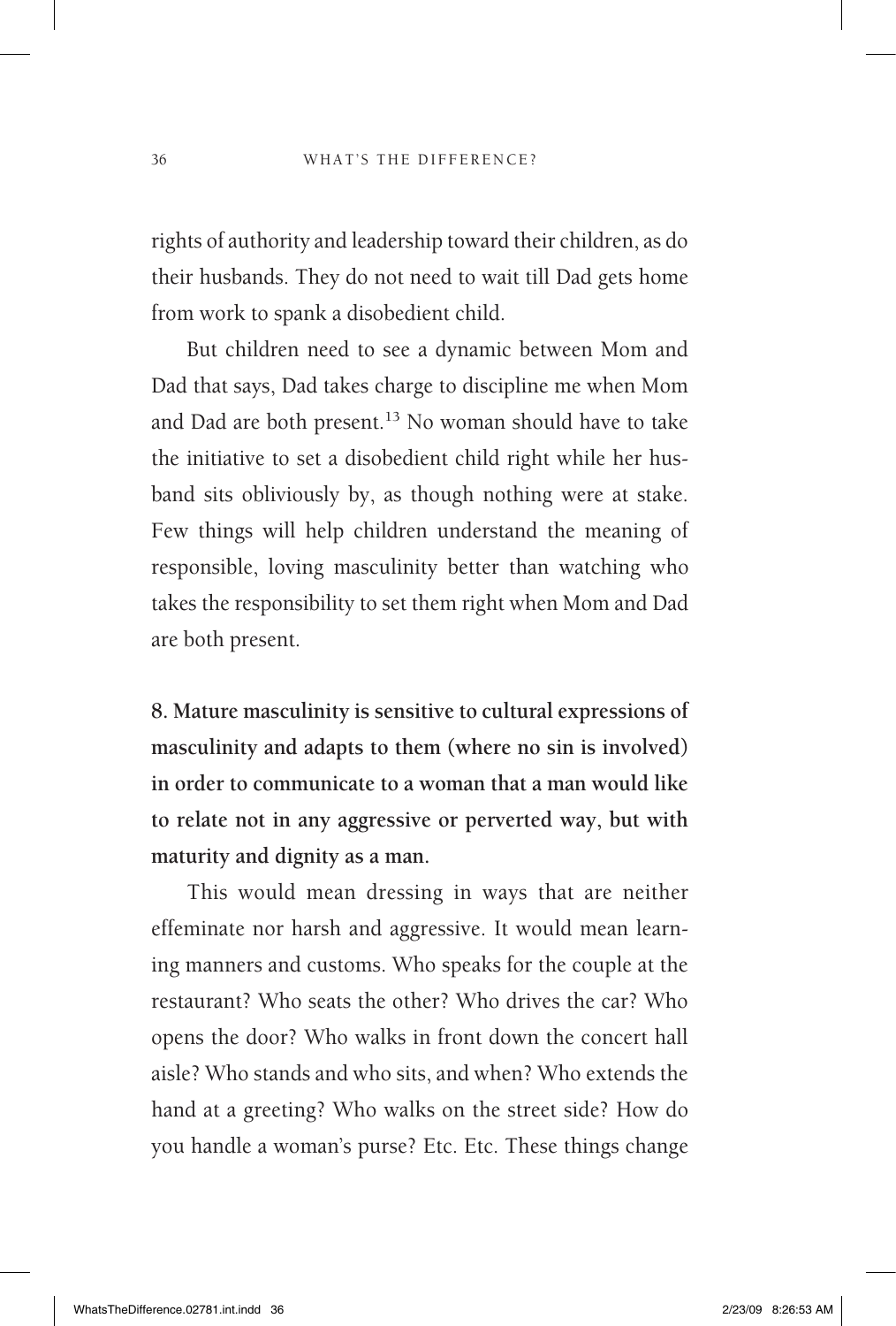from culture to culture and from era to era. The point is that masculine leadership will not scorn them or ignore them, but seek to use them to cultivate and communicate a healthy pattern of complementarity in the relationships between men and women.14 Mature masculinity will not try to communicate that such things don't matter. Mature masculinity recognizes the pervasive implications of manhood and womanhood, and seeks to preserve the patterns of interaction that give free and natural expression to that reality. A dance is all the more beautiful when the assigned steps are natural and unself-conscious.

## **9. Mature masculinity recognizes that the call to leadership is a call to repentance and humility and risk-taking.**

We are all sinners. Masculinity and femininity have been distorted by our sin. Taking up the responsibility to lead must therefore be a careful and humble task. We must admit as men that historically there have been grave abuses. In each of our lives we have ample cause for contrition at our passivity or our domination. Some have neglected their wives and squandered their time in front of the television or putzing around in the garage or going away too often with the guys to hunt or fish or bowl. Others have been too possessive, harsh, domineering, and belittling, giving the impression through act and innuendo that wives are irresponsible or foolish.

We should humble ourselves before God for our failures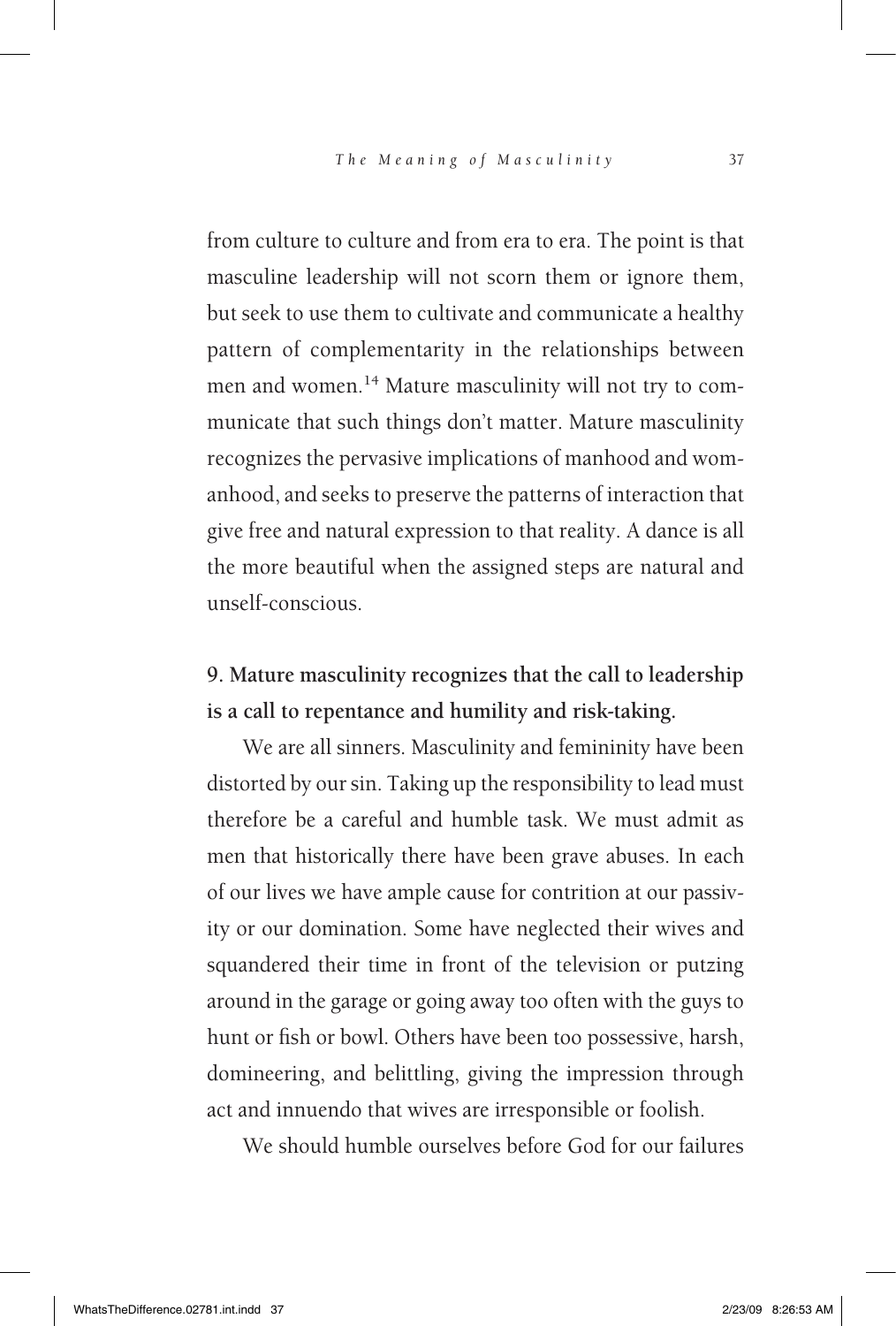and for the remaining tendency to shirk or overstep our responsibilities. The call to leadership is not a call to exalt ourselves over any woman. It is not a call to domineer, or belittle or put woman in her place. She is, after all, a fellowheir of God and destined for a glory that will one day blind the natural eyes of every man (Matthew 13:43). The call to leadership is a call to humble oneself and take the responsibility to be a servant-leader in ways that are appropriate to every different relationship to women.

It is a call to risk getting egg on our faces; to pray as we have never prayed before; to be constantly in the Word; to be more given to planning, more intentional, more thoughtful, less carried along by the mood of the moment; to be disciplined and ordered in our lives; to be tenderhearted and sensitive; to take the initiative to make sure there is a time and a place to talk to her about what needs to be talked about; and to be ready to lay down our lives the way Christ did if that is necessary.

#### ". . . PROVIDE FOR . . ."

"At the heart of mature masculinity is a sense of benevolent responsibility to lead, *provide for* . . ."

The point of saying that man should feel a responsibility to provide for woman is not that the woman should not assist in maintaining support for the family or for society in general.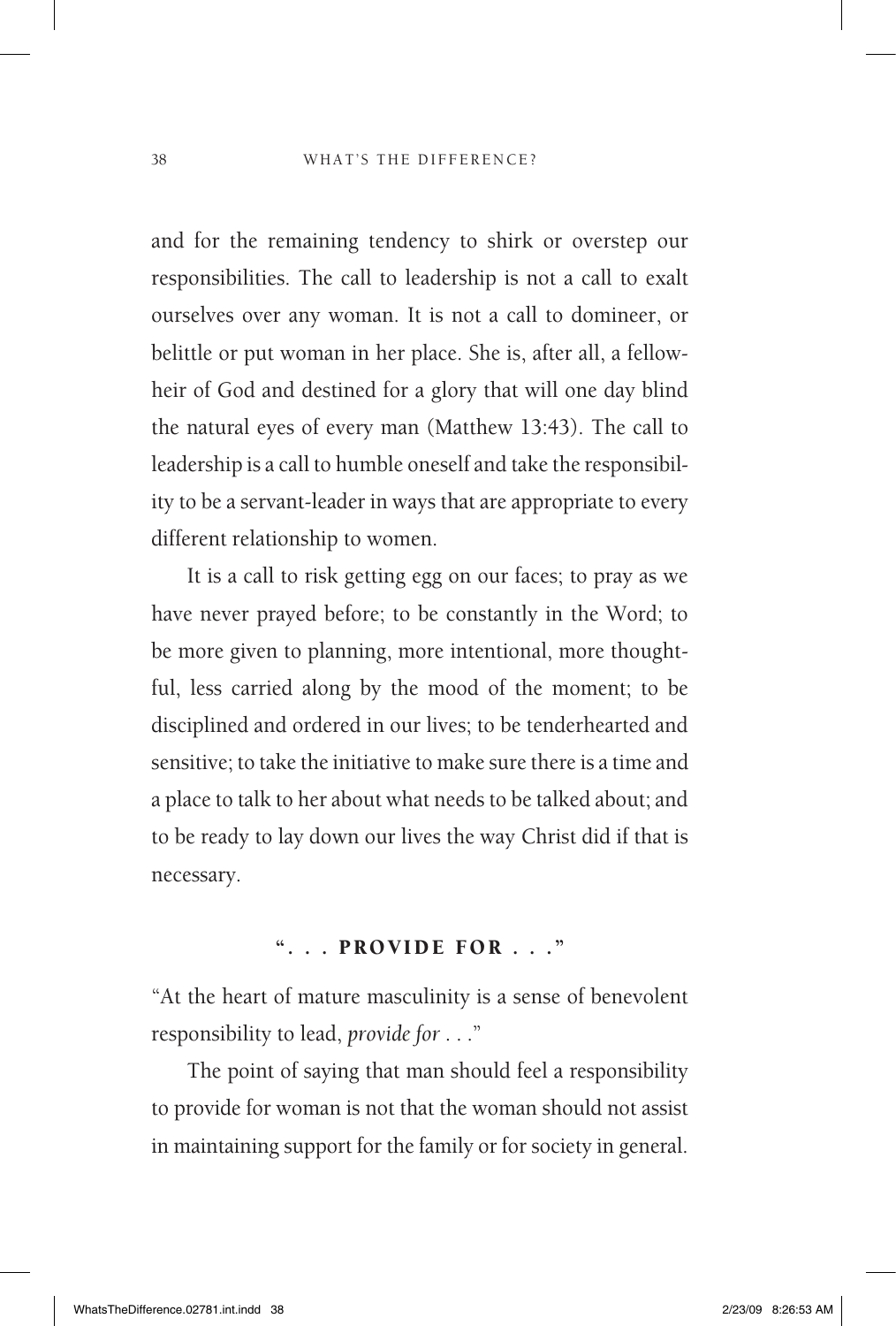She always has done this historically because so much of the domestic life required extraordinary labors on her part just to maintain the life of the family. Today in many cultures women carry a tremendous breadwinning role in the field, often while the men do far less strenuous tasks. It is possible to be excessively demanding or excessively restrictive on a woman's role in sustaining the life of the family. Proverbs 31 pictures a wife with great ability in the business affairs of the family.

What I mean when I say that a man should feel a benevolent responsibility to *provide* is this: when there is no bread on the table it is the man who should feel the main pressure to do something to get it there. It does not mean his wife can't help — side by side in a family enterprise or working in a different job. In fact, it is possible to imagine cases where she may have to do it all — say, if he is sick or injured. But a man will feel his personhood compromised if he, through sloth or folly or lack of discipline, becomes dependent over the long haul (not just during graduate school!) on his wife's income.

This is implied in Genesis 3 where the curse touches man and woman in their natural places of life. It is not a curse that man must work in the field to get bread for the family or that woman bears children. The curse is that these spheres of life are made difficult and frustrating. In appointing the curse for his rebellious creatures God aims at the natural sphere of life peculiar to each. Evidently God had in mind from the beginning that the man would take special responsibility for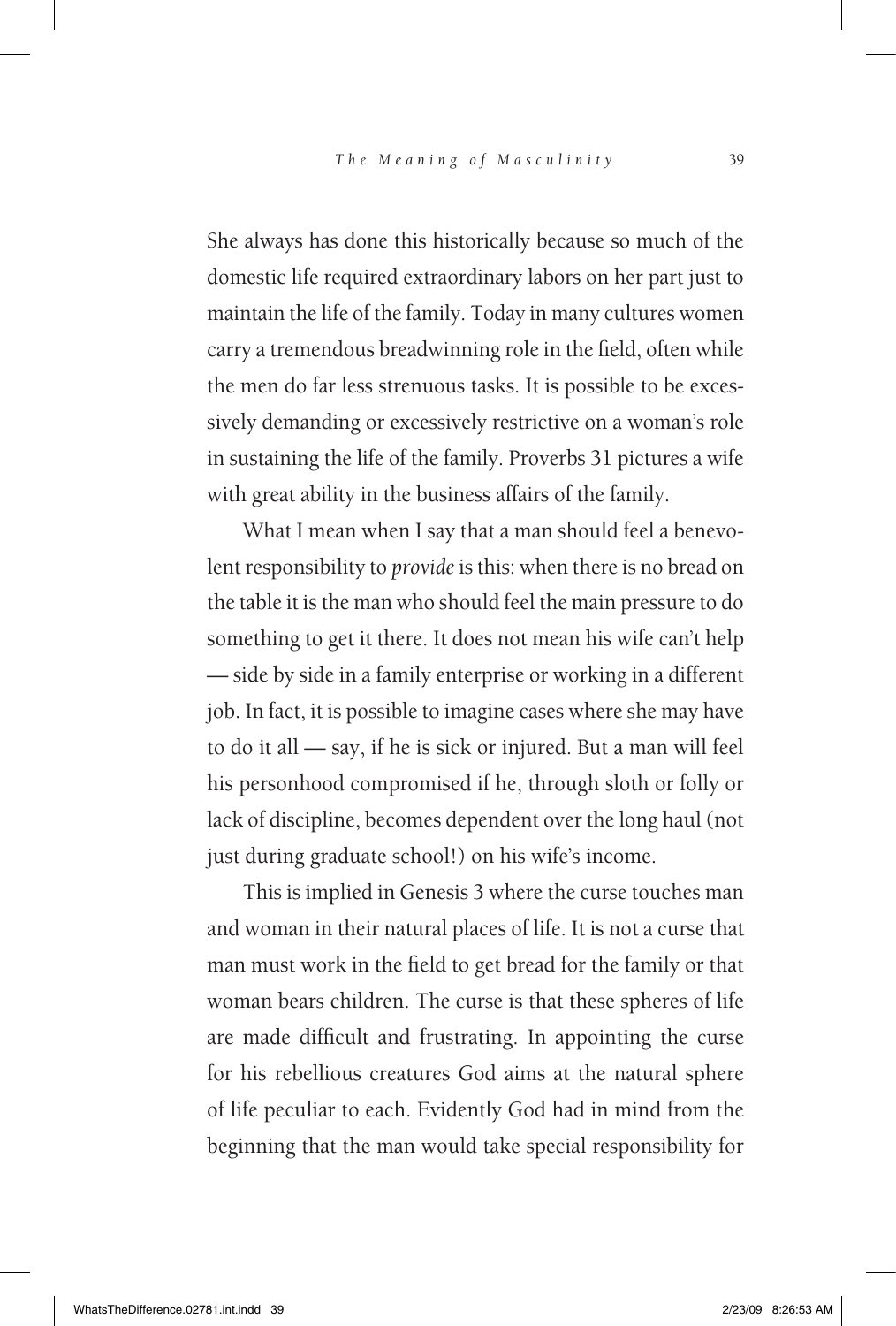sustaining the family through breadwinning labor, while the wife would take special responsibility for sustaining the family through childbearing and nurturing labor. Both are lifesustaining and essential.

The point of this Genesis text is not to define limits for what else the man and the woman might do. But it does suggest that any role reversal at these basic levels of childcare and breadwinning labor will be contrary to the original intention of God, and contrary to the way he made us as male and female for our ordained roles.<sup>15</sup> Supporting the family is primarily the responsibility of the husband. Caring for the children is primarily the responsibility of the wife.

Again I stress that the point here is not to dictate the details of any particular pattern of labor in the home. The point is that mature manhood senses a benevolent responsibility before God to be the primary provider for his family. He senses that if God were to come and call someone to account for not meeting the family's needs God would come to the husband first (Genesis 3:9).

The same is true for a social grouping of men and women who are not married. Mature men sense that it is primarily (not solely) their responsibility to see to it that there is provision and protection. The covenant of marriage does not create a man's sense of benevolent responsibility to provide the basic necessities of food and shelter. In marriage the sense of responsibility is more intense and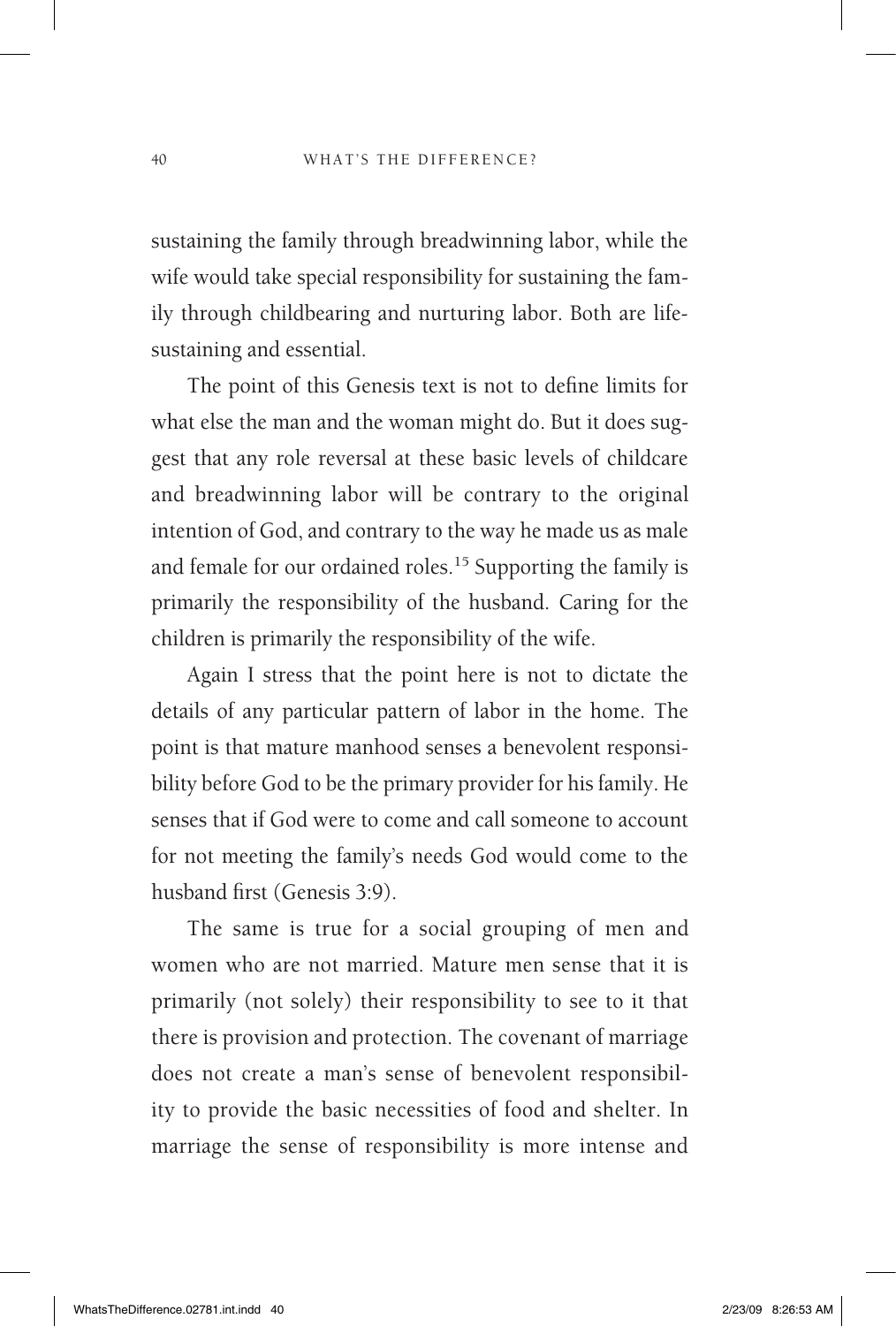personal. But this dimension of mature manhood is there in a man apart from marriage.

### ". . . PROTECTION . . ."

"At the heart of mature masculinity is a sense of benevolent responsibility to lead, provide for and *protect* . . ."

Suppose a man and a woman (it may be his wife or sister or friend or a total stranger) are walking along the street when an assailant threatens the two of them with a lead pipe. Mature masculinity senses a natural, God-given responsibility to step forward and put himself between the assailant and the woman. In doing this he becomes her servant. He is willing to suffer for her safety. He bestows honor on her. His inner sense is one of responsibility to protect her because he is a man and she is a woman.

There is a distorted and sinful masculinity that might claim an authority and leadership that has the right to tell the woman to step in front of him and shield him from the blows and let him escape. But every man knows this is a perversion of what it means to be a man and a leader. And every wife knows that something is amiss in a man's manhood if he suggests that she get out of bed 50% of the time to see what the strange noise is downstairs.

She is not condemned as a coward because she feels a natural fitness in receiving this manly service. And she may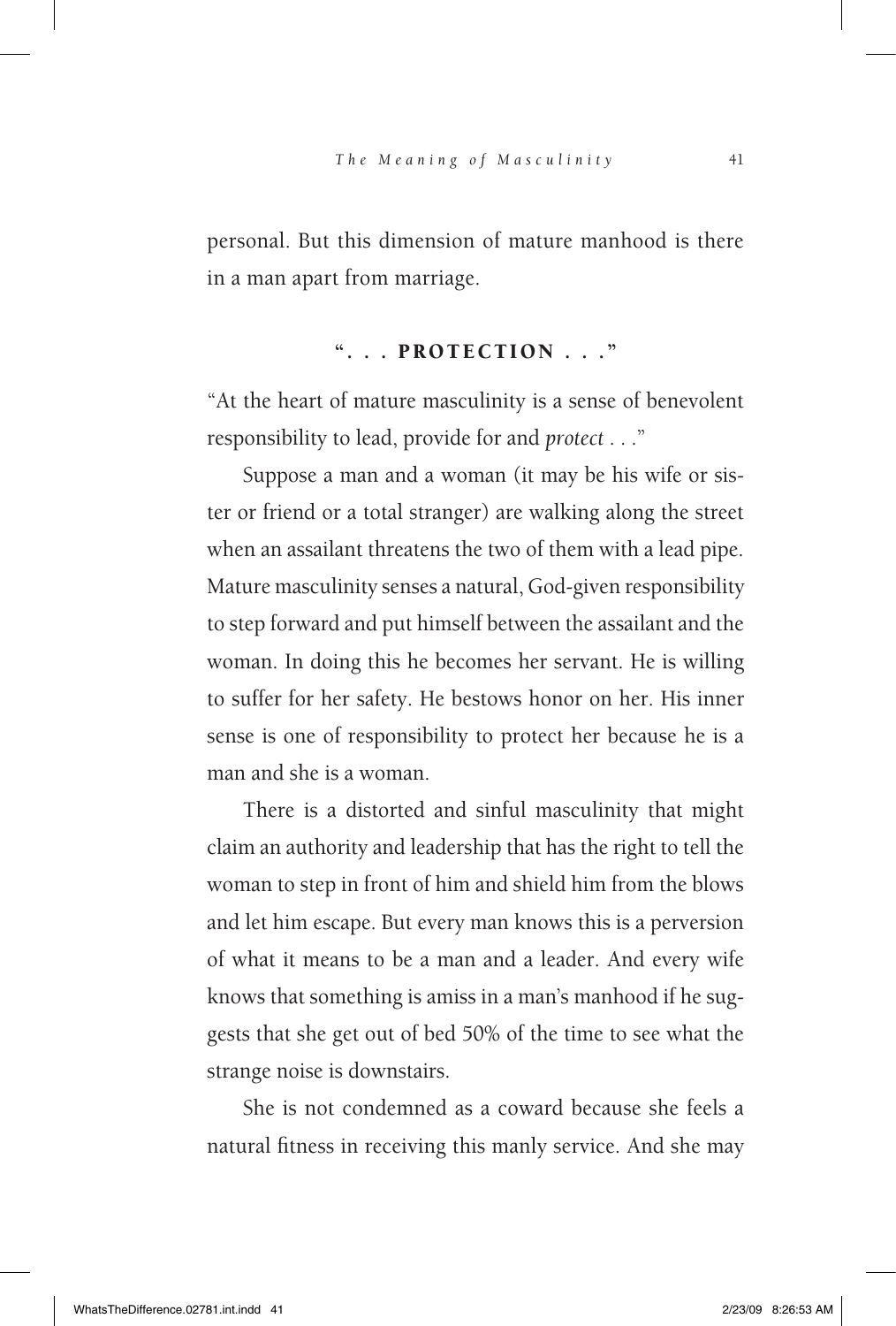well be more courageous than he at the moment. She may be ready to do some fearless deed of her own. A man's first thought is not that the woman at his side is weak, but simply that he is a man and she is a woman. Women and children are put into the lifeboats first, not because the men are necessarily better swimmers, but because of a deep sense of honorable fitness. It belongs to masculinity to accept danger to protect women.

It may be that in any given instance of danger the woman will have the strength to strike the saving blow. It may be too that she will have the presence of mind to think of the best way of escape. It may be that she will fight with tooth and claw to save a crippled man and lay down her life for him if necessary. But this does not at all diminish the unique call of manhood when he and his female companion are confronted by a danger together. The dynamics of mature masculinity and femininity begin the drama with him in front and her at his back protected—however they may together overcome the foe or suffer courageously together in persecution. A mature man senses instinctively that as a man he is called to take the lead in guarding the woman he is with.<sup>16</sup>

### $\cdots$  WOMEN . . . "

"At the heart of mature masculinity is a sense of benevolent responsibility to lead, provide for and protect *women* . . ."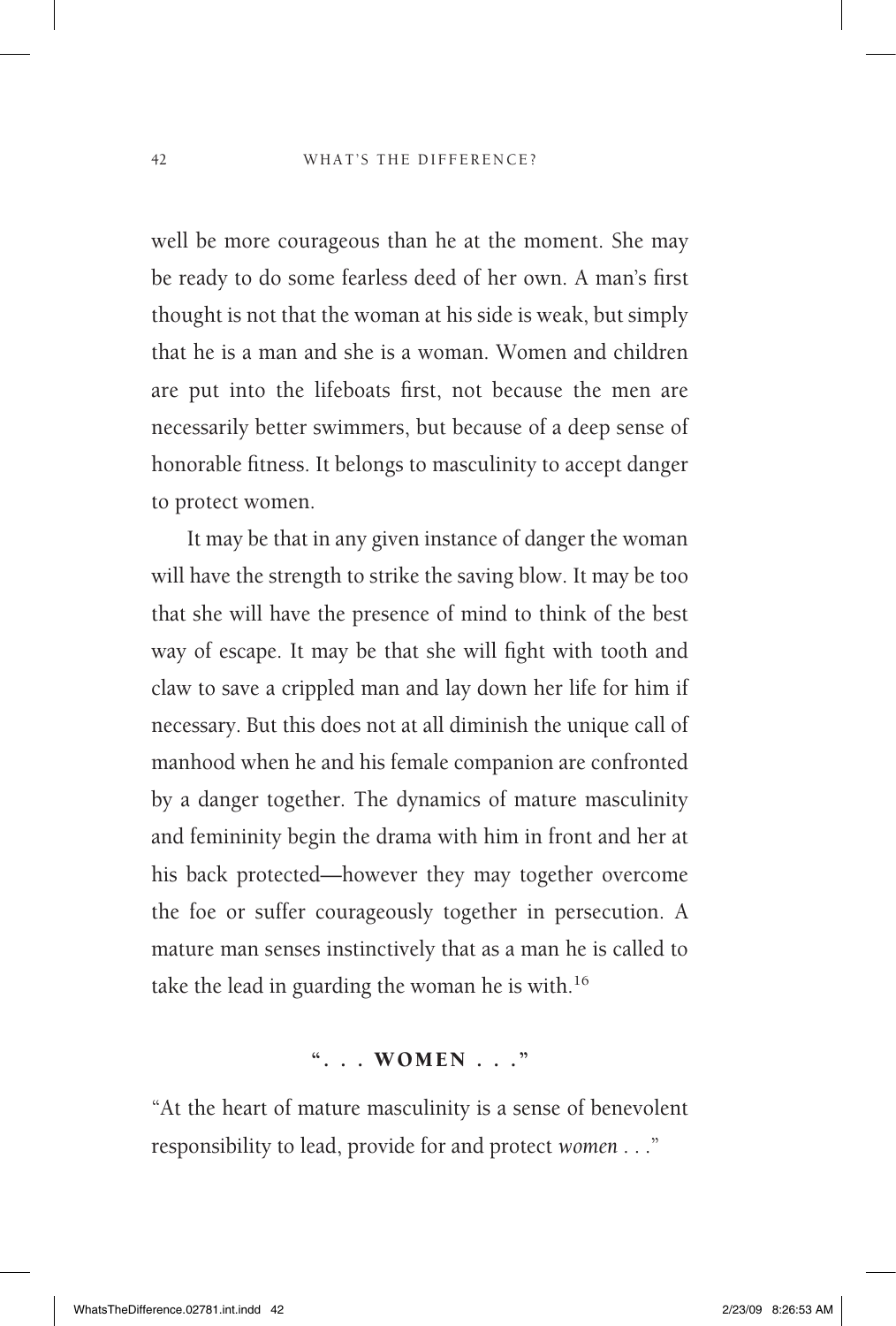I do not say "wives" because there is a sense in which masculinity inclines a man to feel a responsibility for leadership and provision and protection toward women in general, not just toward wives or relatives. Masculinity and femininity are rooted in who we are by nature. They are not simply reflexes of a marriage relationship. Man does not become man by getting married. But it is clear that the *form* which leadership, provision and protection take will vary with the kind of relationship a man has with a woman—from the most intimate relationship of marriage to the most casual relationship with a stranger on the street. This is why the description of masculinity must conclude with the following phrase.

## " . . . IN WAYS APPROPRIATE TO A MAN'S DIFFERING RELATIONSHIPS."

Ephesians 5:22, Titus 2:5 and 1 Peter 3:1, 5 exhort wives to be subject to "your own" (*idiois*) husbands. This term, "your own" shows that the relationship of leadership and submission between a woman and her husband should be different from the relationship of leadership and submission which she may have with men in general. Husbands and wives have responsibilities to each other in marriage that they do not have to other men and women.

But this does not mean that there is no way that male-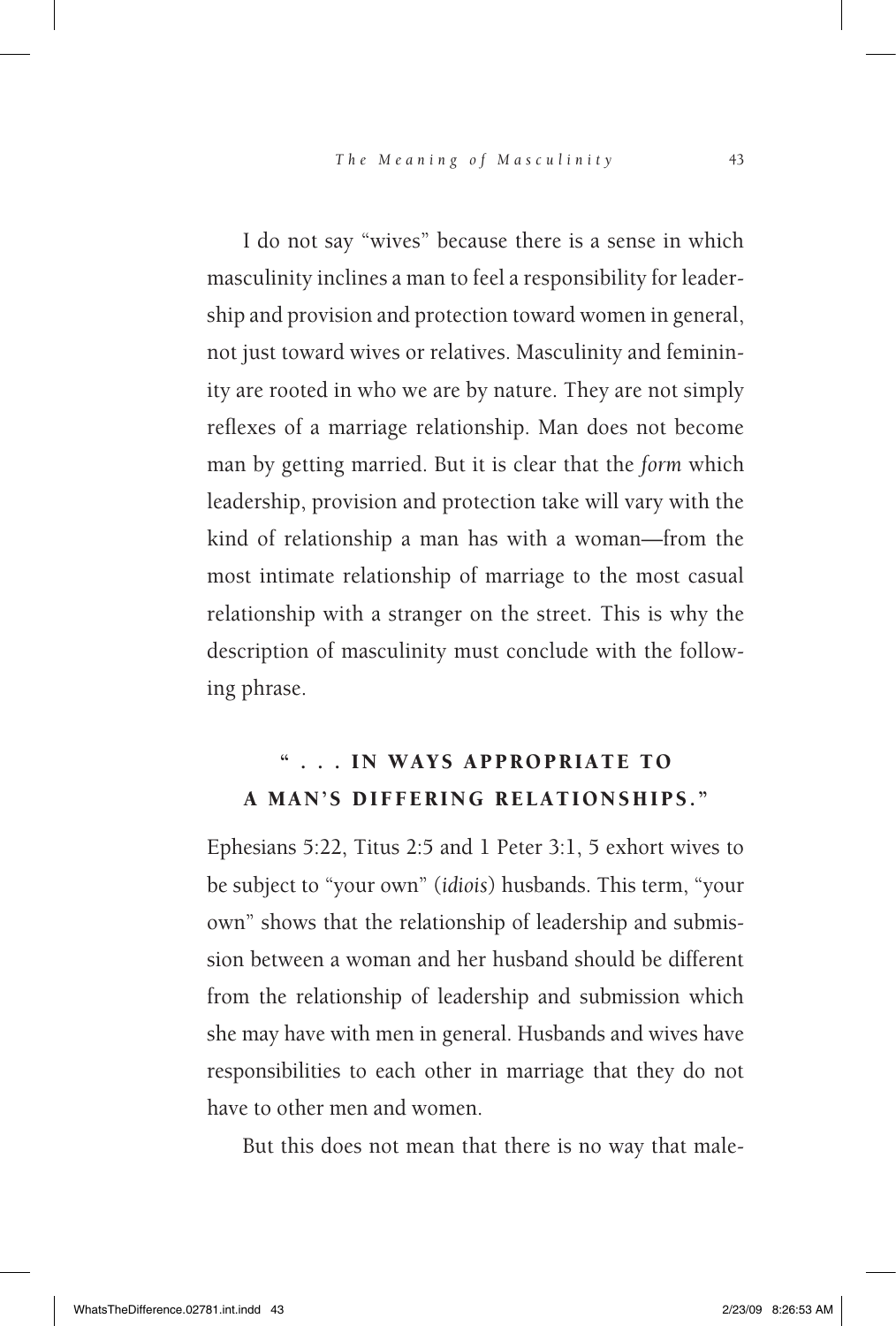ness and femaleness affect the relationship of men and women in general. That a man has a unique responsibility for leadership in his own home does not mean that his manhood is negligible in other settings. It is not negligible. But it is very diverse. The responsibility of men toward women will vary according to the kind of relationship they have. Husband and wife will have different responsibilities than a pastor and female parishioner will have. And those responsibilities will in turn be different from the differing responsibilities of men and women in business, recreation, government, neighborhood, courtship, engagement, etc. The possibilities of women and men meeting each other and having dealings with each other are extremely diverse and beyond counting. And my persuasion is that mature masculinity will seek appropriate expressions of manhood in each of these relationships.

These expressions of manhood will include acts of defense and protection, a readiness to serve with strength, and a pattern of initiative. I have touched on all three of these. But it may be helpful to focus once more on this idea of a pattern of initiative that is appropriate for differing relationships. The point here is that even though a man will not take initiating steps of leadership with a stranger or with a colleague the same way he will with his wife, his mature manhood will seek a pattern of initiative appropriate for the relationship.

For example, if a man works as a lawyer in a law firm with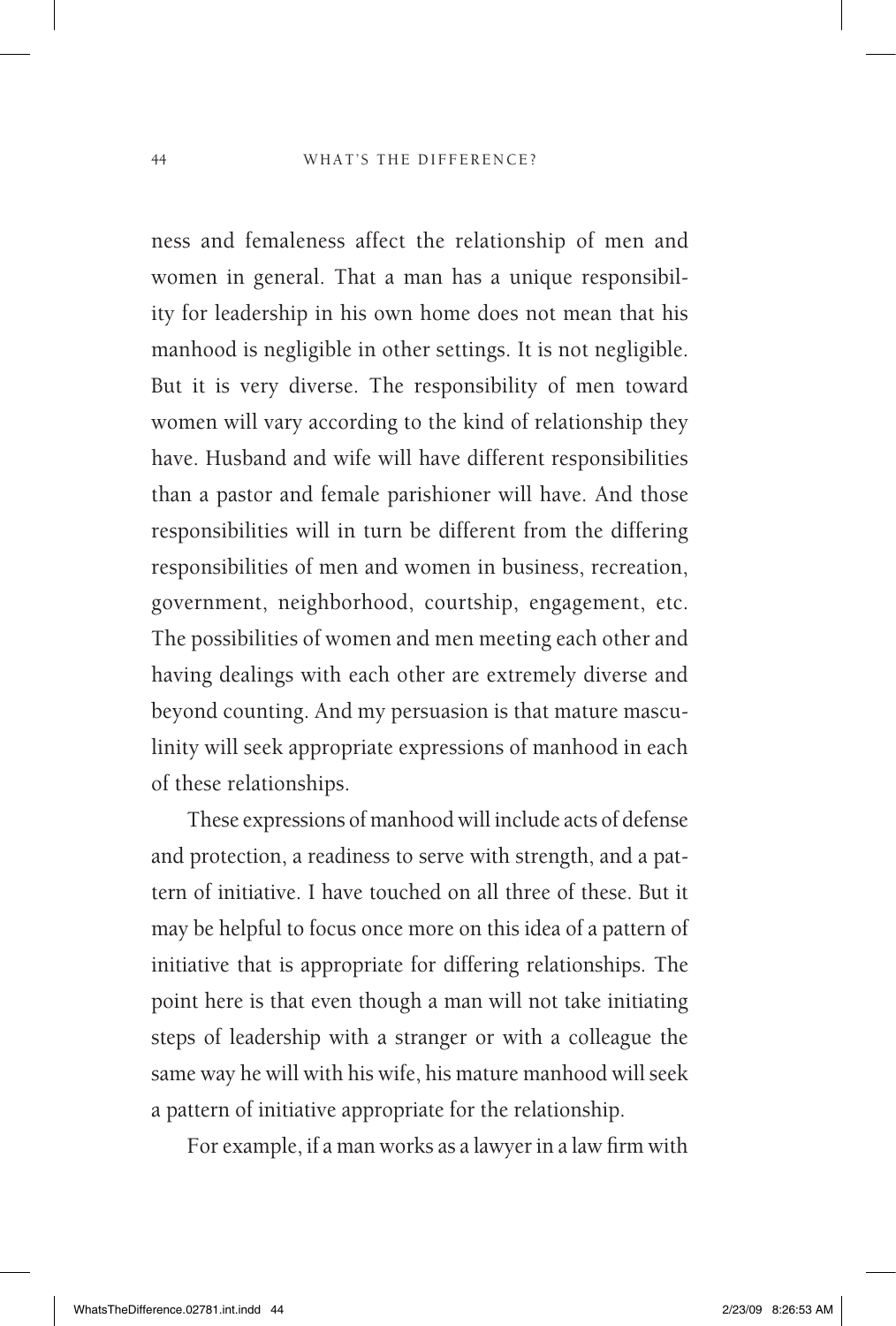other lawyers, some of whom are women, he will of course not initiate many of the kinds of discussion that he might with his wife. In fact one of the special initiatives mature masculinity will take is to build protections against the development of any kind of inappropriate intimacy with his female colleagues. It is not *primarily* the responsibility of women to build procedural and relational guidelines to protect themselves from the advances of ill-behaved men. Primarily it is the responsibility of mature manhood to establish a pattern of behaviors and attitudes — a kind of collegial choreography — that enable men and women to move with freedom and ease and moral security among each other.

If, in the course of the day, a woman in the law firm calls a meeting of the attorneys, and thus takes that kind of initiative, there are still ways that a man, coming to that meeting, can express his manhood through culturally appropriate courtesies shown to the women in the firm. He may open the door; he may offer his chair; he may speak in a voice that is gentler.<sup>17</sup>

It is true that this becomes increasingly difficult where a unisex mentality converts such gentlemanly courtesies into offenses and thus attempts to shut out every means of expressing the realities of manhood and womanhood. It will be a strain for mature Christian men and women to work in that atmosphere. But it may be that through intelligent discussion and courteous, caring behaviors they may have a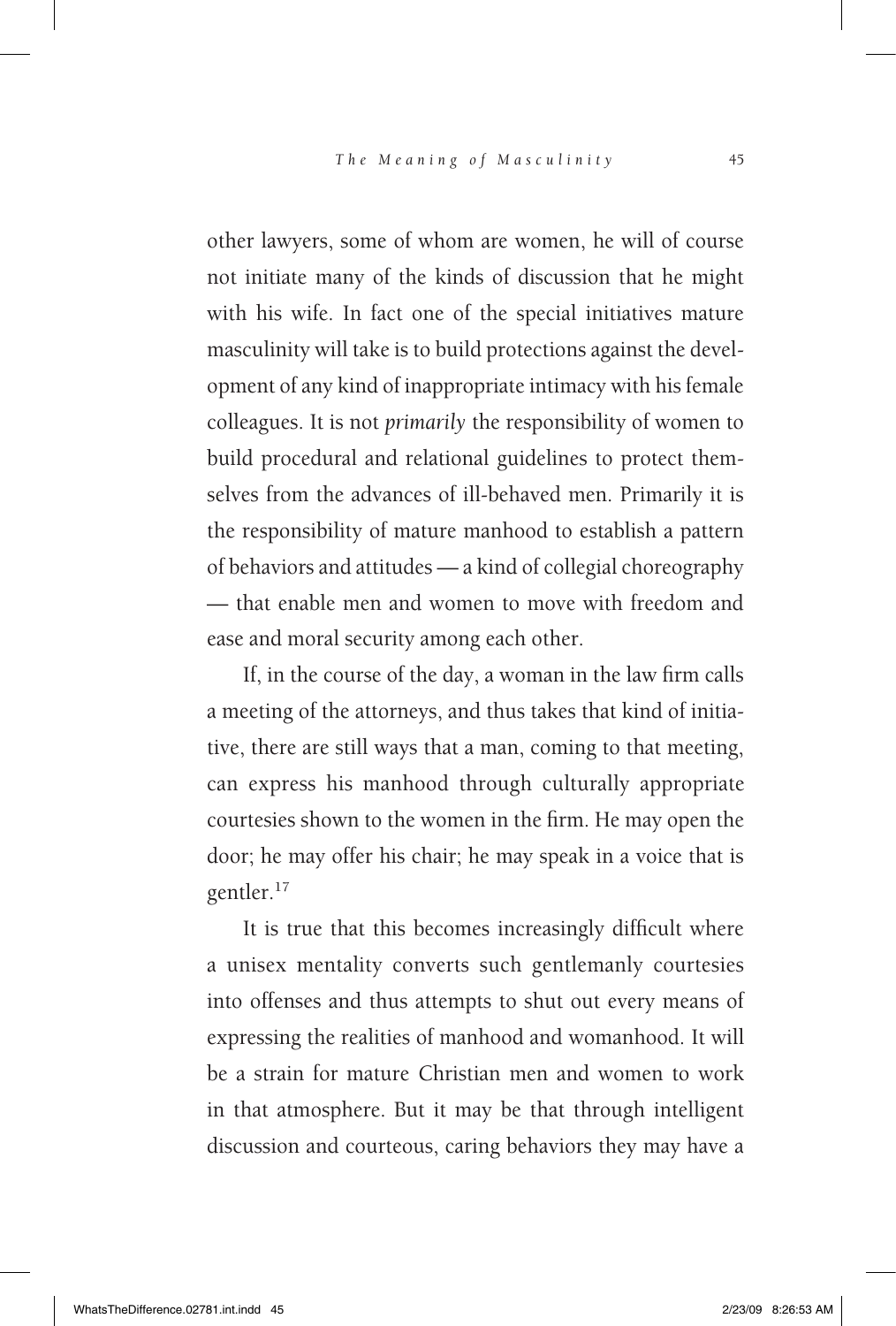redeeming effect even on what their colleagues think and feel about manhood and womanhood.

We must reckon with the possibility that in the various spheres of life it is possible that role relationships emerge for men and women that so deeply compromise what a man or woman senses is appropriate for their masculine or feminine personhood that they have to seek a different position. This is what J. I. Packer implies when he makes the following perceptive observation:

While I am not keen on *hierarchy* and *patriarchy* as terms describing the man-woman relationship in Scripture, Genesis 2:18-23 . . . and Ephesians 5:21-33 . . . continue to convince me that the man-woman relationship is intrinsically nonreversible. By this I mean that, other things being equal, a situation in which a female boss has a male secretary, or a marriage in which the woman (as we say) wears the trousers, will put more strain on the humanity of both parties than if it were the other way around. This is part of the reality of the creation, a given fact that nothing will change.<sup>18</sup>

This brings us back to the basic insight of Paul Jewett, namely, that

Our self-knowledge is indissolubly bound up not simply with our *human* being but with our *sexual* being. At the human level there is no 'I and thou' *per se,* but only the 'I' who is male or female confronting the 'thou,' the 'other,' who is also male or female.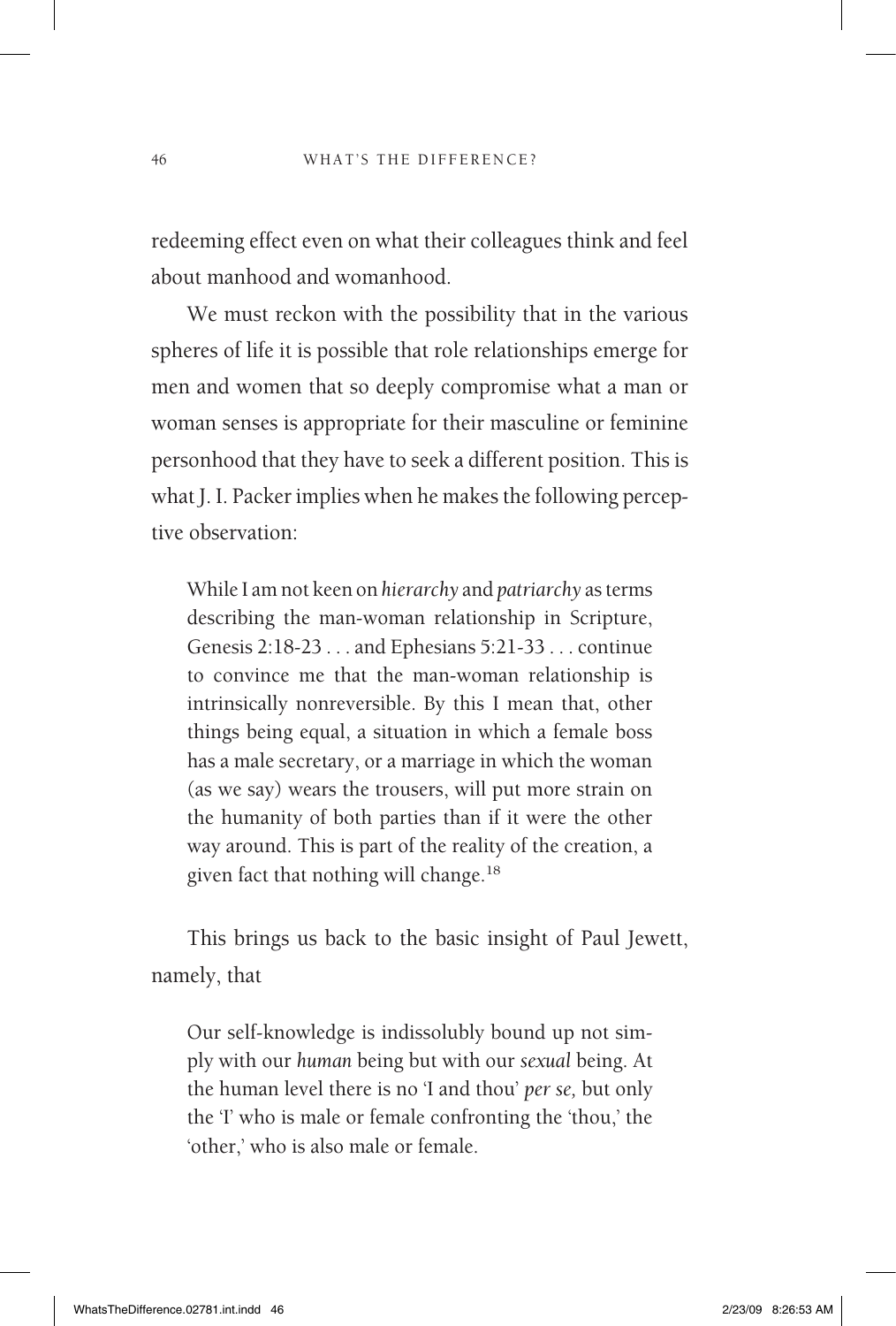I believe this is true and that God has not left us without a witness to the meaning of our masculine and feminine personhood. I have tried to unfold at least some of what that masculine personhood involves. Now we turn to the meaning of mature femininity.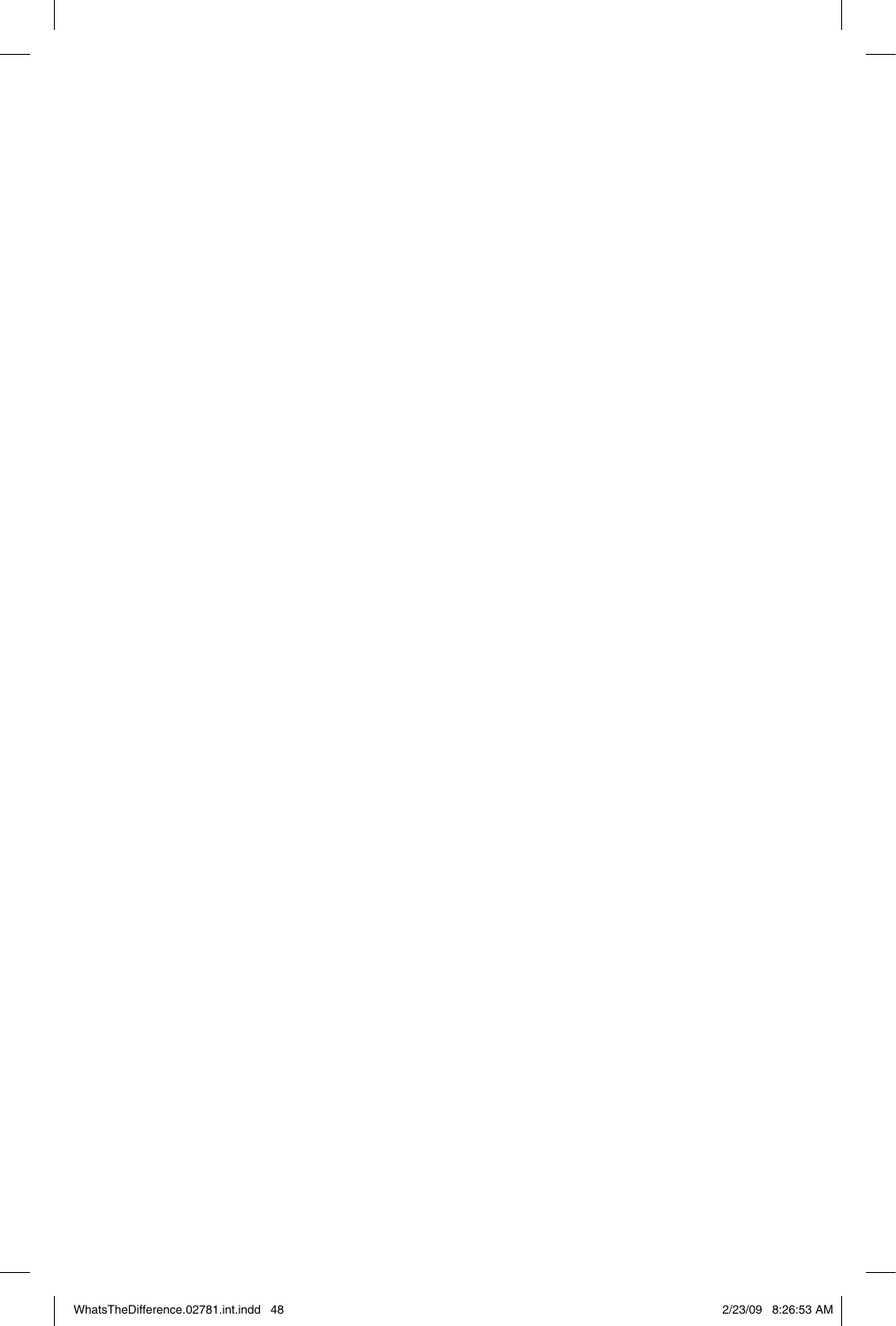n**3**

## The Meaning of Femininity

A significant aspect of femininity is a way of responding to the pattern of initiatives established by mature masculinity. This is why I have discussed masculinity first. Much of the meaning of womanhood is clearly implied in what I have said already about manhood—in the same way that the moves of one ballet dancer would be implied if you described the moves of the other. Nevertheless it is important now to focus on the description of womanhood given earlier and unfold its meaning for the sake of a balanced and attractive portrait of manhood and womanhood.

At the heart of mature femininity is a FREEING disposition to afFIrm, receive and nurture strength and leadership from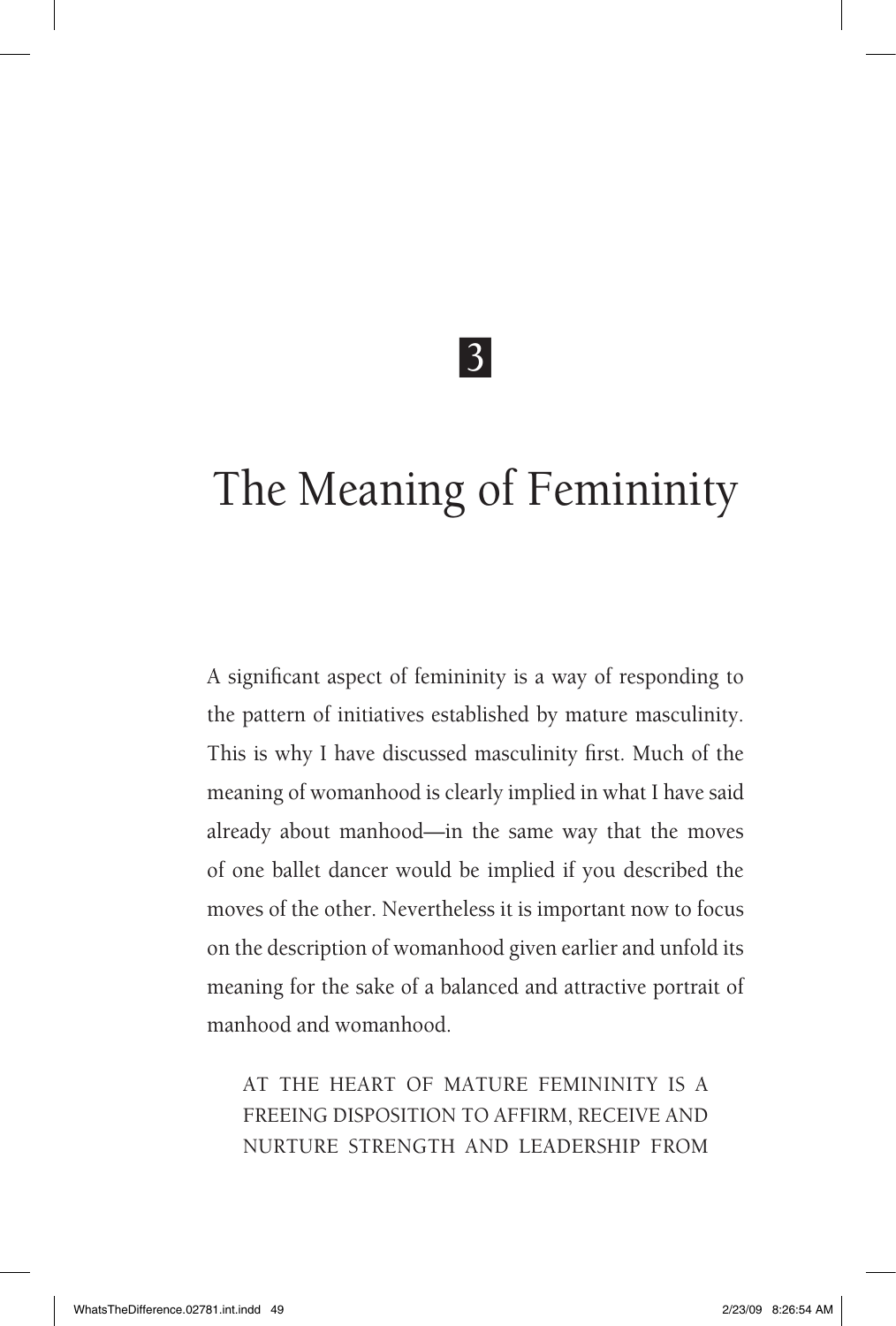#### 50 WHAT'S THE DIFFERENCE?

## worthy men IN WAYS APPROPRIATE TO A WOMAN'S DIFFERING RELATIONSHIPS. 19

### "AT THE HEART OF . . ."

Again, this phrase signals that the definition of femininity is not exhaustive. There is more to femininity, but not less. I believe this is at the heart of what true womanhood means, even if there is a mystery to our complementary existence that we will never exhaust.

#### ". . . mature femininity . . ."

The word "mature" implies that there are distortions of femininity. False or immature stereotypes are sometimes identified as the essence of femininity. Ronda Chervin, in her book *Feminine, Free and Faithful,* gives a list of what people commonly consider "positive feminine traits" and "negative feminine traits." The participants in her workshops say positively that women are

responsive, compassionate, empathetic, enduring, gentle, warm, tender, hospitable, receptive, diplomatic, considerate, polite, supportive, intuitive, wise, perceptive, sensitive, spiritual, sincere, vulnerable (in the sense of emotionally open), obedient, trusting, graceful, sweet, expressive, charming, delicate, quiet, sensually receptive (vs. prudish), faithful, pure.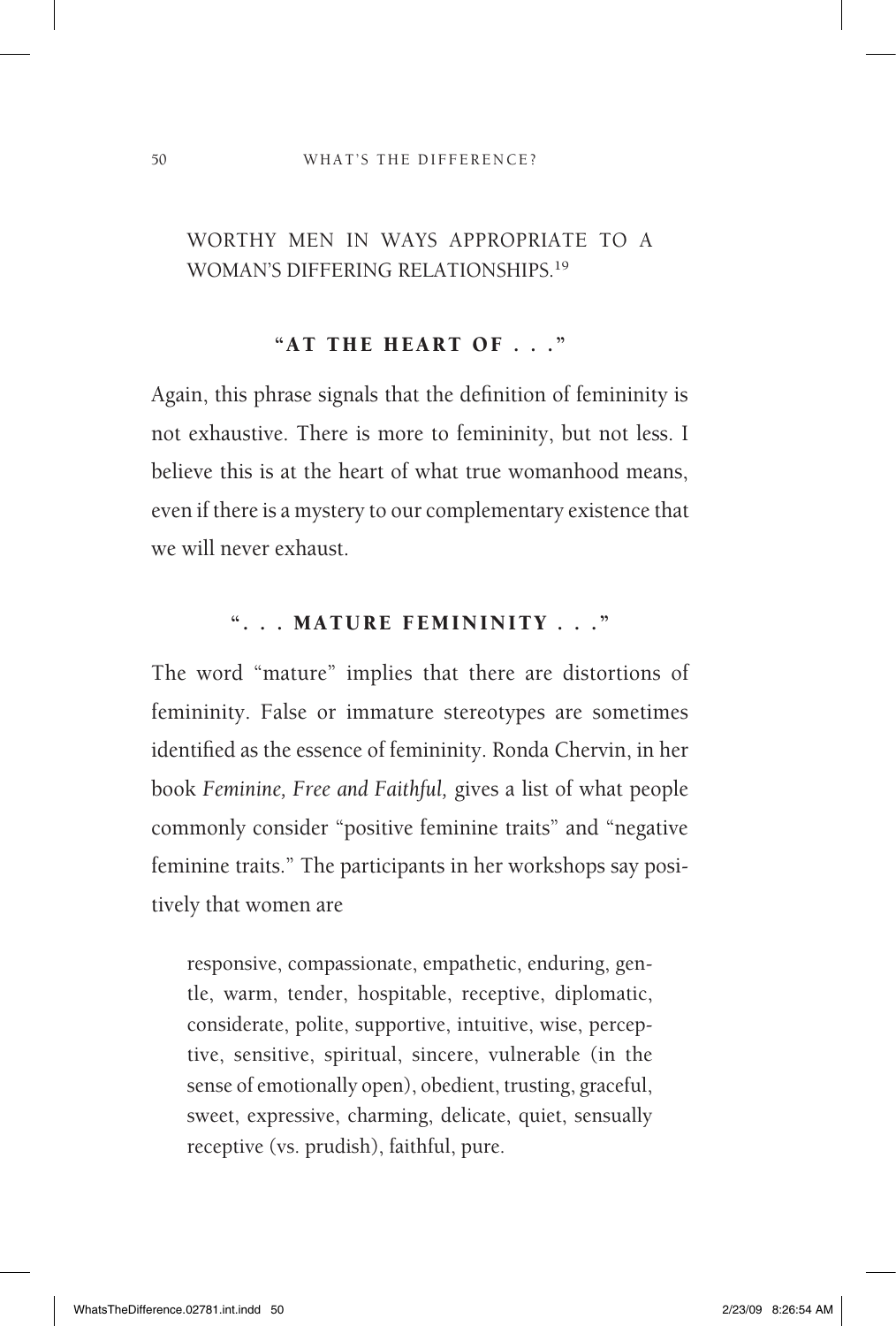Chervin lists the following women who exhibit many of these traits: Ruth, Naomi, Sarah, Mary (Jesus' mother), Cordelia of *King Lear,* Melanie in *Gone with the Wind,* Grace Kelly, and Mother Teresa of Calcutta. On the other hand people often stereotype women with negative traits:

weak, passive, slavish, weepy, wishy-washy, seductive, flirtatious, vain, chatter-box, silly, sentimental, naive, moody, petty, catty, prudish, manipulative, complaining, nagging, pouty, smothering, spiteful.<sup>20</sup>

It is plain then that when we talk of femininity we must make careful distinctions between distortions and God's original design. "Mature femininity" refers not to what sin has made of womanhood or what popular opinion makes of it, but what God willed for it to be at its best.

#### ". . . is a FREEING disposition . . ."

I focus on mature femininity as a *disposition* rather than a set of behaviors or roles because mature femininity will express itself in so many different ways depending on the situation. Hundreds of behaviors may be feminine in one situation and not in another. And the specific acts that grow out of the disposition of womanhood vary considerably from relationship to relationship, not to mention from culture to culture.

For example, the Biblical reality of a wife's submission would take different forms depending on the quality of a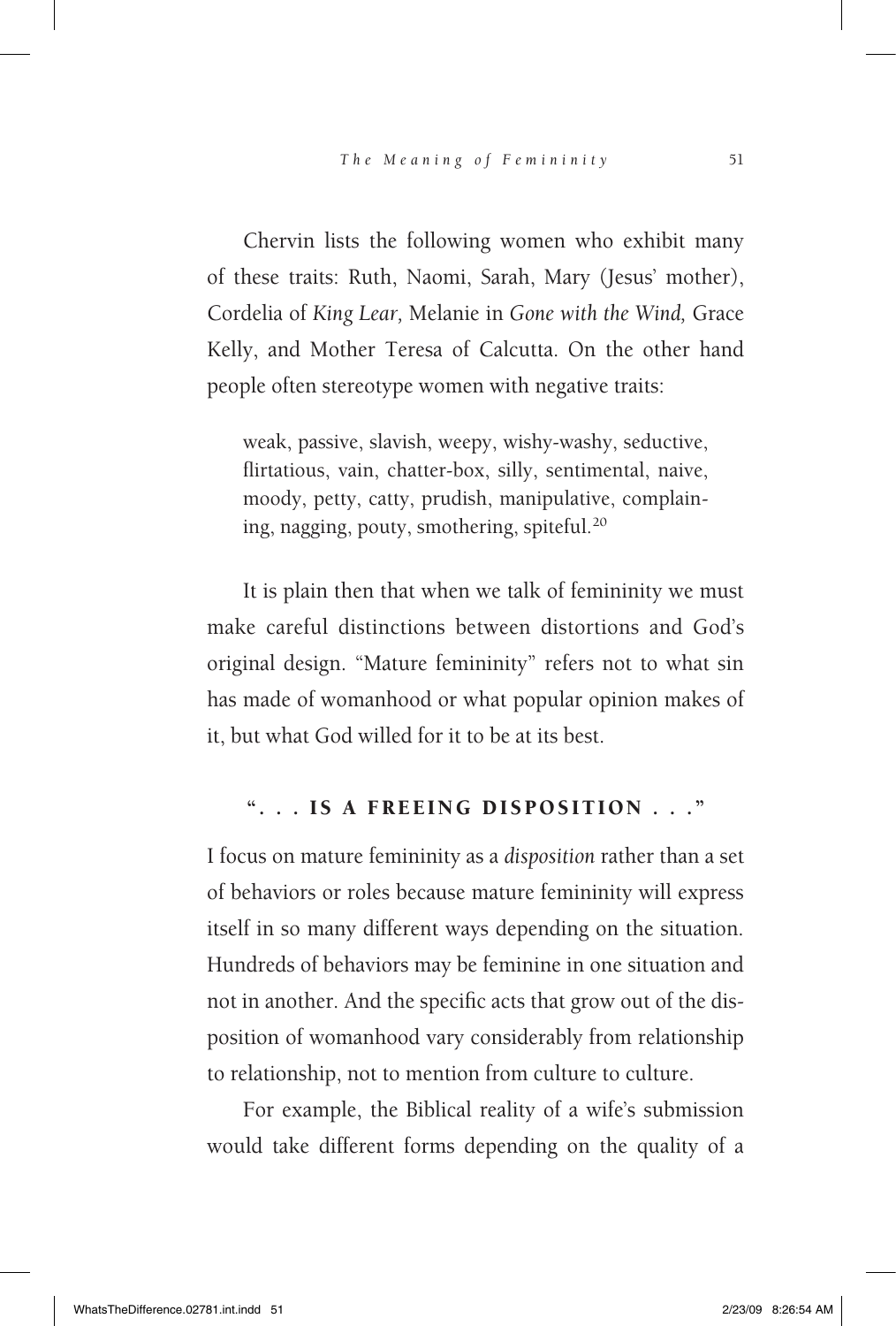husband's leadership. This can be seen best if we define submission not in terms of specific behaviors, but as a *disposition* to yield to the husband's authority and an *inclination* to follow his leadership.<sup>21</sup> This is important to do because no submission of one human being to another is absolute. The husband does not replace Christ as the woman's supreme authority. She must never follow her husband's leadership into sin. She will not steal with him or get drunk with him or savor pornography with him or develop deceptive schemes with him.

But even where a Christian wife may have to stand with Christ against the sinful will of her husband, she can still have a spirit of submission—a disposition to yield. She can show by her attitude and behavior that she does not like resisting his will and that she longs for him to forsake sin and lead in righteousness so that her disposition to honor him as head can again produce harmony.<sup>22</sup>

The disposition of mature femininity is experienced as freeing. This is because it accords with the truth of God's purpose in creation. It is the truth that frees (John 8:32). There are sensations of unbounded independence that are not true freedom because they deny truth and are destined for calamity. For example, two women may jump from an airplane and experience the thrilling freedom of free-falling. But there is a difference: one is encumbered by a parachute on her back and the other is free from this burden. Which person is most free? The one without the parachute feels free—even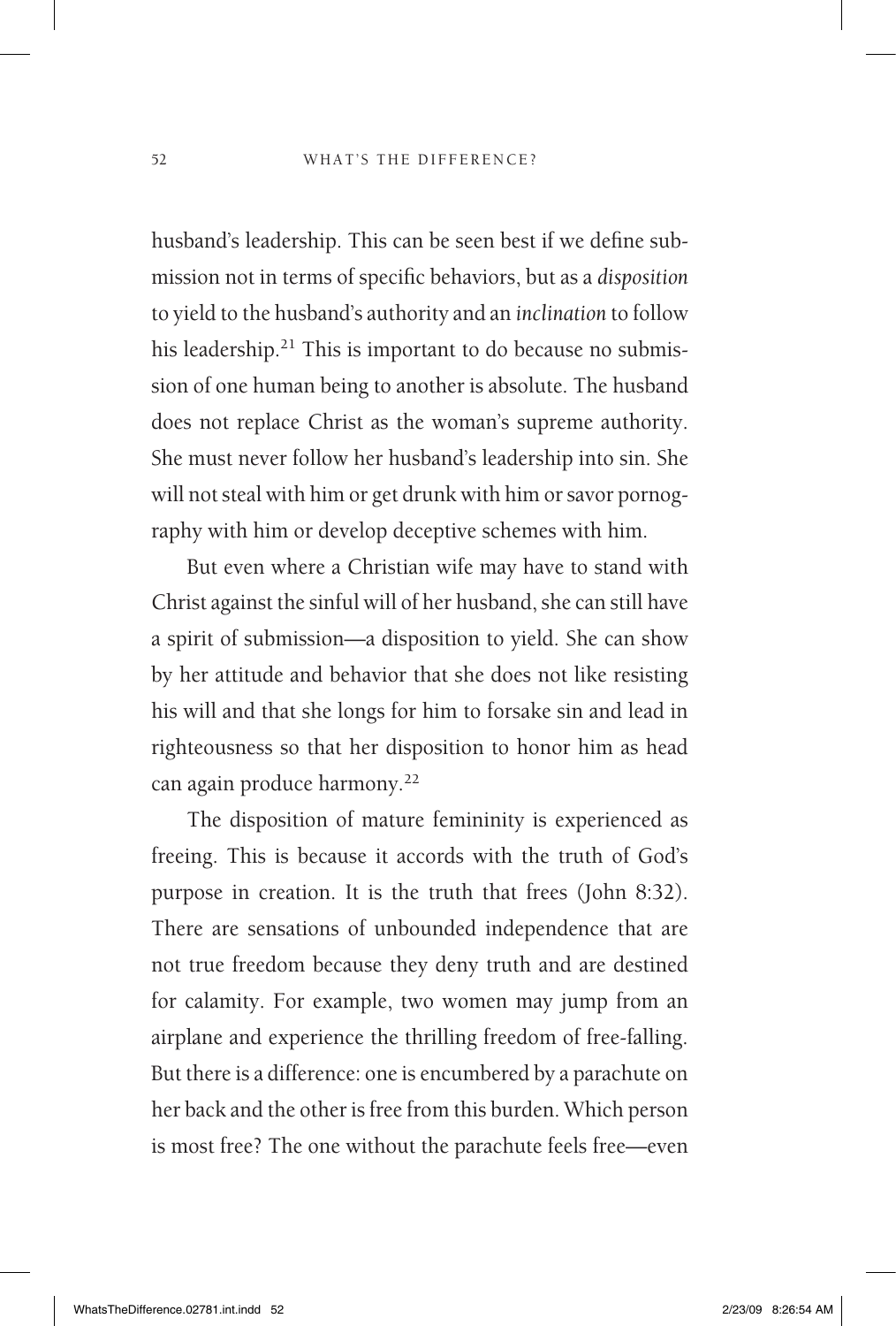freer, since she does not feel the constraints of the parachute straps. But she is not truly free. She is in bondage to the force of gravity and to the deception that all is well because she feels unencumbered. This false sense of freedom is in fact bondage to calamity which is sure to happen after a fleeting moment of pleasure.

That is the way many women (and men) today think of freedom. They judge it on the basis of immediate sensations of unrestrained license or independence. But true freedom takes God's reality and God's purpose for creation into account and seeks to fit smoothly into God's good design. Freedom does include doing what we want to do. But the mature and wise woman does not seek this freedom by bending reality to fit her desires. She seeks it by being transformed in the renewal of her desires to fit in with God's perfect will (Romans 12:2). The greatest freedom is found in being so changed by God's Spirit that you can do what you love to do and know that it conforms to the design of God and leads to life and glory.

God does not intend for women to be squelched or cramped or frustrated. But neither does he intend for women to do whatever seems to remove these feelings without regard to the appropriateness of the action. Sometimes freedom comes from outward changes in circumstances. Sometimes it comes from inward changes of the heart and mind. Many today say, for example, that true freedom for a lesbian would be the liberty to act according to her sexual preference.<sup>23</sup> But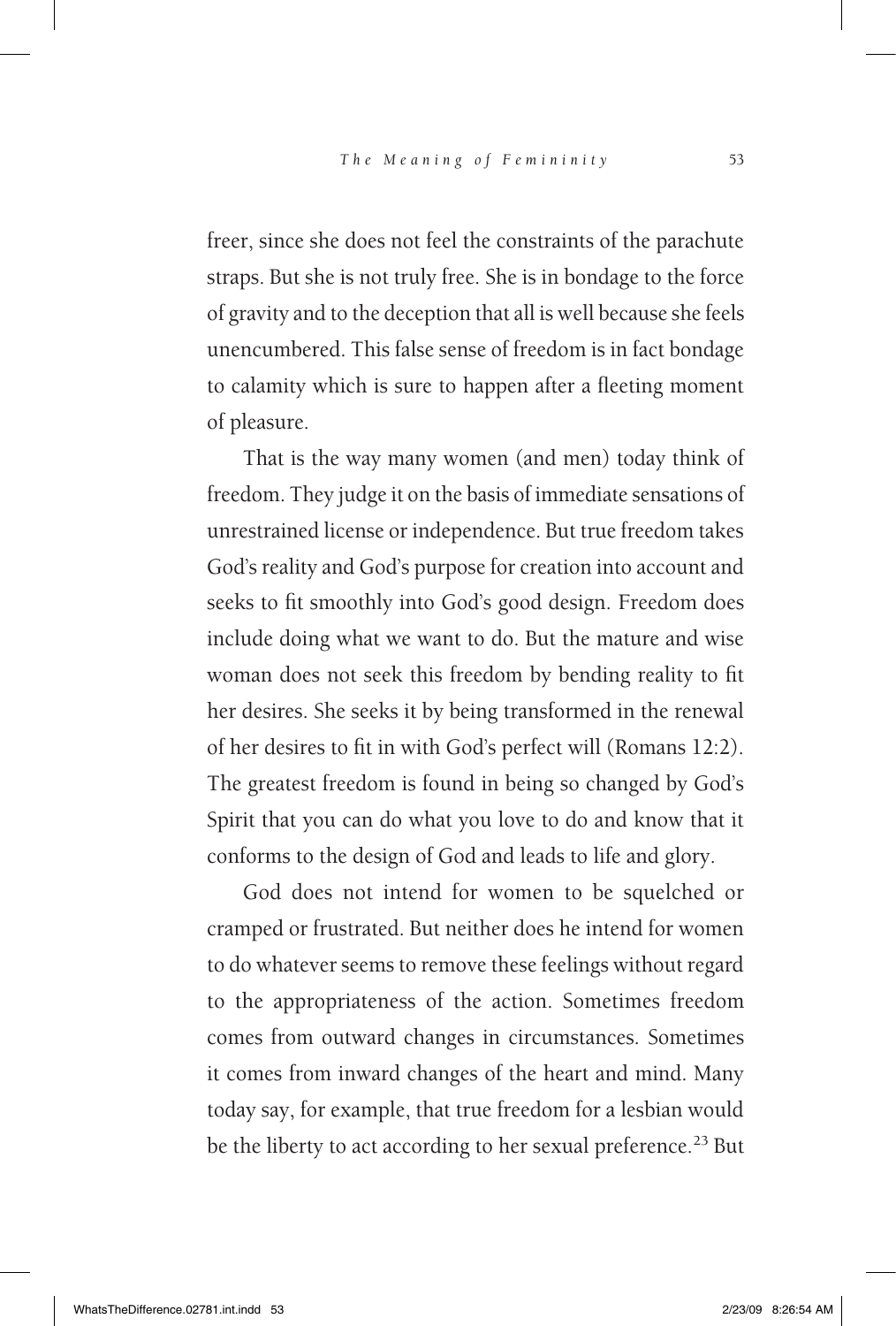I would say that true freedom cannot ignore God's judgment on homosexual activity and God's will for men and women to be heterosexual in their sexual relations. Therefore true freedom is not giving in to our every impulse. It is the sometimes painful and exhilarating discovery of God's power to fight free from the bondage of our sinful selves.<sup>24</sup>

I believe that the femininity to which God calls women is the path of freedom for every woman. It will not look the same in every woman. But it will lay responsibilities on all women in the same way that mature masculinity lays responsibilities on all men. Some of these we express very naturally. Others of them we must grow into by prayer and faith and practice. But this process of growth is no more confining than the growth of a young woman toward patterns of mature behavior that enable her to act with natural freedom in the company of adults.

## ". . . to afirm, receive and nurture strength and leadership from worthy men . . ."

"At the heart of mature femininity is a freeing disposition *to affirm, receive and nurture strength and leadership from worthy men* in ways appropriate to a woman's differing relationships."

The "strength and leadership" referred to here is what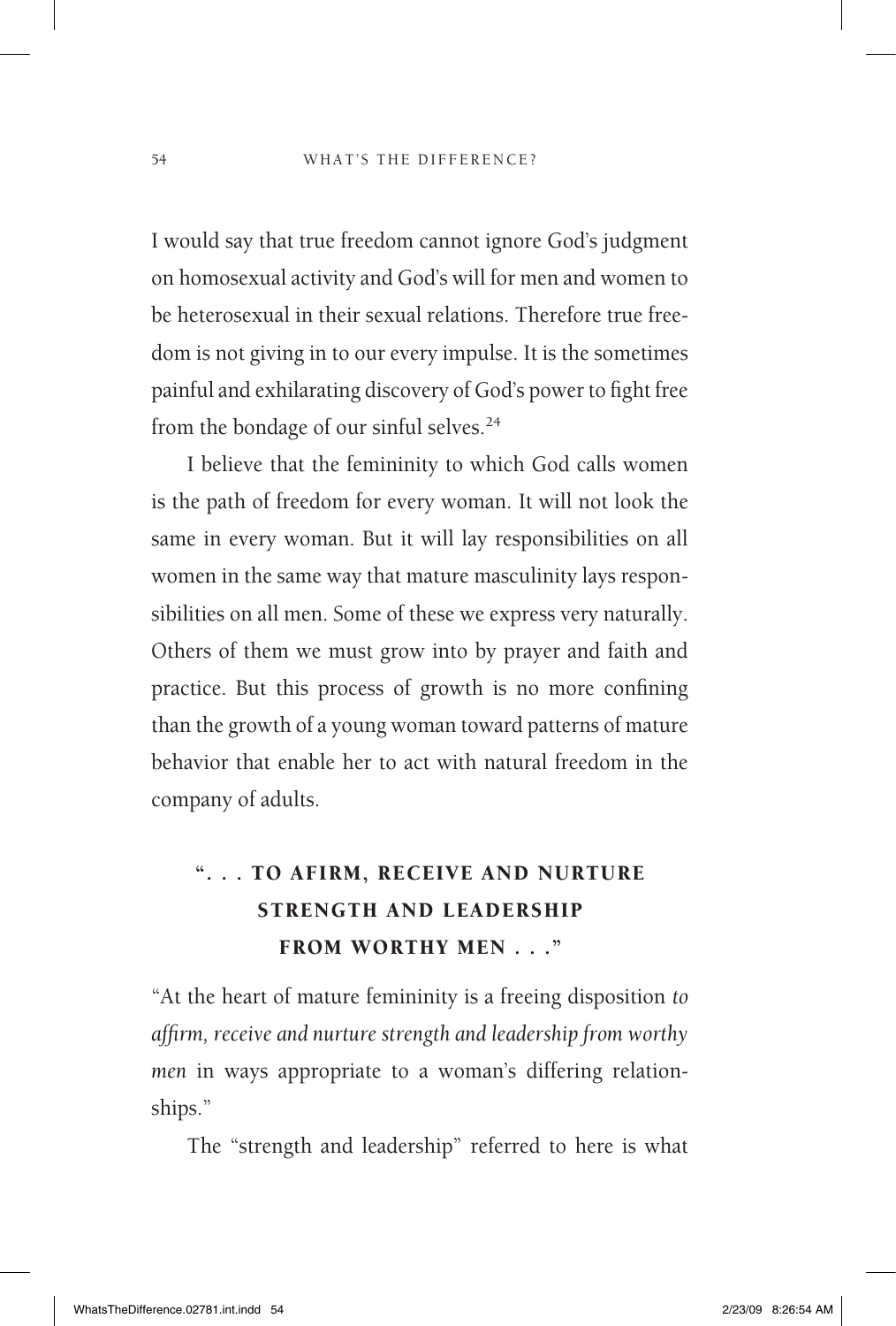was described above concerning the responsibility of mature masculinity to lead, provide and protect. The quality of that strength and leadership is captured in the phrase, "from worthy men." I recognize that there is strength and leadership that is unworthy of a woman's affirmation. I do not mean to define femininity merely as a response to whatever sinful men may happen to offer up. Mature femininity is rooted in a commitment to Christ as Lord and is discerning in what it approves. Mature femininity has a clear, Biblical vision of mature masculinity. Woman delights in it as man delights in mature femininity. Each gives the other the greatest scope for natural, pure, mature expression. But when a man does not possess mature masculinity the response of a mature woman is not to abandon her femininity. Rather, her femininity remains intact as a desire for things to be as God intended them to be. But she also recognizes that the natural expression of her womanhood will be hindered by the immaturity of the man in her presence.

My definition of the heart of femininity includes three words to describe the response of a woman to the strength and leadership of worthy men: affirm, receive and nurture.

"Affirm" means that mature women advocate the kind of masculine-feminine complementarity that we are describing here. This is important to stress because there may be occasions when women have no interaction with men and yet are still mature in their femininity. This is because femininity is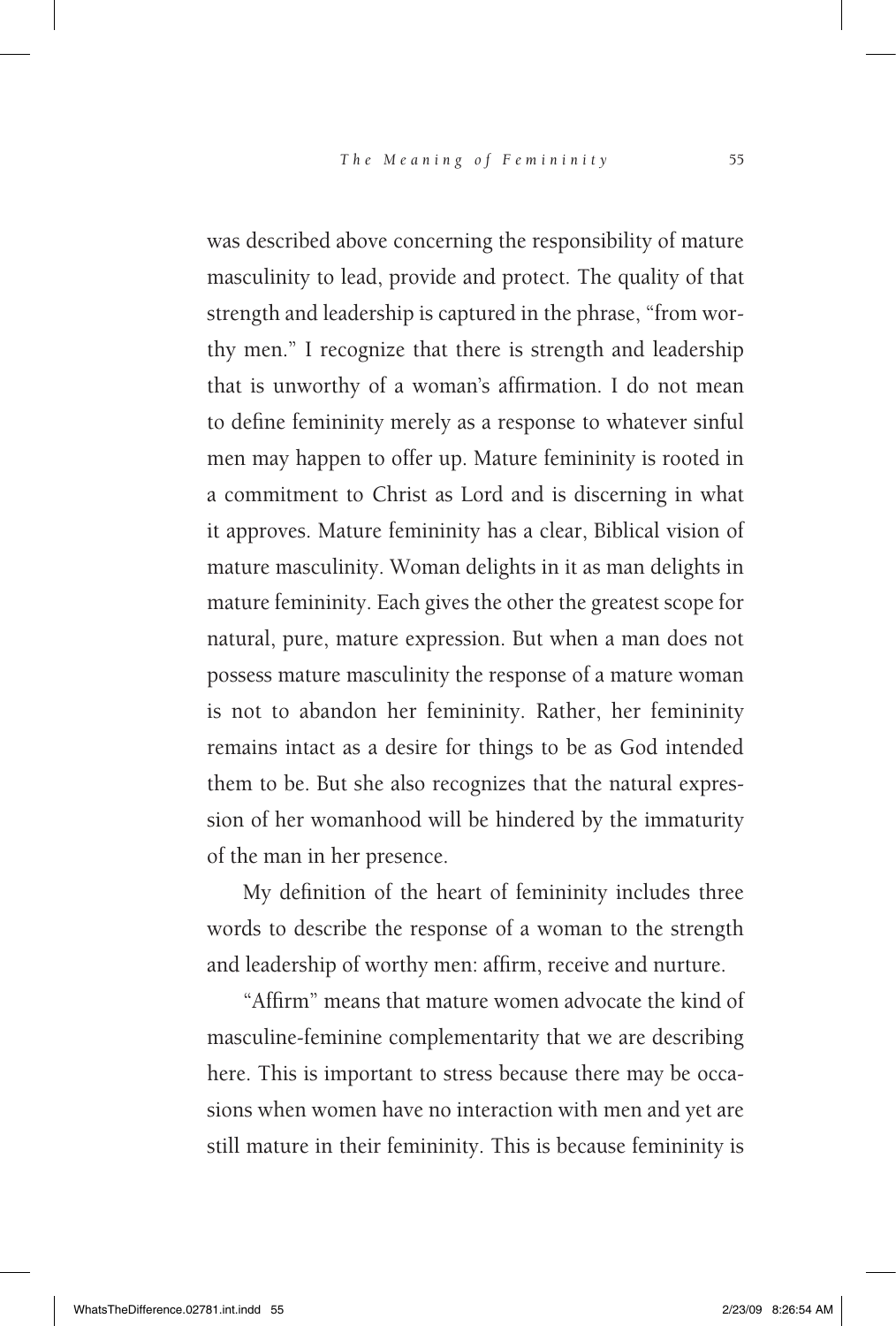a disposition to *affirm* the strength and leadership of worthy men, not just to *experience* it firsthand. It is also true, as we will see below, because there are unique feminine strengths and insights that women embody even before they can be given to any man.

"Receive" means that mature femininity feels natural and glad to accept the strength and leadership of worthy men.<sup>25</sup> A mature woman is glad when a respectful, caring, upright man offers sensitive strength and provides a pattern of appropriate initiatives in their relationship. She does not want to reverse these roles. She is glad when he is not passive. She feels herself enhanced and honored and freed by his caring strength and servant-leadership.

"Nurture" means that a mature woman senses a responsibility not merely to receive, but to nurture and strengthen the resources of masculinity. She is to be his partner and assistant. She joins in the act of strength and shares in the process of leadership. She is, as Genesis 2:18 says, "a helper suitable for him."

This may sound paradoxical—that she strengthens the strength she receives, and that she refines and extends the leadership she looks for. But it is not contradictory or unintelligible. There are strengths and insights that women bring to a relationship that are not brought by men. I do not mean to imply by my definition of femininity that women are merely recipients in relation to men. Mature women bring nurturing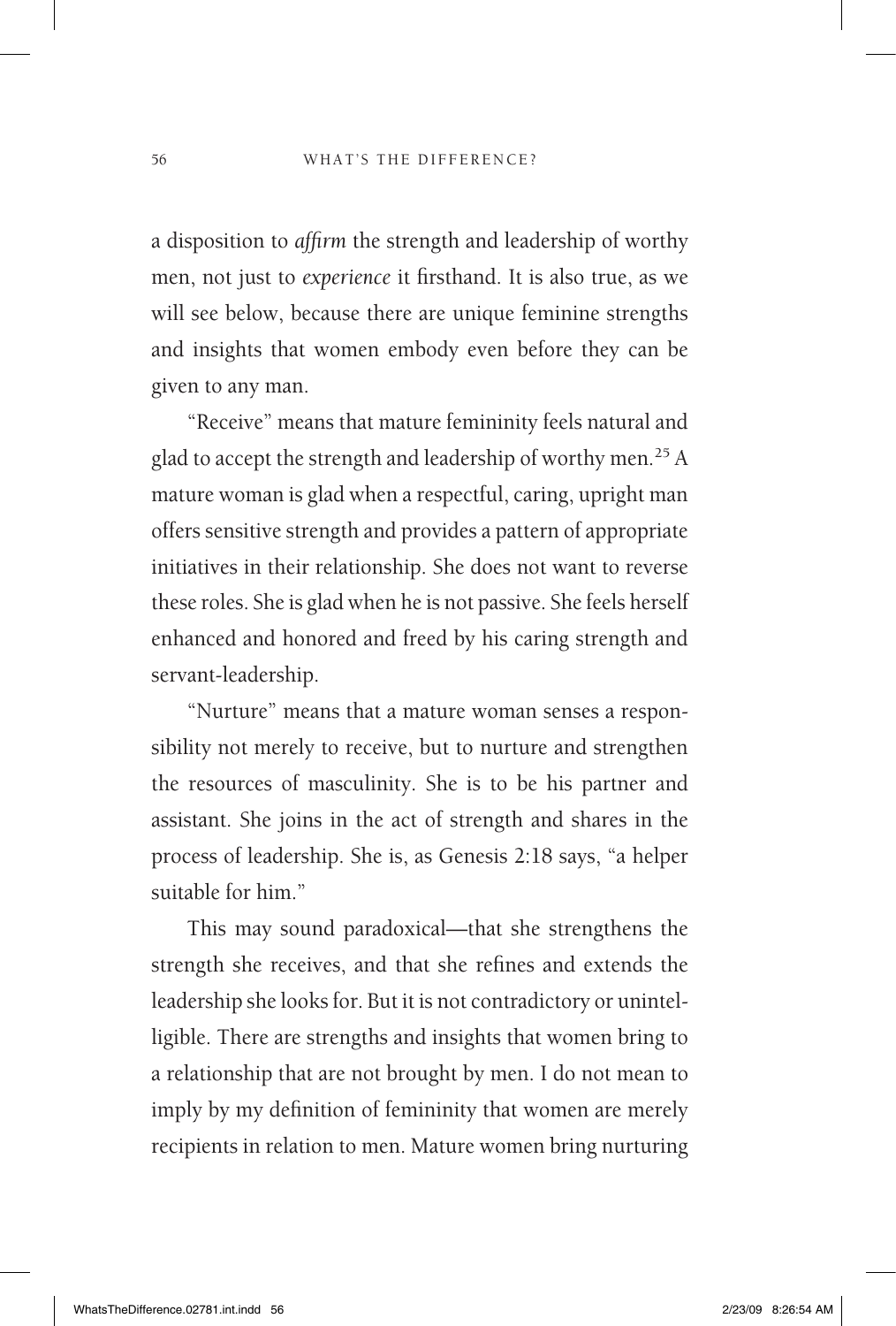strengths and insights that make men stronger and wiser and that make the relationship richer.<sup>26</sup>

Note: We need to heed a caution here about the differing strengths of men and women. Whenever anyone asks if we think women are, say, weaker than men, or smarter than men, or more easily frightened than men or something like that, a good answer would go like this: women are weaker in some ways and men are weaker in some ways; women are smarter in some ways and men are smarter in some ways; women are more easily frightened in some kinds of circumstances and men are more easily frightened in other kinds of circumstances.

It is very misleading to put negative values on the so-called weaknesses that each of us has by virtue of our sexuality. God intends for all the "weaknesses" that are characteristically masculine to call forth and highlight woman's strengths. And God intends for all the "weaknesses" that are characteristically feminine to call forth and highlight man's strengths.

A person who naively assumes that men are superior because of their kind of strength might consider these statistics from 1983: six times more men than women are arrested for drug abuse. Ten times more men than women are arrested for drunkenness. 83% of serious crimes in America are committed by men. Twenty-five times more men than women are in jail. Virtually all rape is committed by men.<sup>27</sup>

I point that out to show that boasting in either sex as superior to the other is a folly. Men and women as God created them are different in hundreds of ways. One helpful way to describe our equality and differences is this: Picture the so-called weaknesses and strengths of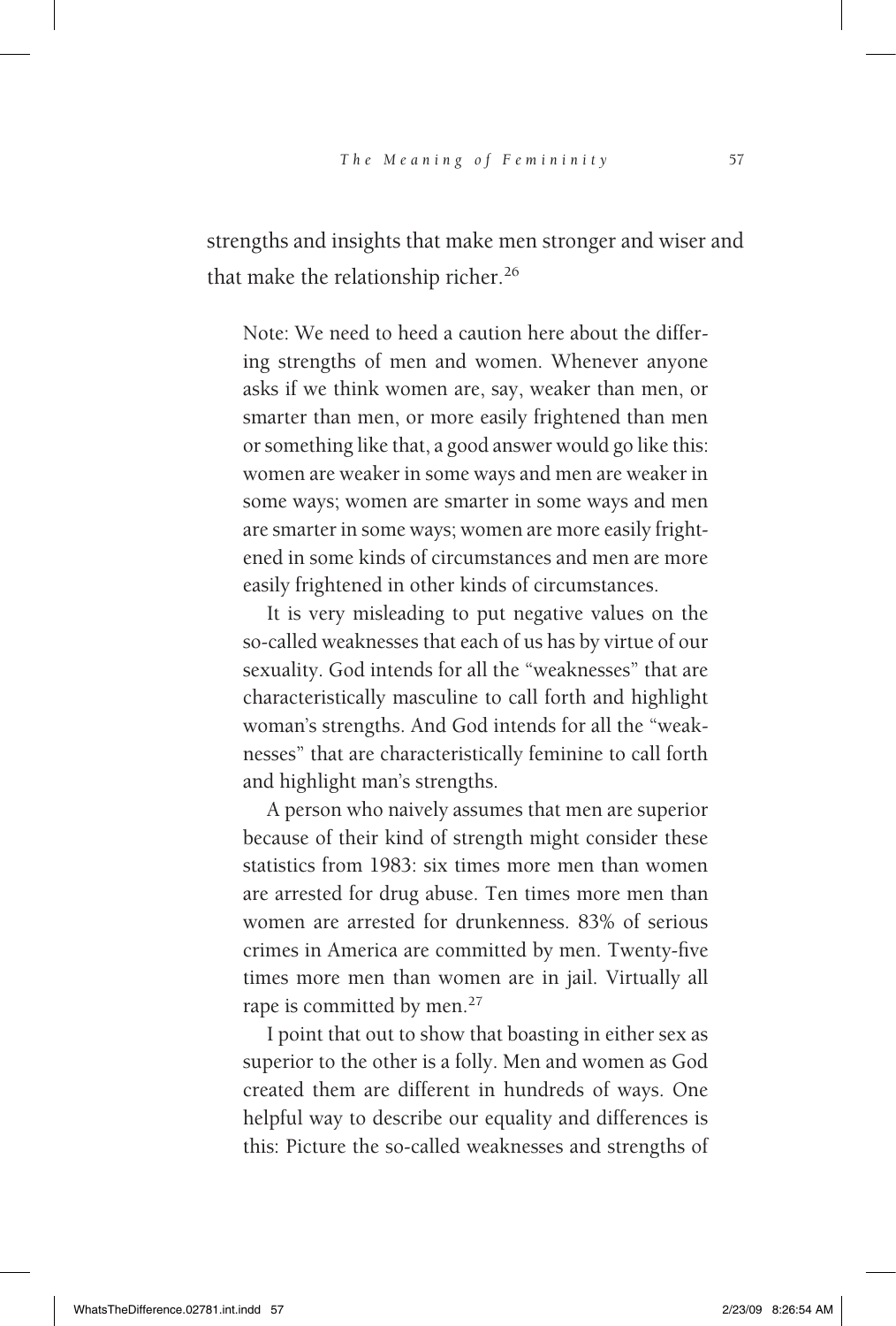man and woman listed in two columns. If you could give a numerical value to each one the sum at the bottom of both columns is going to be the same. Whatever different minuses and pluses are on each side of masculinity and femininity are going to balance out. And when you take those two columns from each side and lay them, as it were, on top of each other, God intends them to be the perfect complement to each other, so that when life together is considered (and I don't just mean married life) the weaknesses of manhood are not weaknesses and the weaknesses of woman are not weaknesses. They are the complements that call forth different strengths in each other.<sup>28</sup>

If it is true that manhood and womanhood are to complement rather than duplicate each other, and if it is true that the way God made us is good, then we should be very slow to gather a list of typical male weaknesses or a list of typical female weaknesses and draw a conclusion that either is of less value than the other. Men and women are of equal value and dignity in the eyes of God—both created in the image of God and utterly unique in the universe.<sup>29</sup>

## ". . . IN WAYS APPROPRIATE TO A WOMAN'S differing relationships . . ."

"At the heart of mature femininity is a freeing disposition to affirm, receive and nurture strength and leadership from worthy men *in ways appropriate to a woman's differing relationships.*"

Mature femininity does not express itself in the same way toward every man. A mature woman who is married, for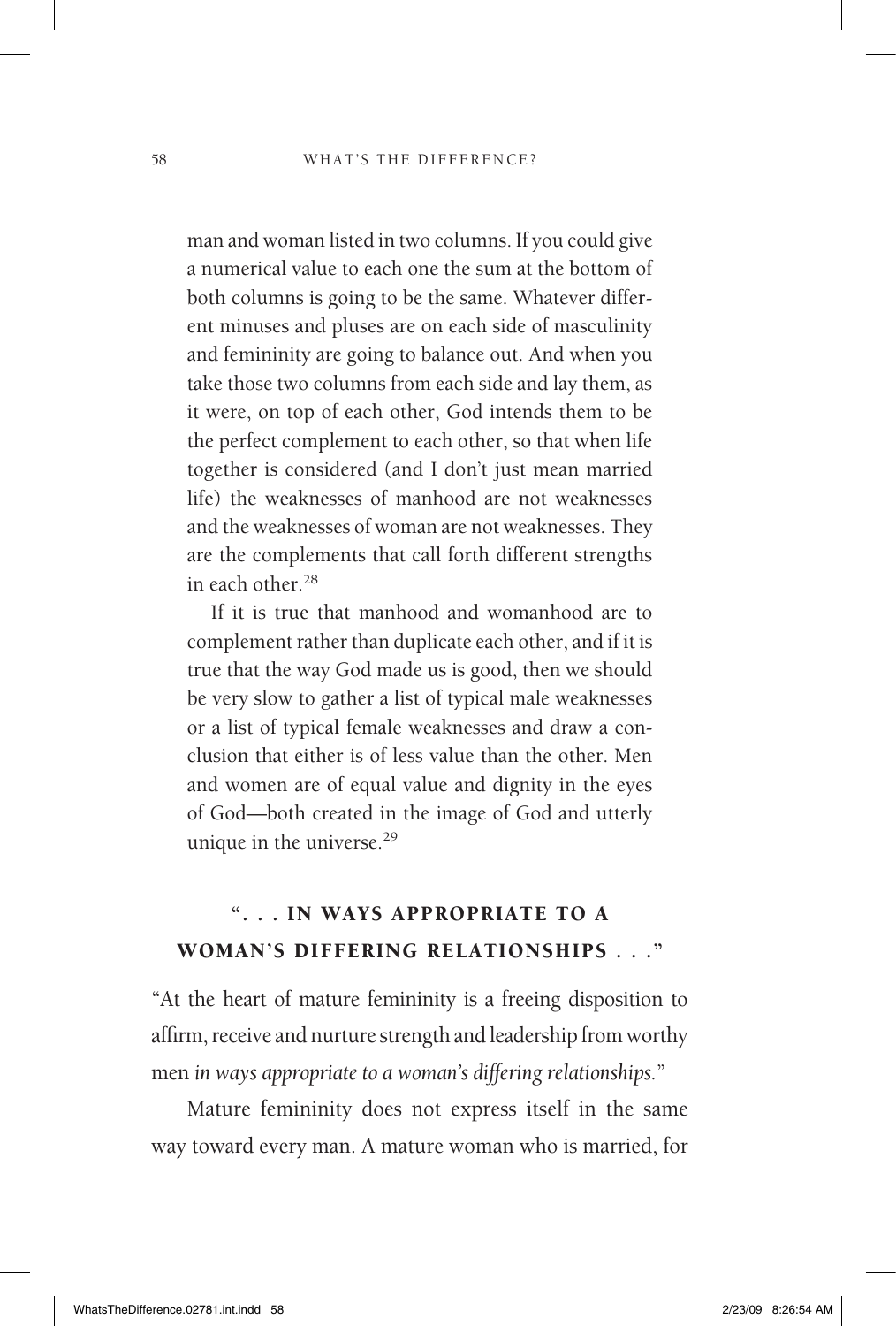example, does not welcome the same kind of strength and leadership from other men that she welcomes from her husband. But she will affirm and receive and nurture the strength and leadership of men *in some form* in all her relationships with men. This is true even though she may find herself in roles that put some men in a subordinate role to her. Without passing any judgment on the appropriateness of any of these roles one thinks of the following possible instances:

- Prime Minister and her counsellors and advisors.
- Principal and the teachers in her school.
- College teacher and her students.
- Bus driver and her passengers.
- Bookstore manager and her clerks and stock help.
- Staff doctor and her interns.
- Lawyer and her aides.
- Judge and the court personnel.
- Police officer and citizens in her precinct.
- Legislator and her assistants.
- T.V. newscaster and her editors.
- Counsellor and her clients.

One or more of these roles might stretch appropriate expressions of femininity beyond the breaking point. But in any case, regardless of the relationships in which a woman finds herself, mature femininity will seek to express itself in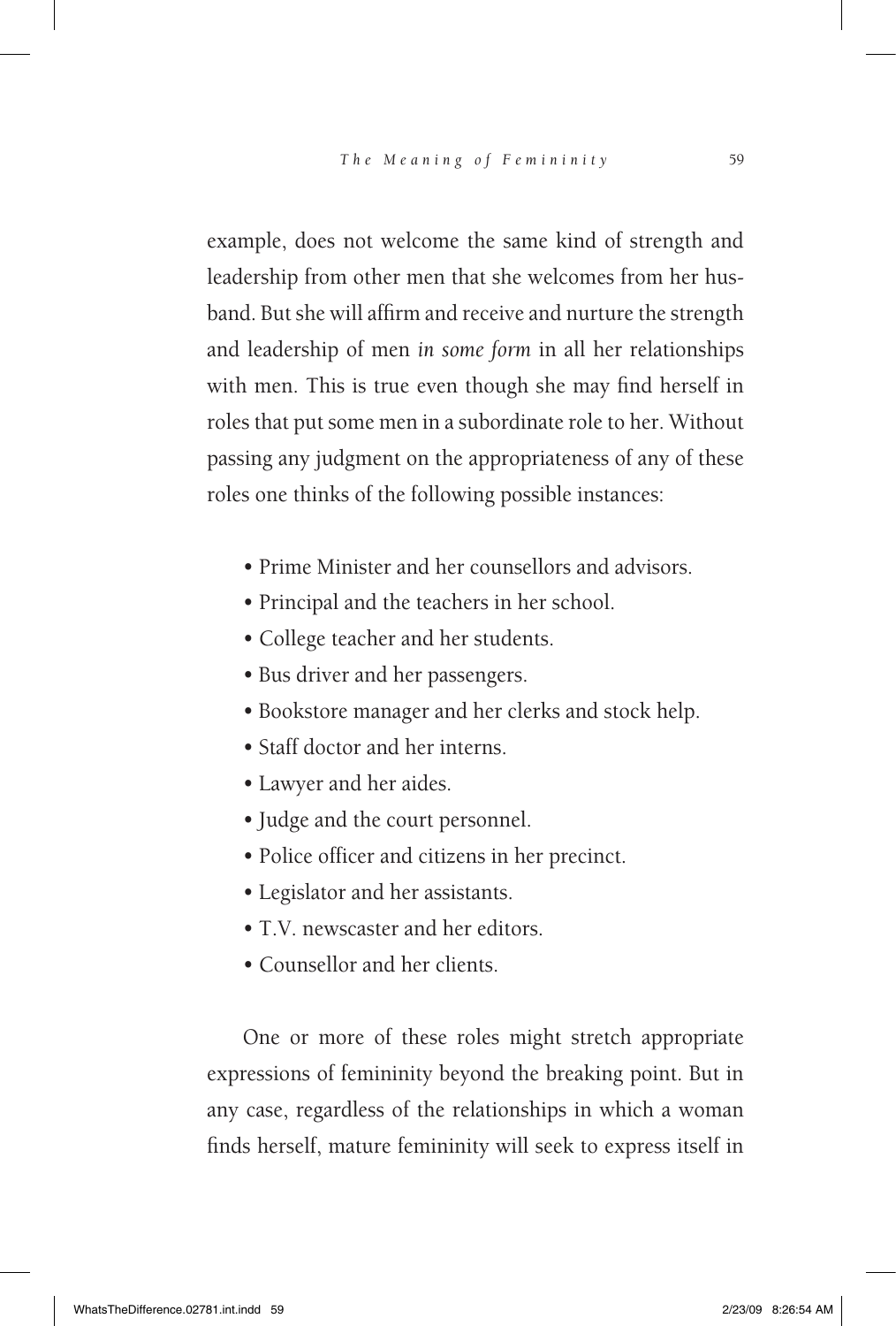appropriate ways. There are ways for a woman to interact even with a male subordinate that signal to him and others her endorsement of his mature manhood in relationship to her as a woman. I do not have in mind anything like sexual suggestiveness or innuendo. Rather, I have in mind culturally appropriate expressions of respect for his kind of strength, and glad acceptance of his gentlemanly courtesies. Her demeanor—the tone and style and disposition and discourse of her ranking position—can signal clearly her affirmation of the unique role that men should play in relationship to women owing to their sense of responsibility to protect and lead.

It is obvious at this point that we are on the brink of contradiction—suggesting that a woman may hold a position of leadership and fulfill it in a way that signals to men her endorsement of their sense of responsibility to lead. But the complexities of life require of us this risk. To illustrate: it is simply impossible that from time to time a woman not be put in a position of influencing or guiding men. For example, a housewife in her backyard may be asked by a man how to get to the freeway. At that point she is giving a kind of leadership. She has superior knowledge that the man needs and he submits himself to her guidance. But we all know that there is a way for that housewife to direct the man that neither of them feels their mature femininity or masculinity compromised. It is not a contradiction to speak of *certain kinds* of influence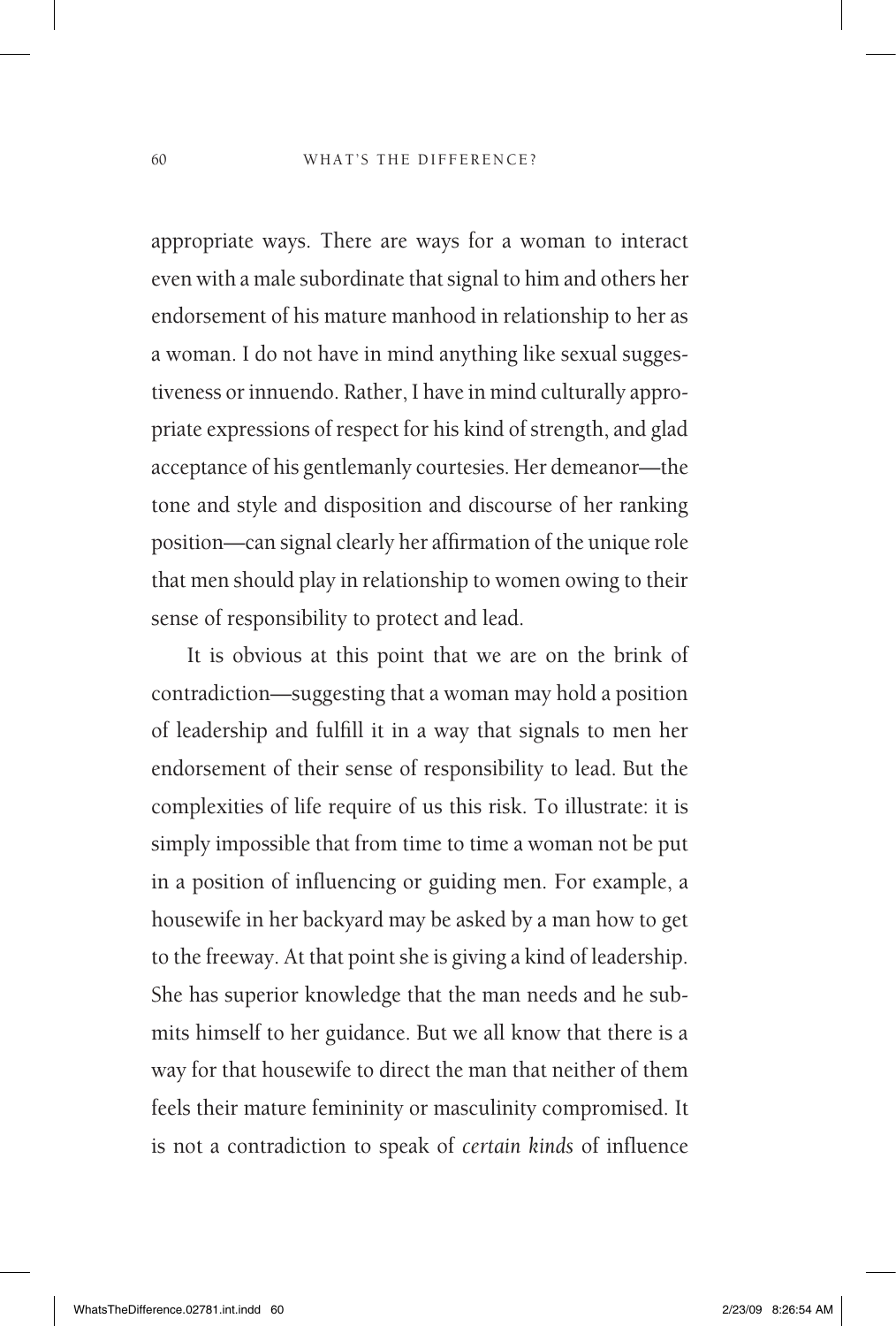coming from women to men in ways that affirm the responsibility of men to provide a pattern of strength and initiative.

But as I said earlier, there are roles that strain the personhood of man and woman too far to be appropriate, productive and healthy for the overall structure of home and society. Some roles would involve kinds of leadership and expectations of authority and forms of strength as to make it unfitting for a woman to fill the role. However, instead of trying to list what jobs might be fitting expressions for mature femininity or mature masculinity, it will probably be wiser to provide several guidelines.

It is obvious that we cannot and should not prohibit women from influencing men. For example, *prayer* is certainly a God-appointed means women should use to get men to where God wants them to be. Praying women exert far more power in this world than all political leaders put together. This kind of powerful influence is compounded immensely when one considers the degree to which the world is shaped and guided by the effects of how men and women are formed by their mothers. This influence is perhaps more effective than all the leadership of men put together.

So the question should be put: what kind of influence would be inappropriate for mature women to exercise toward men? It would be hopeless to try to define this on a case-bycase basis. There are thousands of different jobs in the church and in the world with an innumerable variety of relationships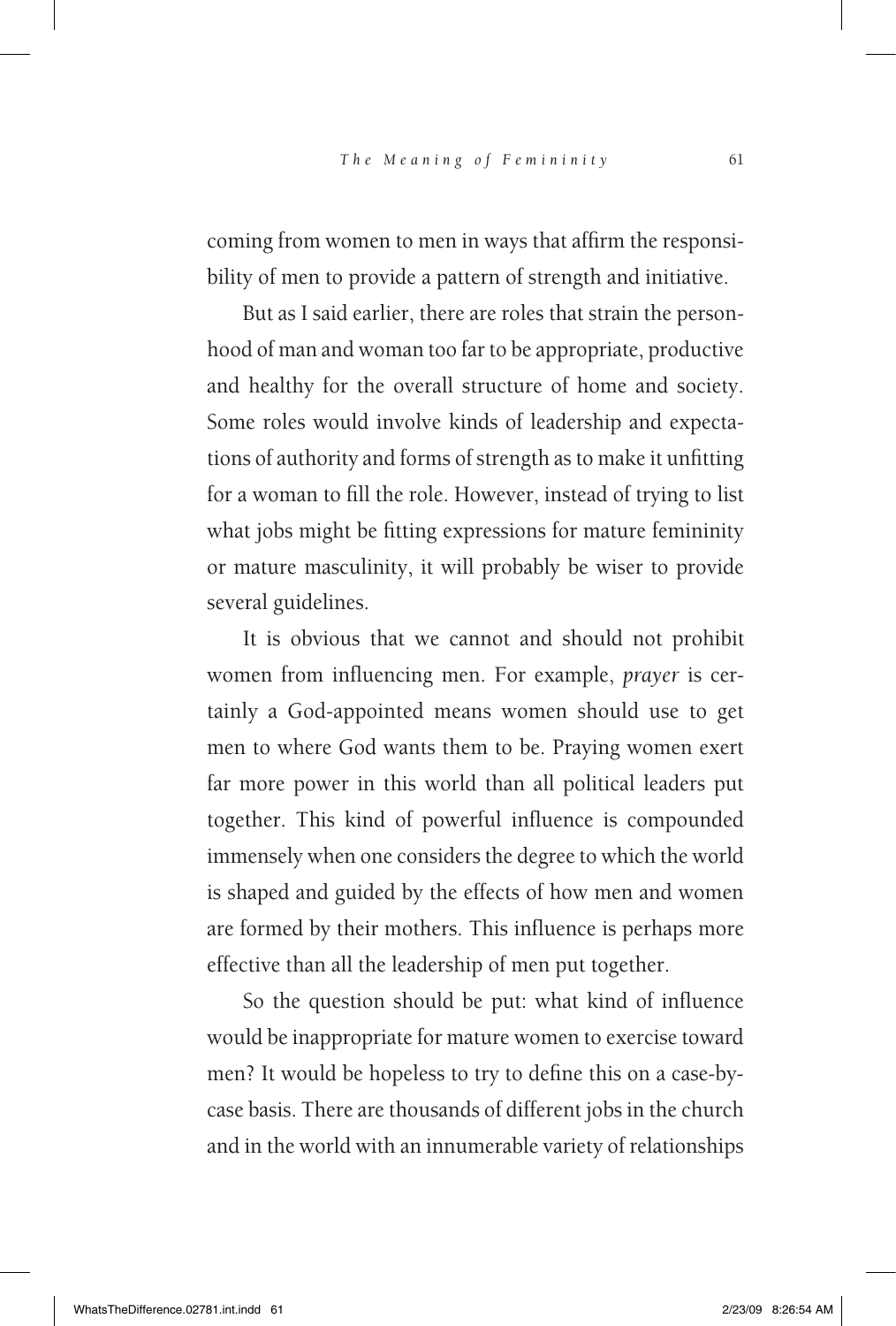between men and women. More appropriate than a blackand-white list of "man's work" and "woman's work" is a set of criteria to help a woman think through whether the responsibilities of any given job allow her to uphold God's created order of mature masculinity and femininity.

Here is one possible set of criteria. All acts of influence and guidance can be described along these two continuums:

> Personal Non-personal Directive Non-directive

To the degree that a woman's influence over man is personal and directive it will generally offend a man's good, God-given sense of responsibility and leadership, and thus controvert God's created order.

A woman may design the traffic pattern of a city's streets and thus exert a kind of influence over all male drivers. But this influence will be non-personal and therefore not necessarily an offense against God's order. Similarly, the drawings and specifications of a woman architect may guide the behavior of contractors and laborers, but it may be so non-personal that the feminine-masculine dynamic of the relationship is negligible.

On the other hand, the relationship between husband and wife is very personal. All acts of influence lie on the continuum between personal and impersonal. The closer they get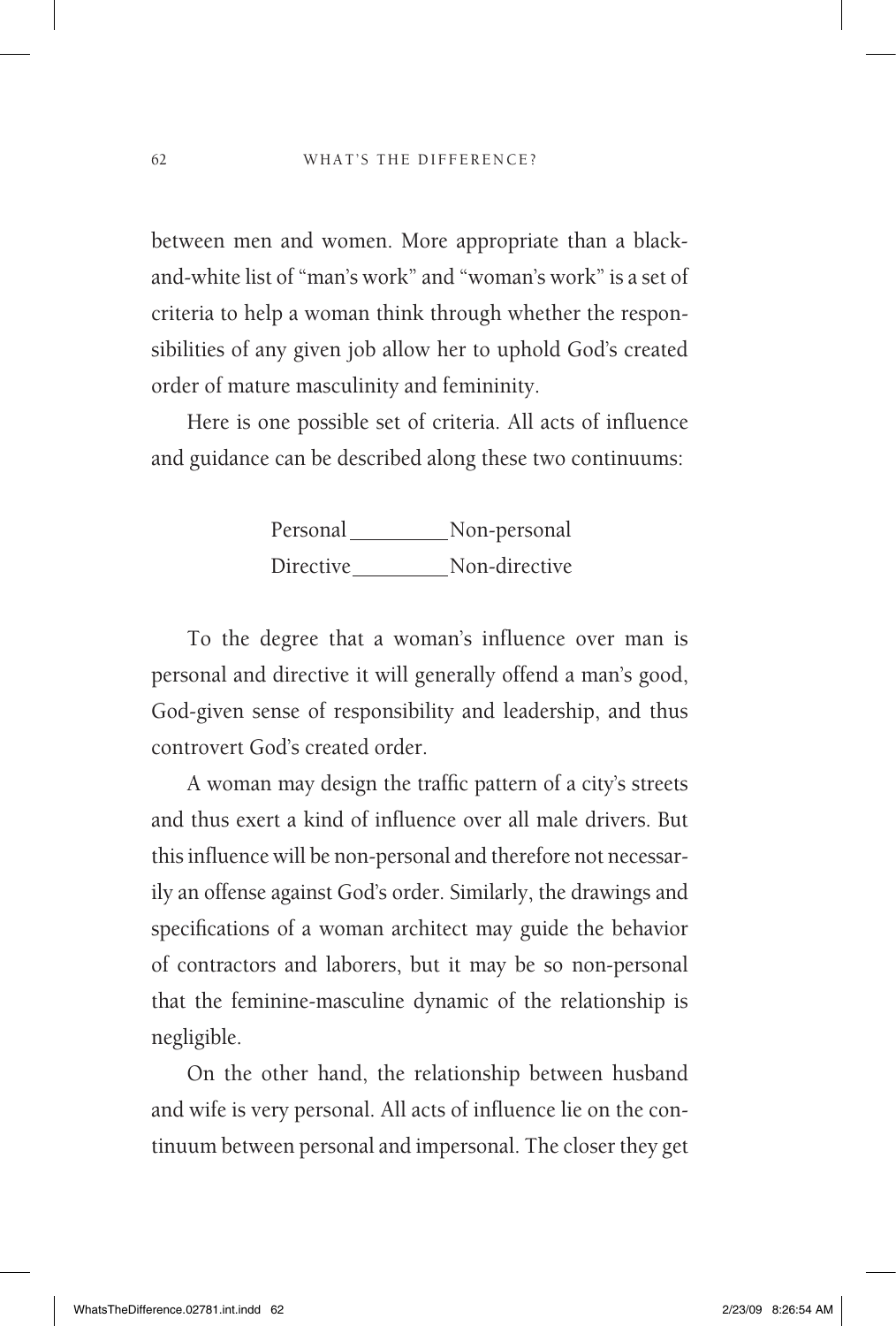to the personal side, the more inappropriate it becomes for women to exert directive influence.

But the second continuum may qualify the first. Some influence is very directive, some is non-directive. For example, a drill sergeant would epitomize directive influence. It would be hard to see how a woman could be a drill sergeant over men without violating their sense of masculinity and her sense of femininity.

Non-directive influence proceeds with petition and persuasion instead of directives. A beautiful example of nondirective leadership is when Abigail talked David out of killing Nabal (l Samuel 25:23-35). She exerted great influence over David and changed the course of his life; but she did it with amazing restraint and submissiveness and discretion.

When you combine these two continuums, what emerges is this: If a woman's job involves a good deal of directives toward men, they will, in general, need it to be non-personal.

The God-given sense of responsibility for leadership in a mature man will not generally allow him to flourish long under personal, directive leadership of a female superior. J. I. Packer suggested that "a situation in which a female boss has a male secretary" puts strain on the humanity of both (see note 16). I think this would be true in other situations as well. Some of the more obvious ones would be in military combat settings if women were positioned so as to deploy and command men; or in professional baseball if a woman is made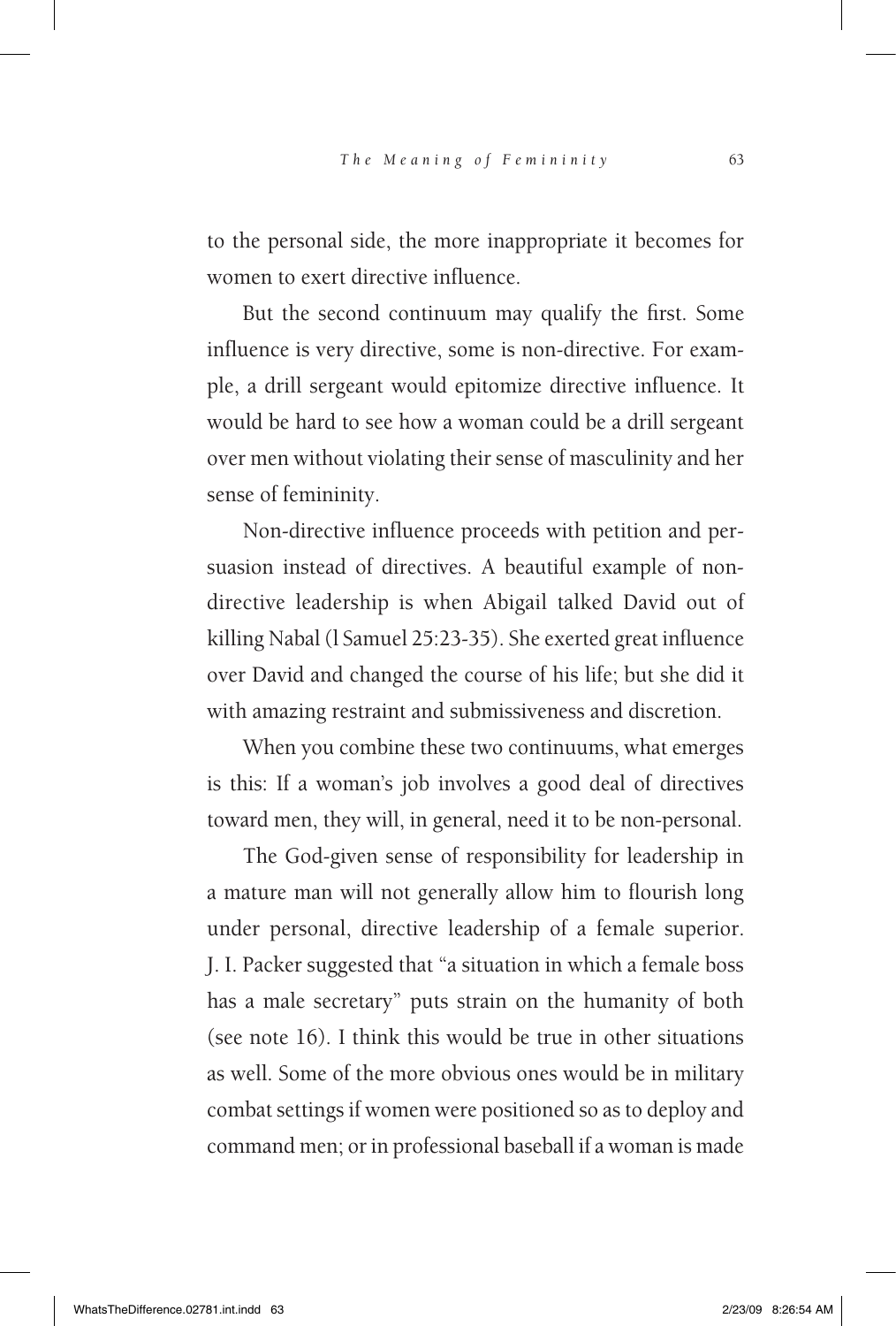the umpire to call balls and strikes and frequently to settle heated disputes among men. And I would stress that this is not necessarily owing to male egotism, but to a natural and good penchant given by God.

Conversely, if a woman's relation to man is very personal, then the way she offers guidance will need to be non-directive. The clearest example here is the marriage relationship. The Apostle Peter speaks of a good wife's meek and tranquil spirit that can be very winsome to her husband (1 Peter 3:4). A wife who "comes on strong" with her advice will probably drive a husband into passive silence, or into active anger.

It is not nonsense to say that a woman who believes she should guide a man into new behavior should do that in a way that signals her support of his leadership. This is precisely what the Apostle Peter commends in l Peter 3:lff. Similarly in the workplace it may not be nonsense in any given circumstance for a woman to provide a certain kind of direction for a man, but to do it in such a way that she signals her endorsement of his unique duty as a man to feel a responsibility of strength and protection and leadership toward her as a woman and toward women in general.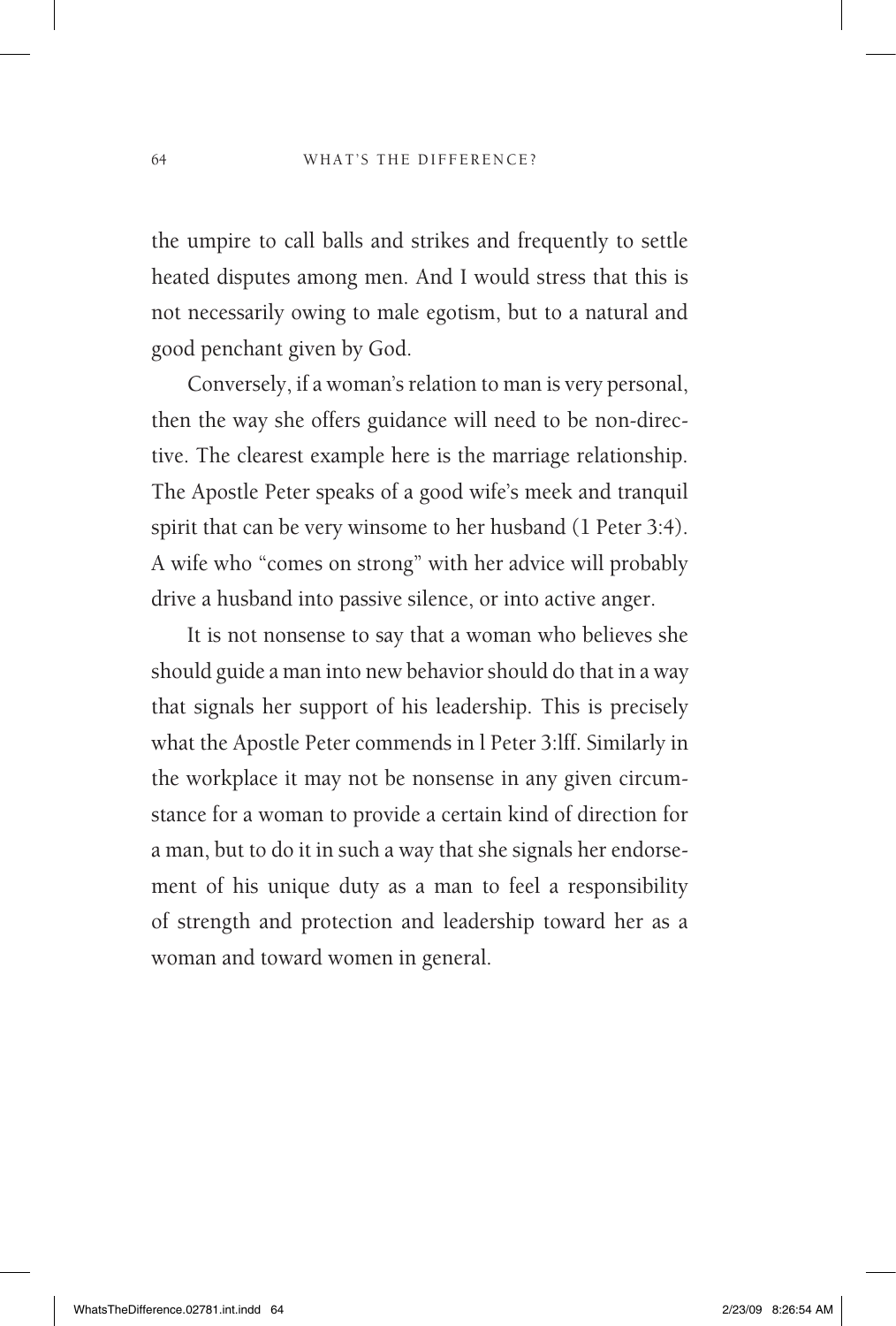n**4**

# The Biblical Vision of **Complementarity**

In the book *Recovering Biblical Manhood and Womanhood* (Crossway, 1990) we show, with more detailed exegetical argumentation, that the vision of masculine and feminine complementarity sketched in this essay is a Biblical vision not a perfect portrayal of it, no doubt, but a faithful one. This is the way God meant it to be before there was any sin in the world: sinless man, full of love, in his tender, strong leadership in relation to woman; and sinless woman, full of love, in her joyful, responsive support for man's leadership. No belittling from the man, no groveling from the woman. Two intelligent, humble, God-entranced beings living out, in beautiful harmony, their unique and different responsibilities. Sin has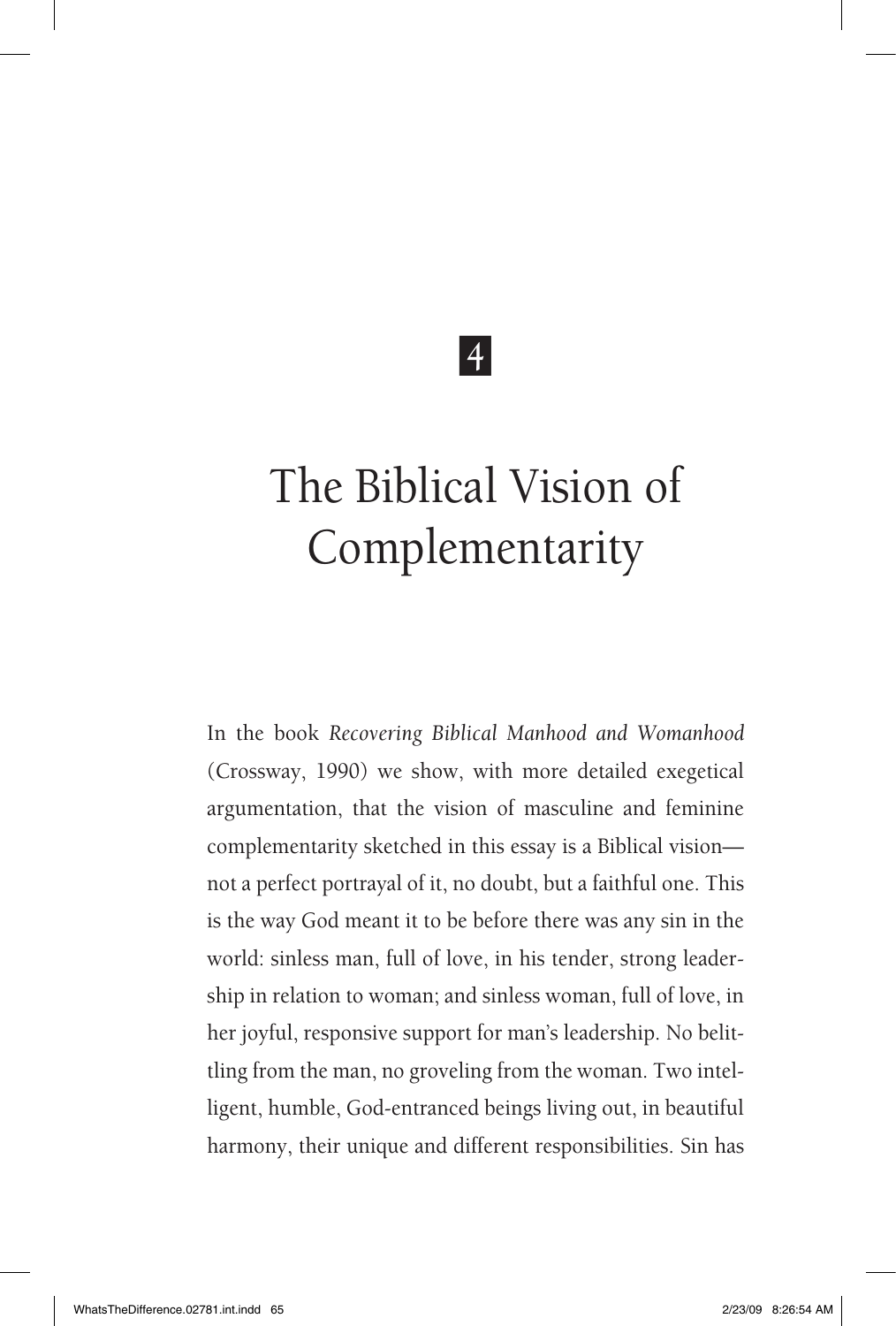#### 66 what's the difference?

distorted this purpose at every level. We are not sinless anymore. But we believe that recovery of mature manhood and womanhood is possible by the power of God's Spirit through faith in his promises and in obedience to his Word.

In the home when a husband leads like Christ and a wife responds like the bride of Christ, there is a harmony and mutuality that is more beautiful and more satisfying than any pattern of marriage created by man. *Biblical headship* for the husband is the divine calling to take primary responsibility for Christlike, servant-leadership, protection and provision in the home. *Biblical submission* for the wife is the divine calling to honor and affirm her husband's leadership and help carry it through according to her gifts.<sup>30</sup> This is the way of joy. For God loves his people and he loves his glory. And therefore when we follow his idea of marriage (sketched in texts like Genesis 2:18-24; Proverbs 5:15-19; 31:10-31; Mark 10:2-12; Ephesians 5:21-33; Colossians 3:18-19; and 1 Peter 3:1-7) we are most satisfied and he is most glorified.

The same is true of God's design for the leadership of the church.<sup>31</sup> The realities of headship and submission in marriage have their counterparts in the church. Thus Paul speaks of authority and submission in 1 Timothy 2:11-12. We will try to show that *"authority"* refers to the divine calling of spiritual, gifted men to take primary responsibility as elders for Christlike servant-leadership and teaching in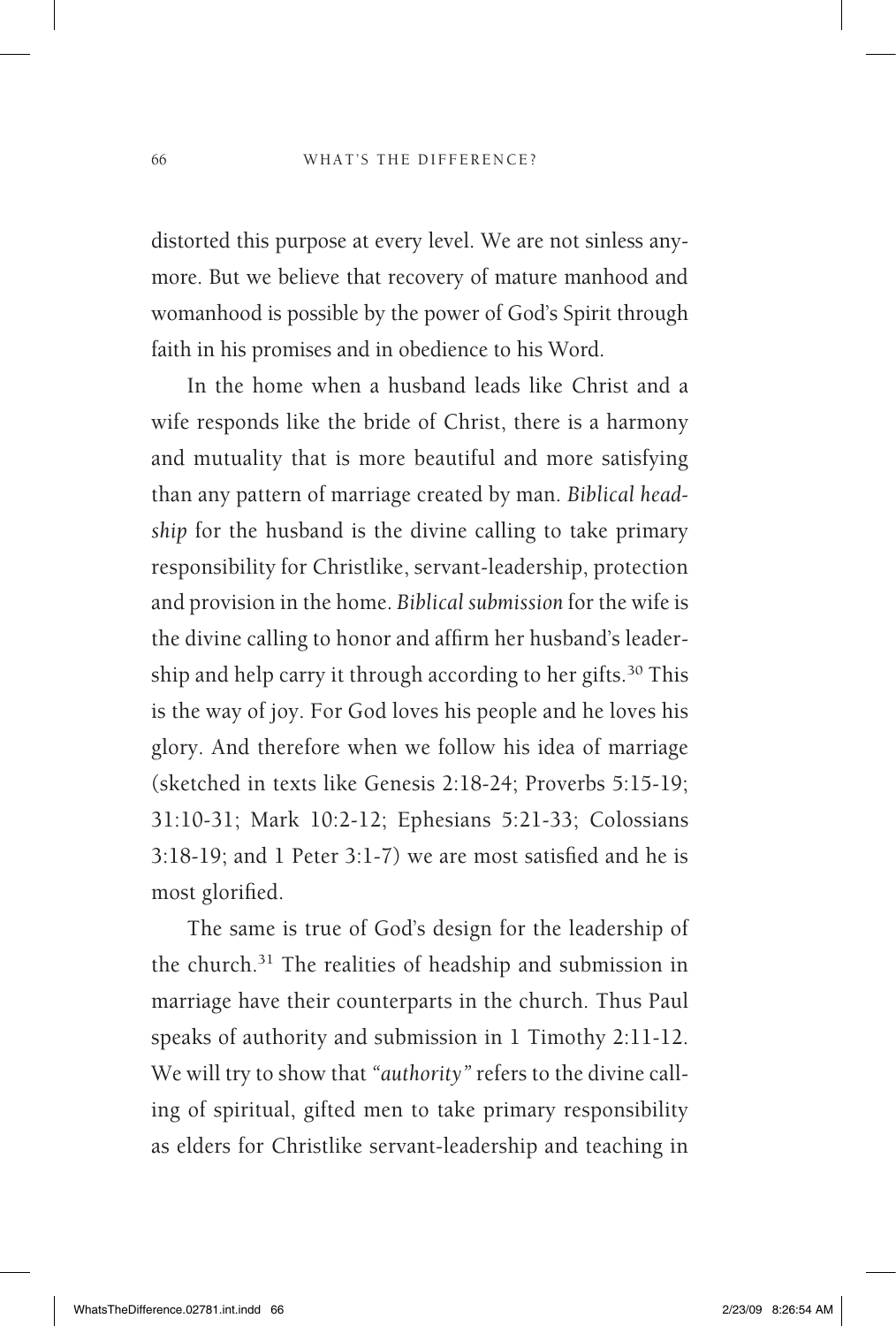the church. And *"submission"* refers to the divine calling of the rest of the church, both men and women, to honor and affirm the leadership and teaching of the elders and to be equipped by them for the hundreds and hundreds of various ministries available to men and women in the service of Christ.

That last point is very important. For men and women who have a heart to minister—to save souls and heal broken lives and resist evil and meet needs—there are fields of opportunity that are simply endless. God intends for the entire church to be mobilized in ministry, male and female. Nobody is to be at home watching soaps and ballgames while the world burns. And God intends to equip and mobilize the saints through a company of spiritual men who take primary responsibility for leadership and teaching in the church.

The word "primary" is very important. It signals that there are different kinds and levels of teaching and leading that will not be the sole responsibility of men (Titus 2:3; Proverbs 1:8; 31:26; Acts 18:26). Mature masculinity will seek by prayer and study and humble obedience to discover the pattern of ministry involvement for men and women that taps the gifts of every Christian and honors the God-given order of leadership by spiritual men.

There are many voices today who claim to know a better way to equip and mobilize men and women for the mission of the church. But we believe that manhood and womanhood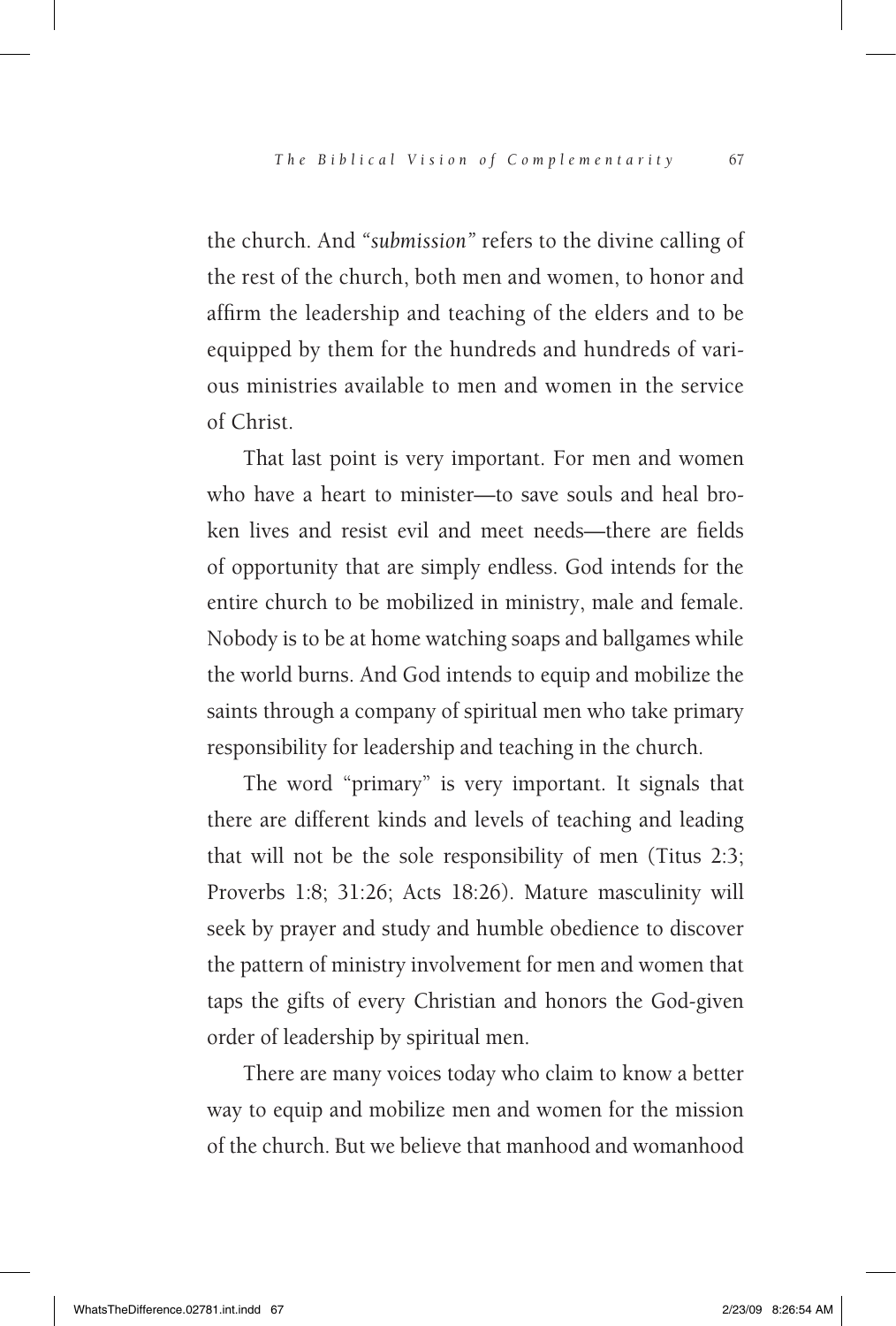mesh better in ministry when men take primary responsibility for leadership and teaching in the church; and that mature manhood and womanhood are better preserved, better nurtured, more fulfilled and more fruitful in this church order than in any other.

If I were to put my finger on one devastating sin today, it would not be the so-called women's movement, but the lack of spiritual leadership by men at home and in the church. Satan has achieved an amazing tactical victory by disseminating the notion that the summons for male leadership is born of pride and fallenness, when in fact pride is precisely what prevents spiritual leadership. The spiritual aimlessness and weakness and lethargy and loss of nerve among men is the major issue, not the upsurge of interest in women's ministries.

Pride and self-pity and fear and laziness and confusion are luring many men into self-protecting, self-exalting cocoons of silence. And to the degree that this makes room for women to take more leadership it is sometimes even endorsed as a virtue. But I believe that deep down the men—and the women—know better.

Where are the men with a moral vision for their families, a zeal for the house of the Lord, a magnificent commitment to the advancement of the kingdom, an articulate dream for the mission of the church and a tenderhearted tenacity to make it real?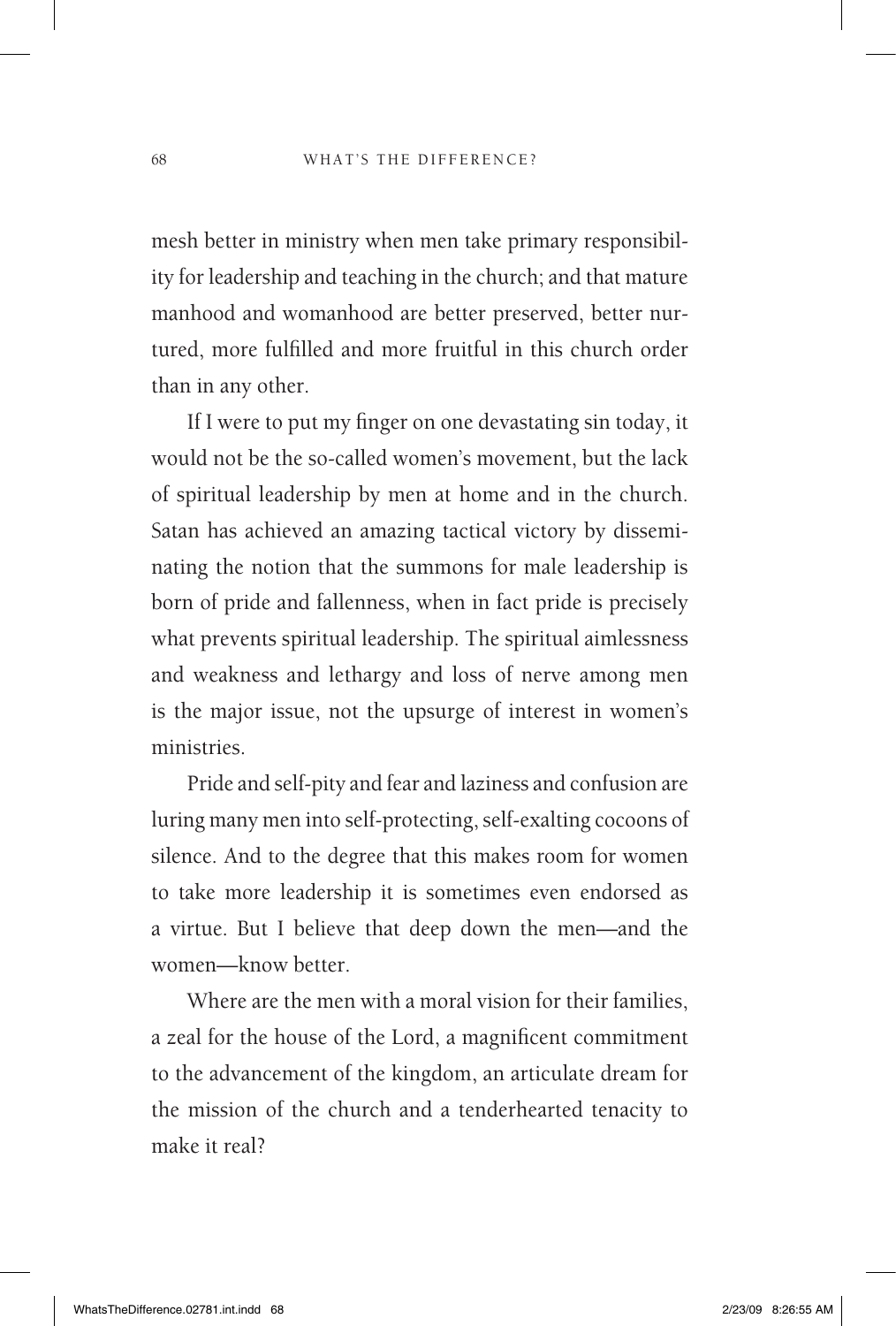When the Lord visits us from on high and creates a mighty army of deeply spiritual men committed to the Word of God and global mission, the vast majority of women will rejoice over the leadership of these men and enter into a joyful partnership that upholds and honors the beautiful Biblical pattern of mature manhood and mature womanhood.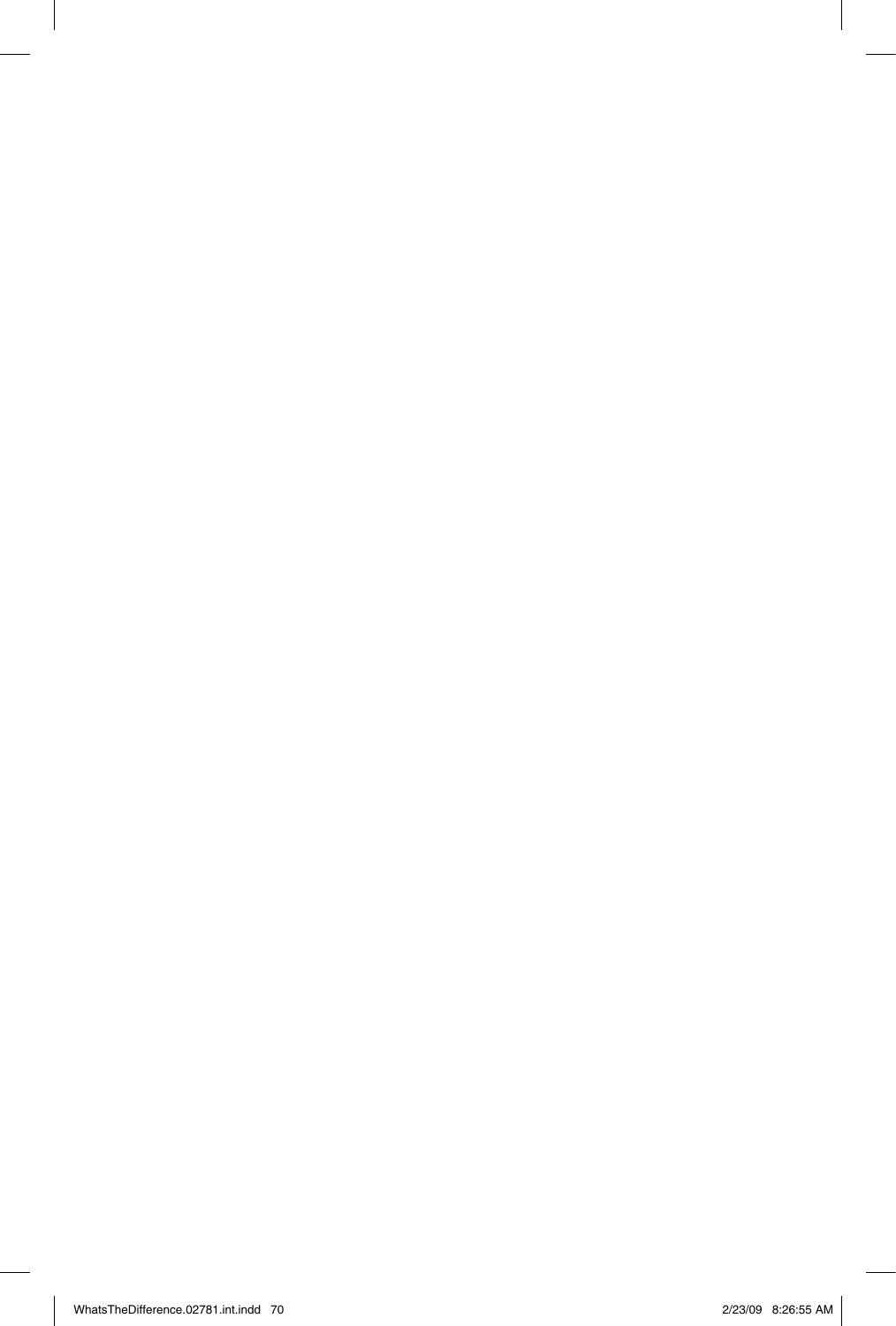n**5**

# A Closing Challenge to Men and Women

Several years ago the women of our church asked for a morning seminar in which I would lay out my vision of manhood and womanhood and discus it with them. I was eager for this opportunity. We spent all of Saturday morning together. It was very encouraging for me. They had many hard questions, but as a whole were wonderfully supportive of the vision I shared. Not all the women of our church see things exactly the same way; but those who came out that Saturday morning were enthusiastic about the kind of manhood and womanhood portrayed in this book.

I closed the seminar with a personal (fifteen-point) challenge to the women of our church. It has some parts that show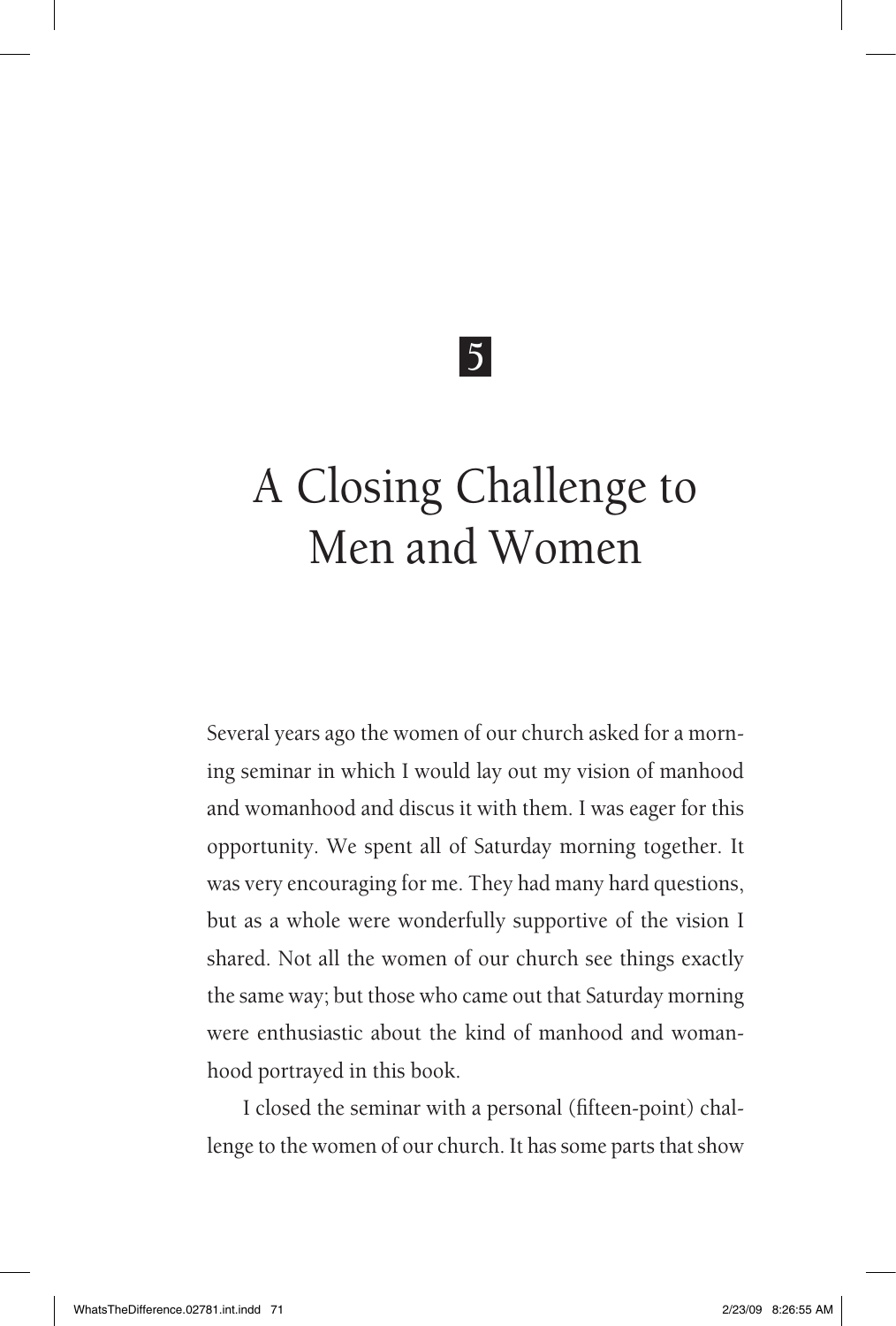the special emphases of our fellowship, but I thought it would be a helpful and practical way to conclude this essay. To balance the ledger I have written a corresponding challenge to men. Ten of the points are virtually identical for men and women (1-8, 12-13).

My earnest challenge and prayer for you is . . .

#### **WOMEN**

#### **MEN**

1. That all of your life—in whatever calling—be devoted to the glory of God.

2. That the promises of Christ be trusted so fully that peace and joy and strength fill your soul to overflowing.

3. That this fullness of God overflow in daily acts of love so that people might see your good deeds and give glory to your Father in Heaven.

4. That you be women of the Book, who love and study and obey the Bible in every area of its teaching. That meditation on Biblical truth be 1. That all of your life—in whatever calling—be devoted to the glory of God.

2. That the promises of Christ be trusted so fully that peace and joy and strength fill your soul to overflowing.

3. That this fullness of God overflow in daily acts of love so that people might see your good deeds and give glory to your Father in Heaven.

4. That you be men of the Book, who love and study and obey the Bible in every area of its teaching. That meditation on Biblical truth be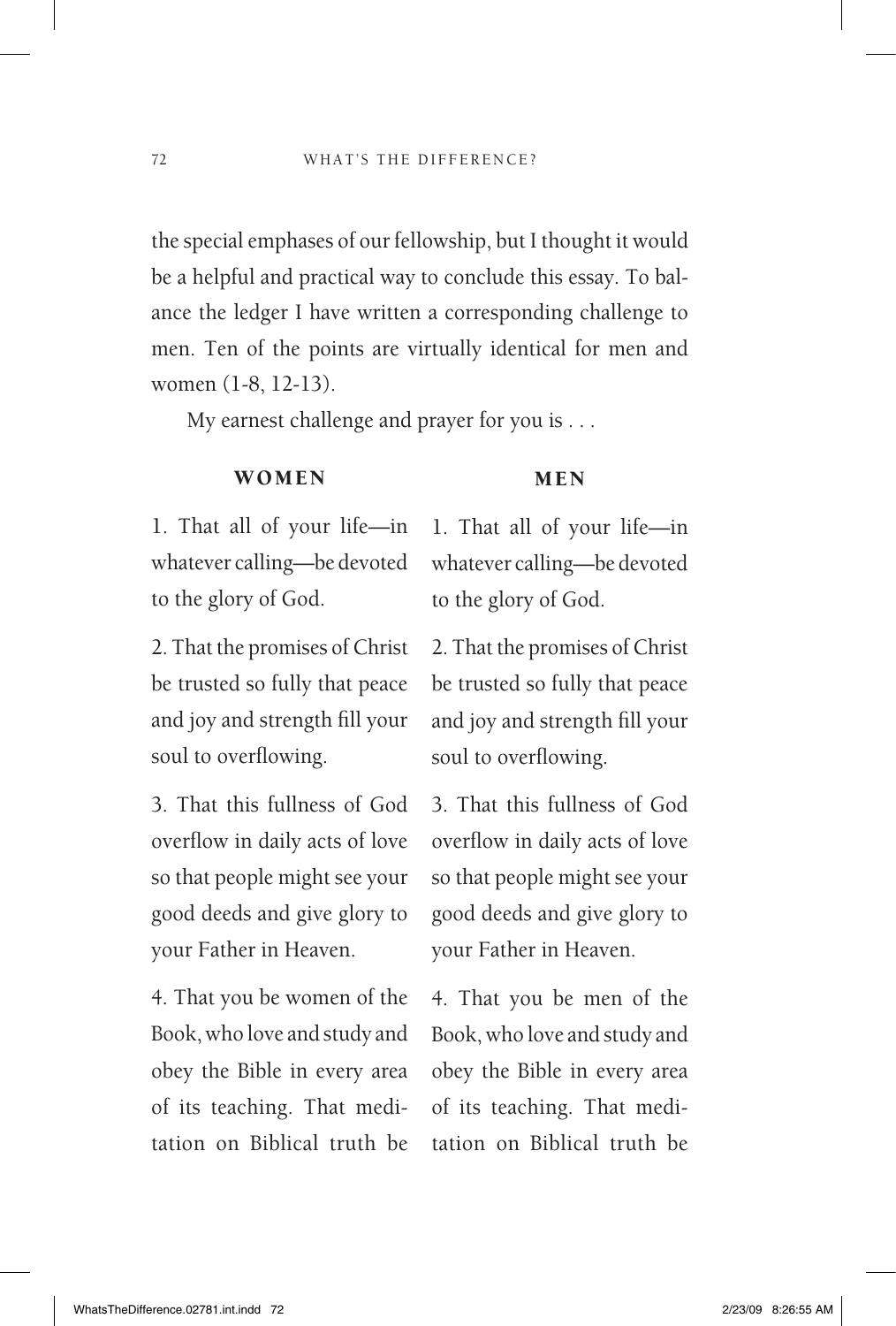the source of hope and faith. That you continue to grow in understanding through all the chapters of your life, never thinking that study and growth are only for others.

5. That you be women of prayer, so that the Word of God will be opened to you, and so the power of faith and holiness will descend upon you, that your spiritual influence may increase at home and at church and in the world.

6. That you be women who have a deep grasp of the sovereign grace of God which undergirds all these spiritual processes; and that you be deep thinkers about the doctrines of grace, and even deeper lovers of these things.

7. That you be totally committed to ministry, whatever the source of hope and faith. That you continue to grow in understanding through all the chapters of your life, never thinking that study and growth are only for others.

5. That you be men of prayer, so that the Word of God will be opened to you, so the power of faith and holiness will descend upon you, that your spiritual influence may increase at home and at church and in the world.

6. That you be men who have a deep grasp of the sovereign grace of God which undergirds all these spiritual processes; and that you be deep thinkers about the doctrines of grace, and even deeper lovers of these things.

7. That you be totally committed to ministry, whatever

WhatsTheDifference.02781.int.indd 73 2/23/09 8:26:55 AM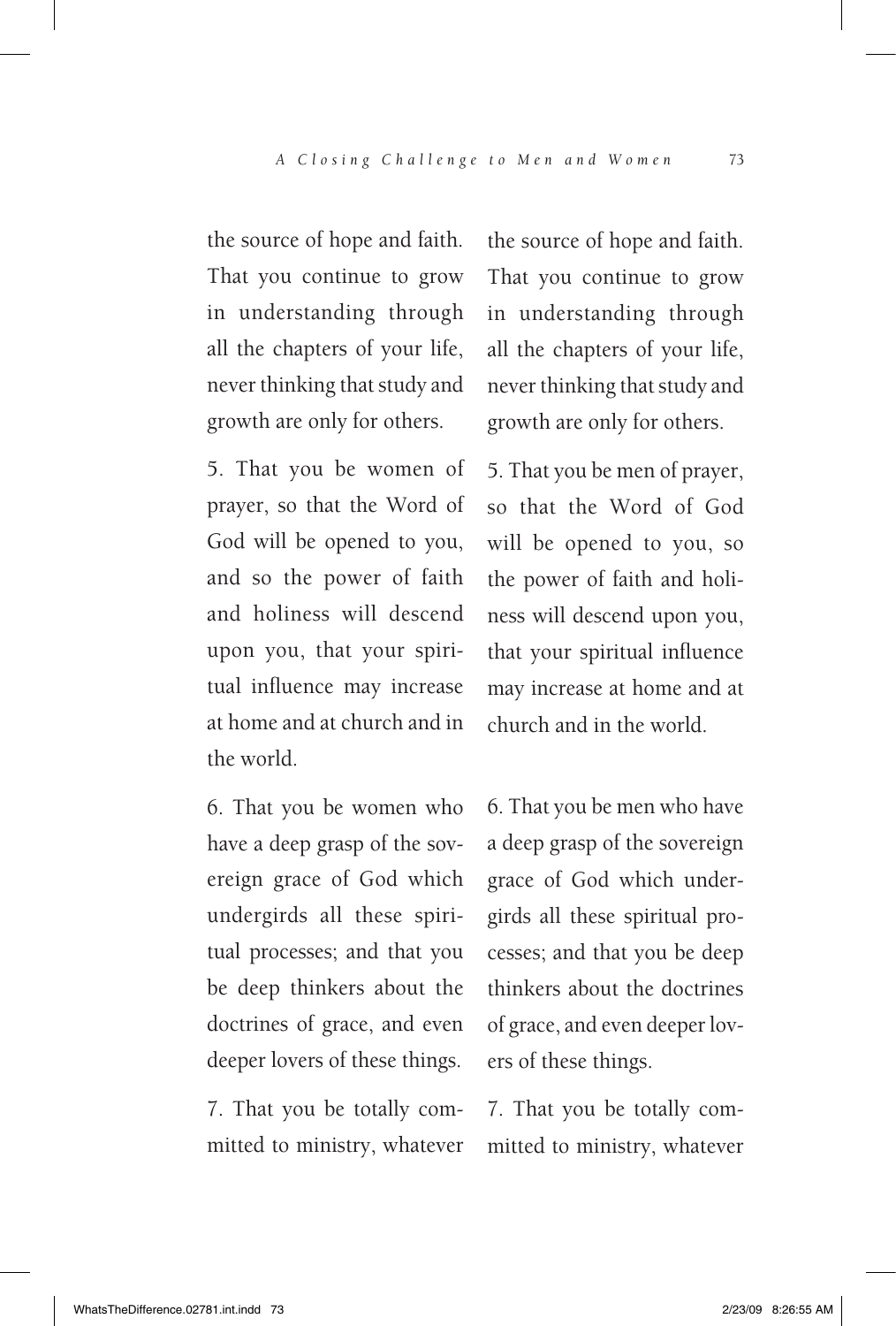your specific calling; that you not fritter your time away on soaps or women's magazines or unimportant hobbies or shopping; that you redeem the time for Christ and his Kingdom.

8. That, if you are single, you exploit your singleness to the full in devotion to God (the way Jesus and Paul and Mary Slessor and Amy Carmichael did) and not be paralyzed by the desire to be married.

9. That, if you are married, you creatively and intelligently and sincerely support the leadership of your husband as deeply as obedience to Christ will allow; that you encourage him in his Godappointed role as head; that you influence him spiritually primarily through your fearyour specific calling; that you not fritter your time away on excessive sports and recreation or unimportant hobbies or aimless diddling in the garage; but that you redeem the time for Christ and his Kingdom.

8. That, if you are single, you exploit your singleness to the full in devotion to God (the way Jesus and Paul and Mary Slessor and Amy Carmichael did) and not be paralyzed by the desire to be married.

9. That, if you are married, you love your wife the way Christ loved the church and gave himself for her; that you be a humble, self-denying, upbuilding, happy spiritual leader; that you consistently grow in grace and knowledge so as never to quench the aspirations of your wife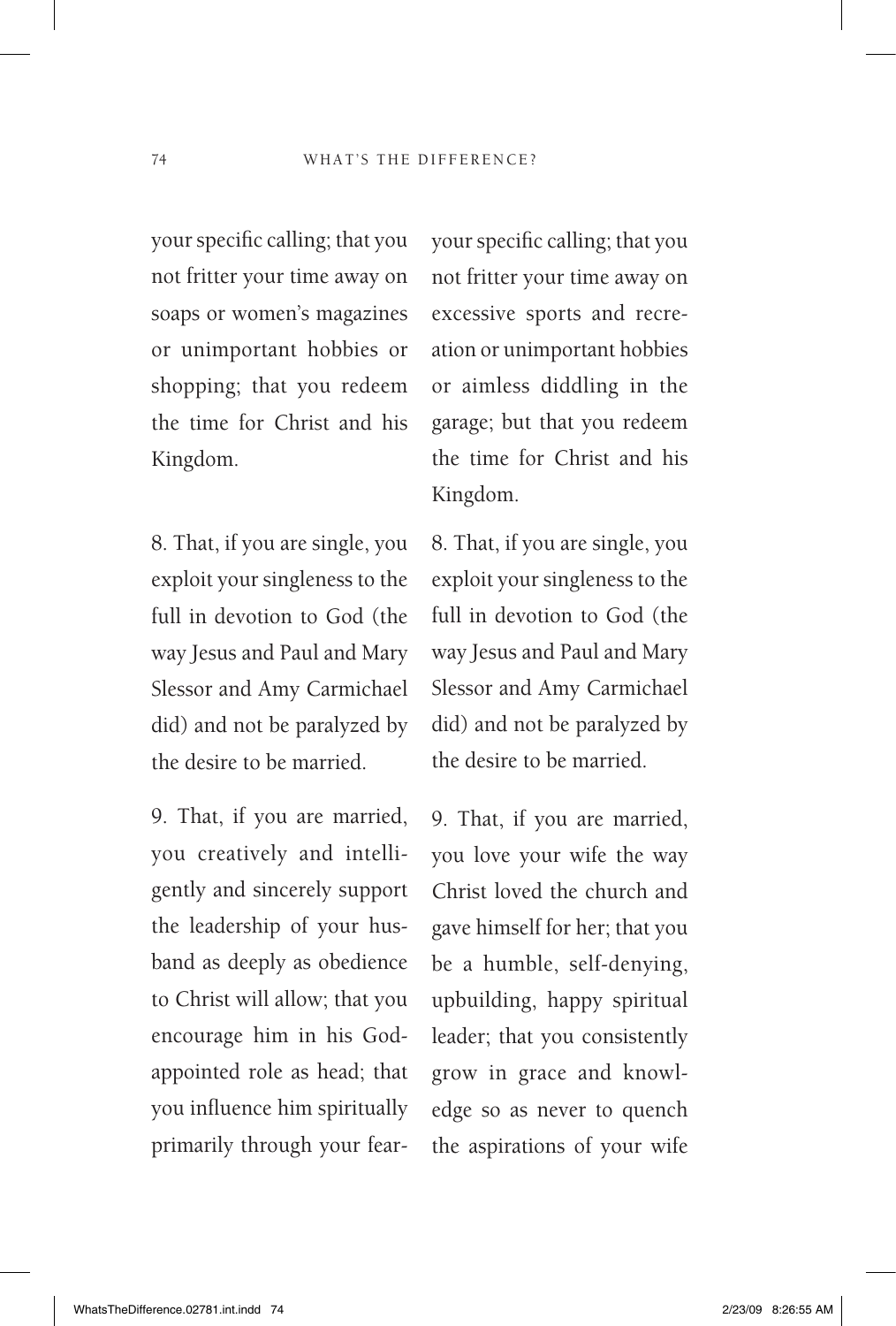less tranquillity and holiness and prayer.

10. That, if you have children, you accept responsibility with your husband (or alone if necessary) to raise up children in the discipline and instruction of the Lord—children who hope in the triumph of God—sharing with your husband the teaching and discipline they need, and giving them the special attachment they crave from you, as well as that special nurturing touch and care that you alone are fitted to give.

for spiritual advancement; that you cultivate tenderness and strength, a pattern of initiative and a listening ear; and that you accept the *responsibility* of provision and protection in the family, however you and your wife share the labor.

10. That, if you have children, you accept primary responsibility, in partnership with your wife (or as a single parent), to raise up children in the discipline and instruction of the Lord—children who hope in the triumph of God; that you establish a pattern of teaching and discipline that is not solely dependent on the church or school to impart Bible knowledge and spiritual values to the children; and that you give your children the time and attention and affection that com-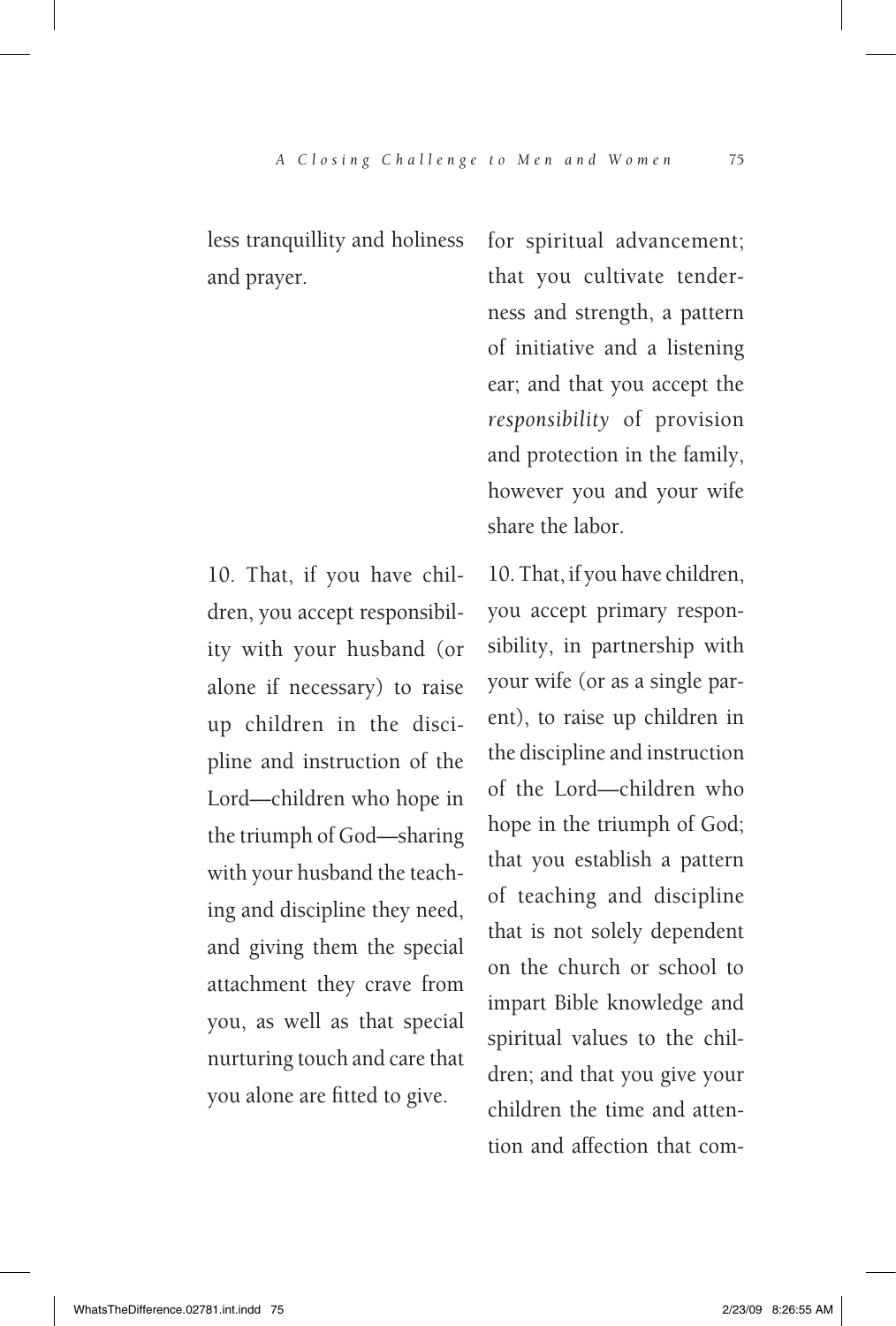11. That you not assume that secular employment is a greater challenge or a better use of your life than the countless opportunities of service and witness in the home, the neighborhood, the community, the church, and the world; that you not only pose the question: career or full-time homemaker?, but that you ask just as seriously: full-time career or freedom for ministry? That you ask: Which would be greater for the Kingdom—to work for someone who tells you what to do to make his or her business prosper, or to be God's free agent dreaming your own dream about how your time and your home and your creativity could make God's business prosmunicates the true nature of our Father in Heaven.

11. That you not assume advancement and peer approval in your gainful employment are the highest values in life; but that you ponder the eternal significance of faithful fatherhood and time spent with your wife; that you repeatedly consider the new possibilities at each stage of your life for maximizing your energies for the glory of God in ministry; that you pose the question often: Is our family molded by the culture, or do we embody the values of the Kingdom of God? That you lead the family in making choices not on the basis of secular trends or upward lifestyle expectations, but on the basis of what will strengthen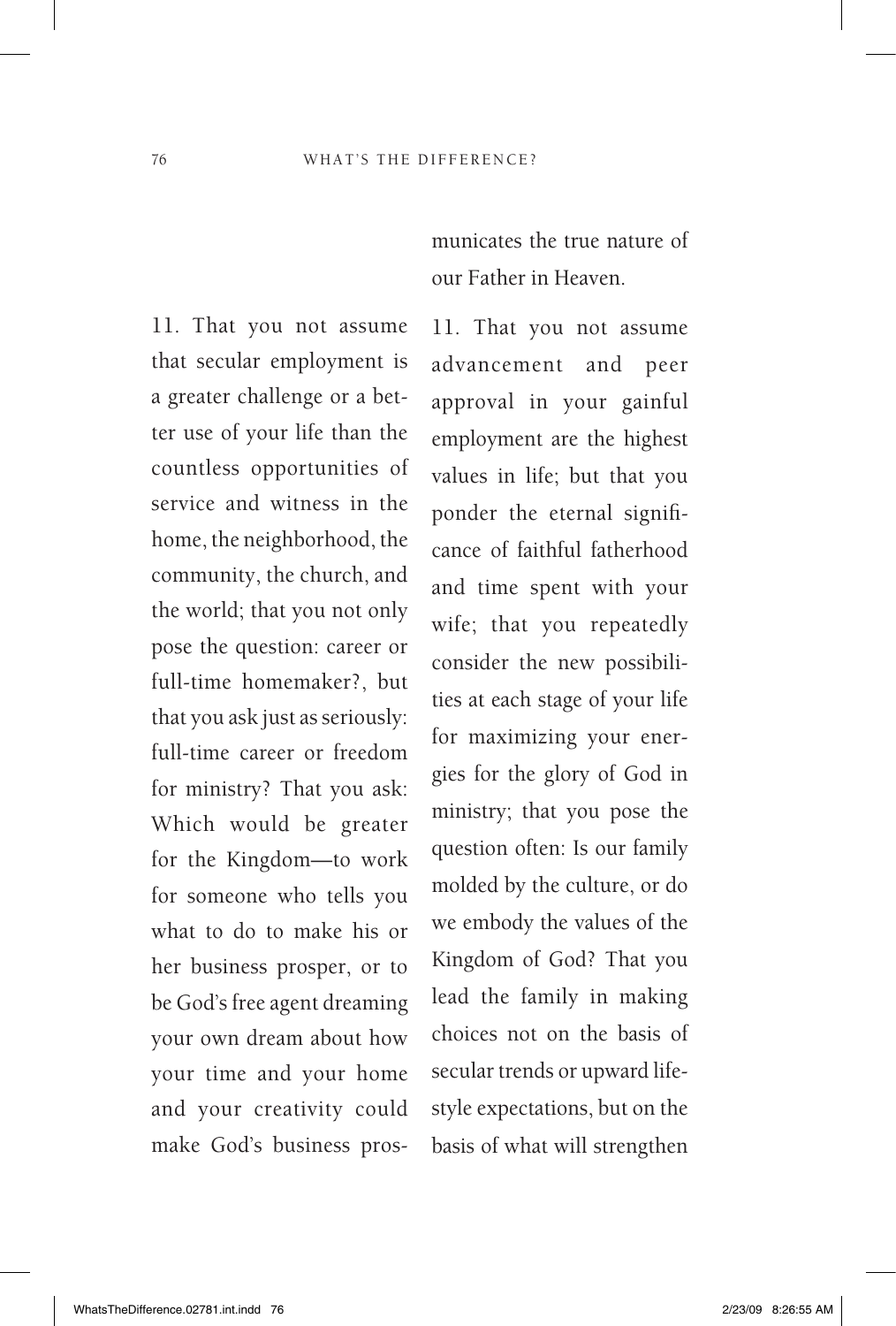per? And that in all this you make your choices not on the basis of secular trends or upward lifestyle expectations, but on the basis of what will strengthen the faith of the family and advance the cause of Christ.

12. That you step back and (with your husband, if you are married) plan the various forms of your life's ministry in chapters. Chapters are divided by various things age, strength, singleness, marriage, employment, children at home, children in college, grandchildren, retirement, etc. No chapter has all the joys. Finite life is a series of trade-offs. Finding God's will, and living for the glory of Christ to the full in every chapter is what makes it a success, not whether it reads like somebody else's chapter the faith of the family and advance the cause of Christ.

12. That you step back and (with your wife, if you are married) plan the various forms of your life's ministry in chapters. Chapters are divided by various things age, strength, singleness, marriage, employment, children at home, children in college, grandchildren, retirement, etc. No chapter has all the joys. Finite life is a series of trade-offs. Finding God's will and living for the glory of Christ to the full in every chapter is what makes it a success, not whether it reads like somebody else's chapter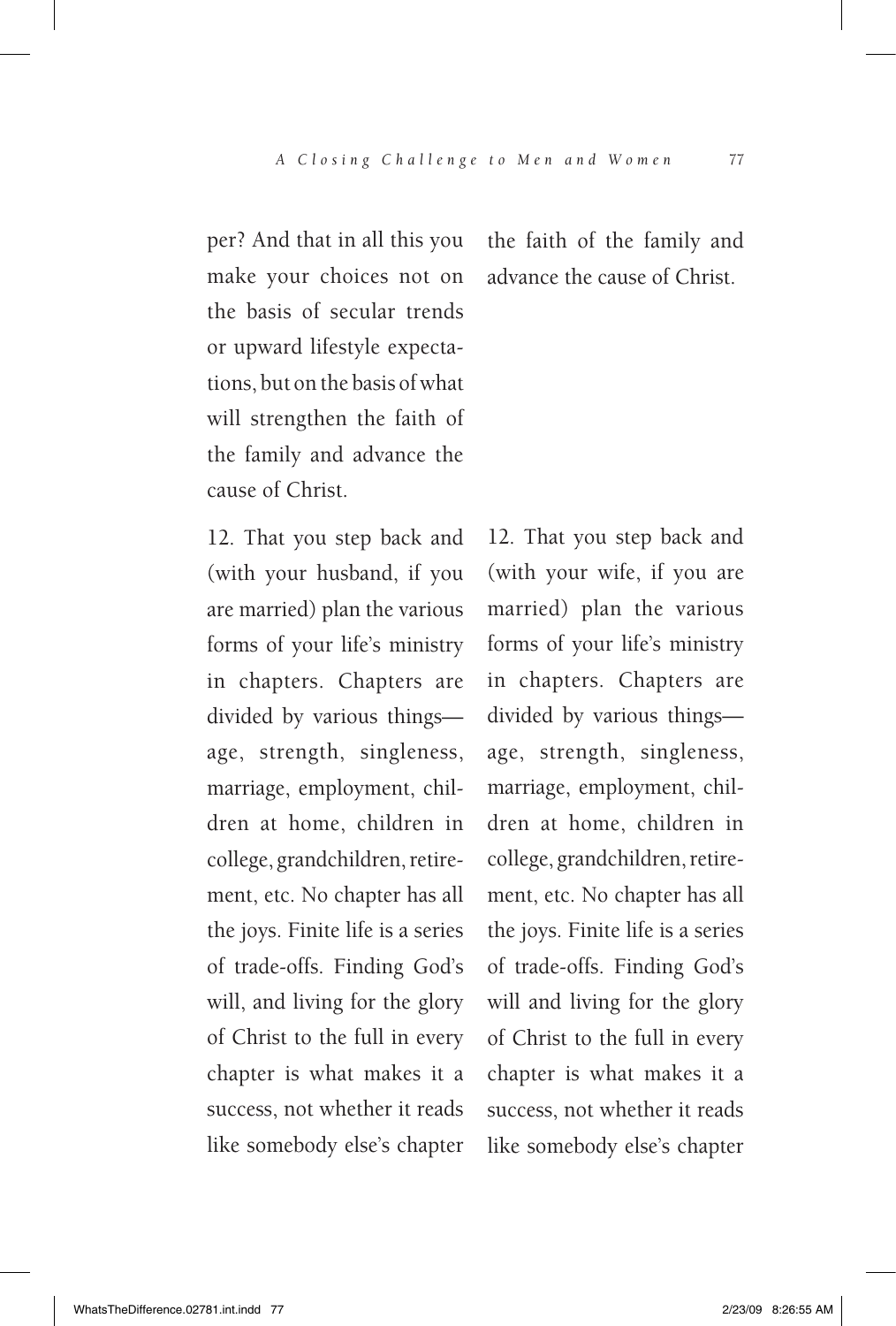or whether it has in it what only another chapter will bring.

13. That you develop a wartime mentality and life-style; that you never forget that life is short, that billions of people hang in the balance of Heaven and Hell every day, that the love of money is spiritual suicide, that the goals of upward mobility (nicer clothes, cars, houses, vacations, food, hobbies) are a poor and dangerous substitute for the goals of living for Christ with all your might and maximizing your joy in ministry to people's needs.

14. That in all your relationships with men (not just in marriage) you seek the guidance of the Holy Spirit in applying the Biblical vision of manhood and womanhood; that you develop a style and or whether it has in it what only another chapter will bring.

13. That you develop a wartime mentality and life-style; that you never forget that life is short, that billions of people hang in the balance of Heaven and Hell every day, that the love of money is spiritual suicide, that the goals of upward mobility (nicer clothes, cars, houses, vacations, food, hobbies) are a poor and dangerous substitute for the goals of living for Christ with all your might and maximizing your joy in ministry to people's needs.

14. That in all your relationships with women (not just in marriage) you seek the guidance of the Holy Spirit in applying the Biblical vision of manhood and womanhood; that you develop a style and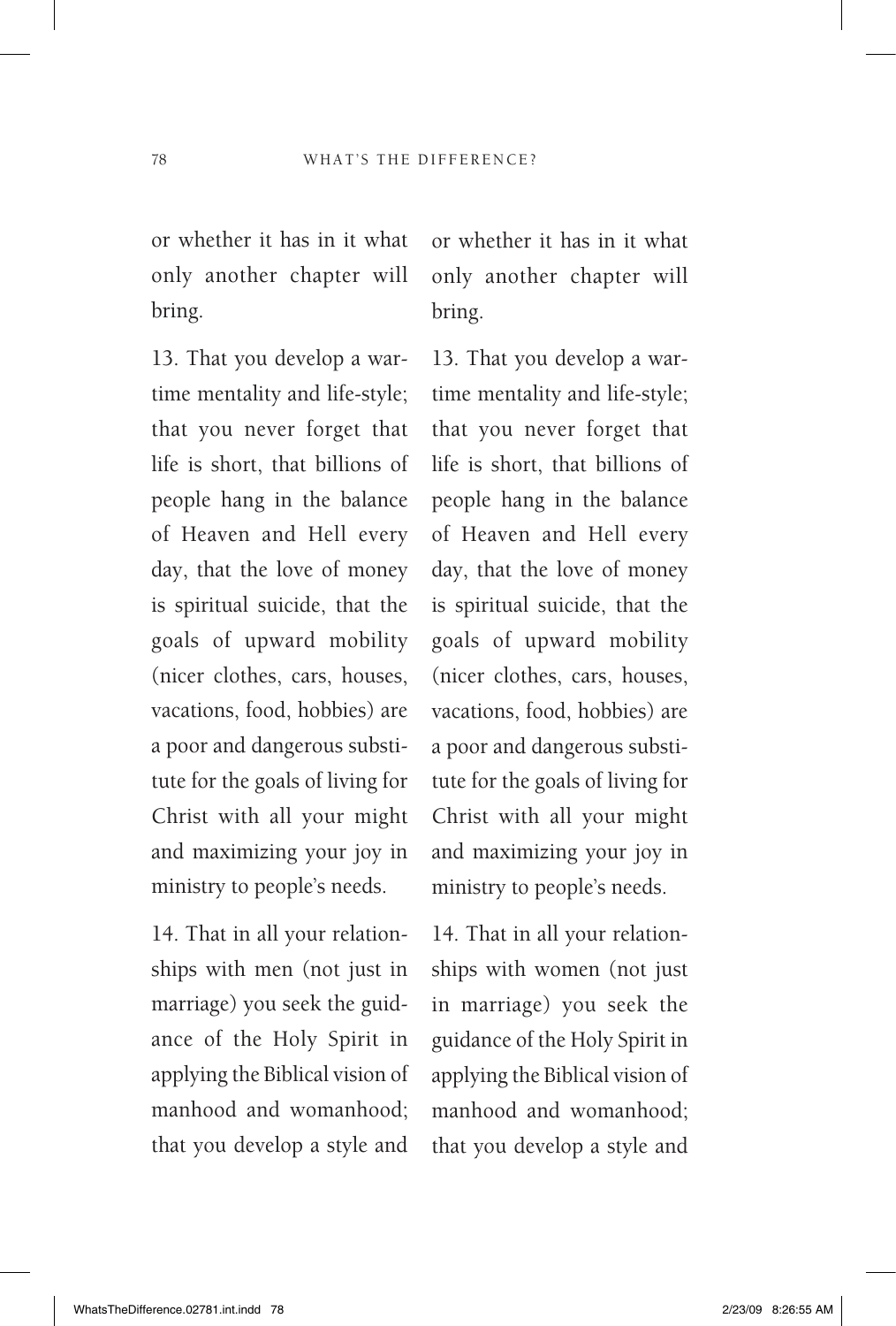demeanor that does justice to the unique role God has given to man to feel responsible for gracious leadership in relation to women—a leadership which involves elements of protection and provision and a pattern of initiative. That you think creatively and with cultural sensitivity (just as he must do) in shaping the style and setting the tone of your interaction with men.

15. That you see the Biblical guidelines for what is appropriate and inappropriate for men and women not as arbitrary constraints on freedom, but as wise and gracious prescriptions for how to discover the true freedom of God's ideal of complementarity. That you not measure your potential by the few roles withheld, but by the countless roles offered.

demeanor that expresses your God-given responsibility for humble strength and leadership, and for self-sacrificing provision and protection; that you think creatively and with cultural sensitivity (just as she must do) in shaping the style and setting the tone of your interaction with women.

15. That you see the Biblical guidelines for what is appropriate and inappropriate for men and women not as license for domination or bossy passivity, but as a call to servant-leadership that thinks in terms of responsibilities not rights; that you see these principles as wise and gracious prescriptions for how to discover the true freedom of God's ideal of complemen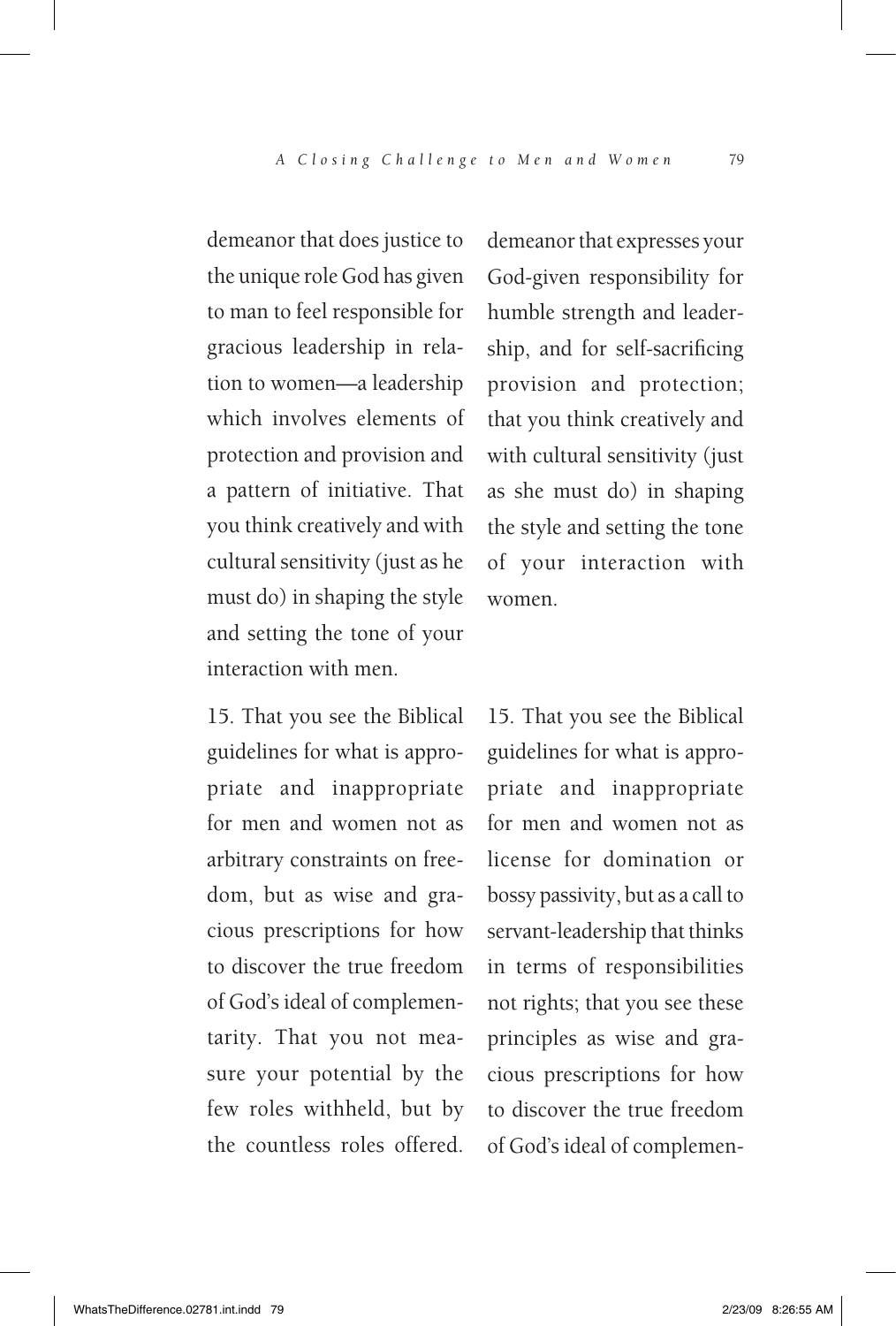That you look to the loving God of Scripture and dream about the possibilities of your service to him, with the following list as possibilities for starters:

tarity; that you encourage the fruitful engagement of women in the countless ministry roles that are Biblically appropriate and deeply needed. For example:

### OPPORTUNITIES FOR MINISTRY

Ministries to the handicapped Audiovisual ministries Hearing impaired Composition Blind Design Lame Production Retarded Distribution

Ministries to the sick Writing ministries Nursing Free-lance Physician Curriculum development Hospice care—cancer, AIDS, etc. Fiction Community health Non-fiction Editing Ministries to the socially estranged Institutional communications Emotionally impaired Journalistic skills for publications Recovering alcoholics Recovering drug-users Teaching ministries Escaping prostitutes Sunday school: children, youth, Abused children, women students, women Runaways, problem children Grade school Orphans High school College Prison ministries Women's prisons Music ministries Families of prisoners Composition Rehabilitation to society Training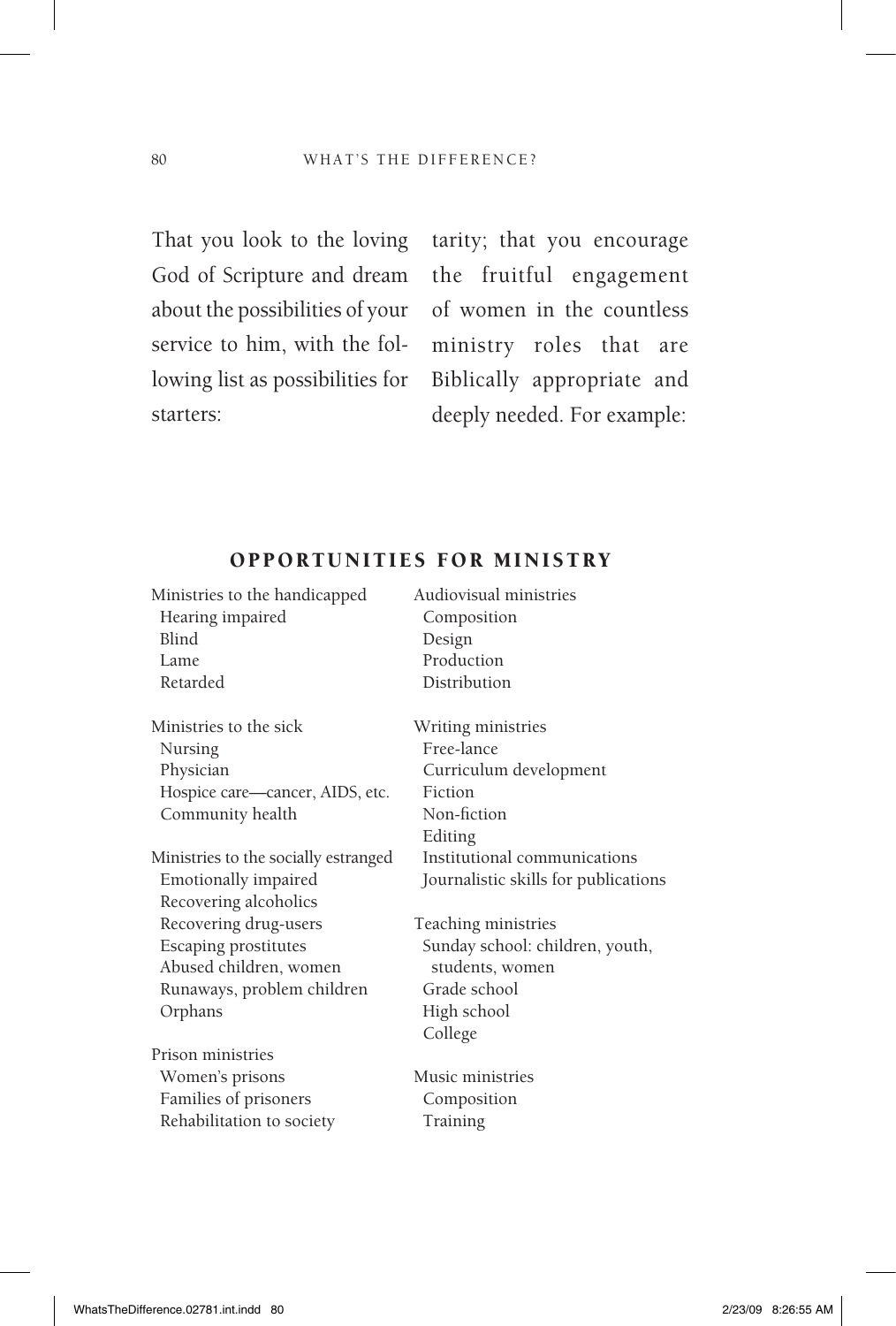| Ministries to youth             | Performance                          |
|---------------------------------|--------------------------------------|
| Teaching                        | Voice                                |
| Sponsoring                      | Choir                                |
| Open houses and recreation      | Instrumentalist                      |
| Outings and trips               |                                      |
| Counseling                      | Evangelistic ministries              |
| Academic assistance             | Personal witnessing                  |
|                                 | Parachurch groups                    |
| Sports ministries               | Home Bible studies                   |
| Neighborhood teams              | Outreach to children                 |
| Church teams                    | Visitation teams                     |
|                                 | Counseling at meetings               |
| Therapeutic counseling          | Telephone counseling                 |
| Independent                     |                                      |
| Church-based                    | Pastoral care assistance             |
| Institutional                   | Visitation                           |
|                                 | Newcomer welcoming and assistance    |
| Radio and television ministries | Hospitality                          |
| Technical assistance            | Food and clothing and transportation |
| Writing                         |                                      |
| Announcing                      | Prayer ministries                    |
| Producing                       | Praying                              |
|                                 | Mobilizing for prayer events         |
| Theater and drama ministries    | Helping with small groups of prayer  |
| Acting                          | Coordinating prayer chains           |
| Directing                       | Promoting prayer days and weeks      |
| Writing                         | and vigils                           |
| Scheduling                      |                                      |
|                                 | <b>Missions</b>                      |
| Social ministries               | All of the above across cultures     |
| Literacy                        |                                      |
| Pro-life                        | Support ministries                   |
| Pro-decency                     | Countless "secular" jobs that        |
| Housing                         | undergird other ministries           |
| Safety                          |                                      |
| Beautification                  | The awesome significance of          |
| Drug rehabilitation             | motherhood                           |
|                                 | Making a home as a full-time wife    |

I realize this list is incomplete and reflects my own cul-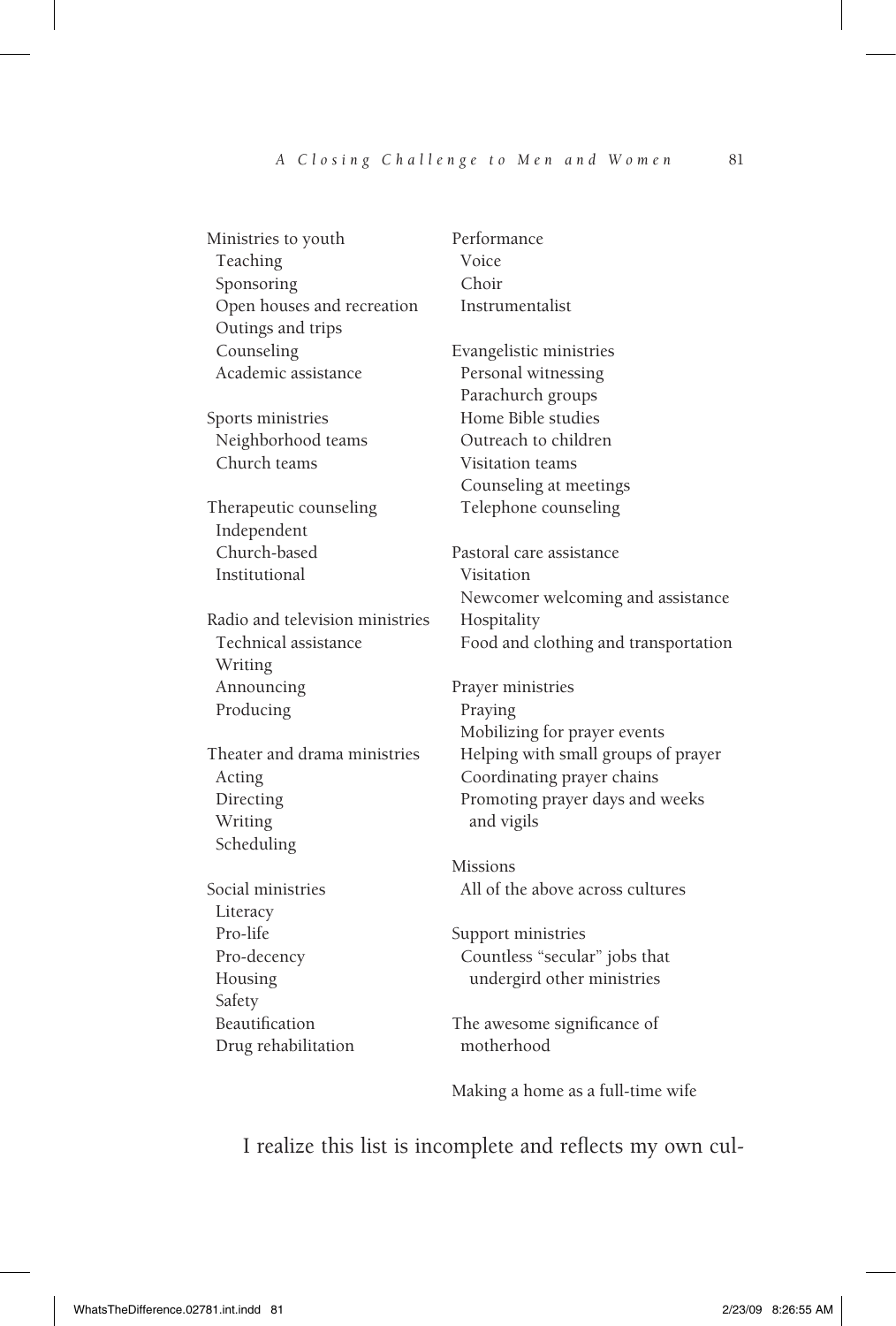ture and limitations. But it is worth the risk, I think, to make clear that the vision of manhood and womanhood presented in this book is not meant to hinder ministry but to purify and empower it in a pattern of Biblical obedience.

The ninth affirmation of the Danvers Statement<sup>32</sup> is perhaps the crucial final thing to say so that the aim of this book is not misunderstood.

With half the world's population outside the reach of indigenous evangelism; with countless other lost people in those societies that have heard the gospel; with the stresses and miseries of sickness, malnutrition, homelessness, illiteracy, ignorance, aging, addiction, crime, incarceration, neuroses, and loneliness, no man or woman who feels a passion from God to make His grace known in word and deed need ever live without a fulfilling ministry for the glory of Christ and the good of this fallen world.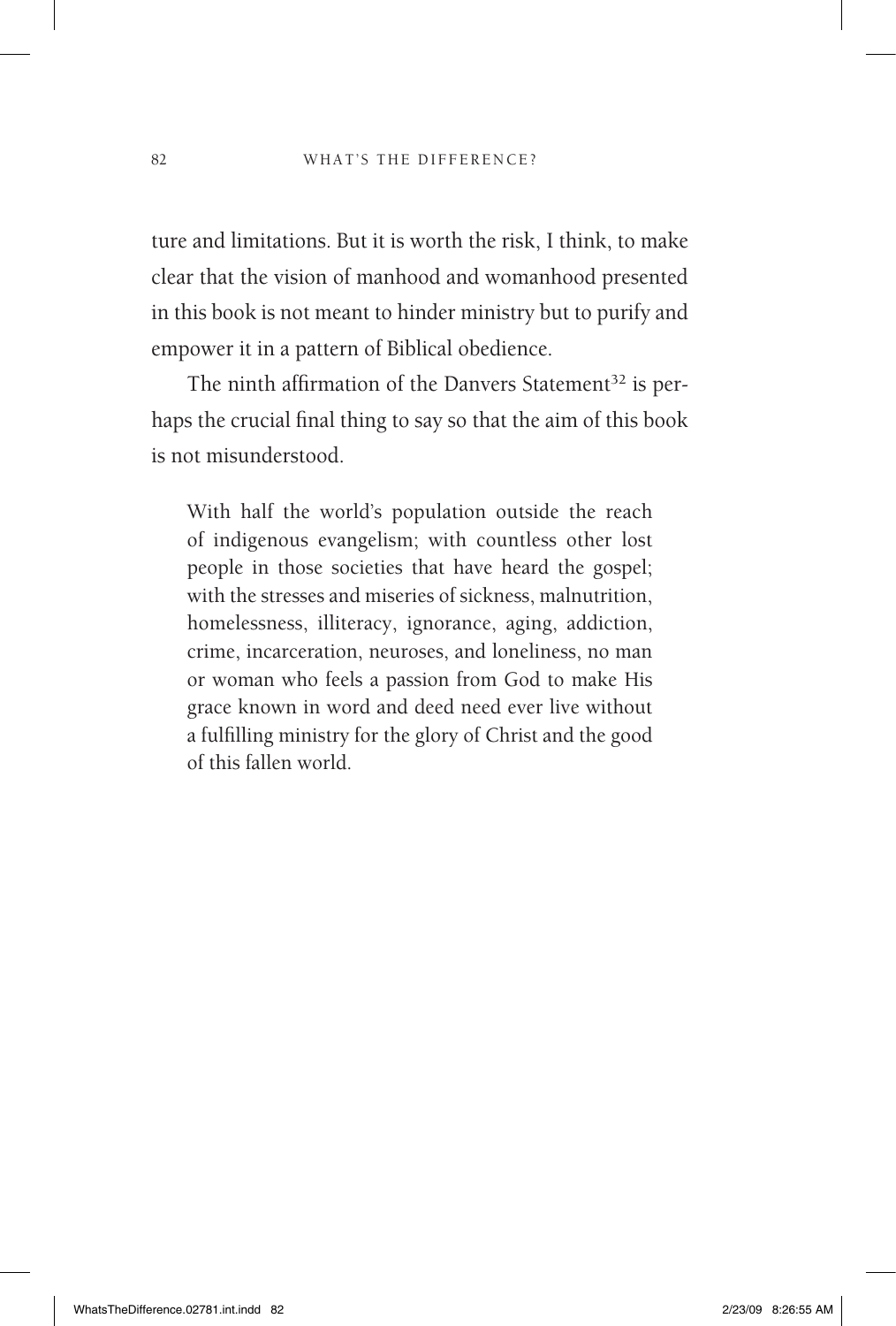- 1. Between November, 1983 and May, 1984 I carried on a debate concerning this issue with my friends and former colleagues Alvera and Berkeley Mickelsen in our denominational periodical, *The Standard* (of the Baptist General Conference). In these monthly articles I tried to lay the exegetical foundations for how men and women are called by God to relate to each other. The names of the articles are: "Male, Female and Morality" (November, 1983), pp. 26-28; "Satan's Design in Reversing Male Leadership Role" (December, 1983), pp. 33-35; "Jesus' Teaching on Men and Women: Dismantling the Fall, Not the Creation" (January, 1984), pp. 32-34; "A Metaphor of Christ and the Church" (February, 1984), pp. 27-29; "Creation, Culture and Corinthian Prophetesses" (March, 1984), pp. 30-32; "The Order of Creation" (April, 1984), pp. 35-38; "How Should a Woman Lead?" (May, 1984), pp. 34-36.
- 2. The cassette tapes of seven sermons on manhood and womanhood can be ordered by writing to Council of Biblical Manhood and Womanhood, P.O. Box 1173, Wheaton, IL 60189.
- 3. Paul K. Jewett, *Man as Male and Female* (Grand Rapids: William B. Eerdmans Pub. Co., 1975), p. 172.
- 4. *Man as Male and Female,* p. 173. The reference is to Emil Brunner, *Das Gebot und die Ordnungen* (Tuebingen: J.C.B. Mohr, 1933), p. 358.
- 5. *Man as Male and Female,* p. 178.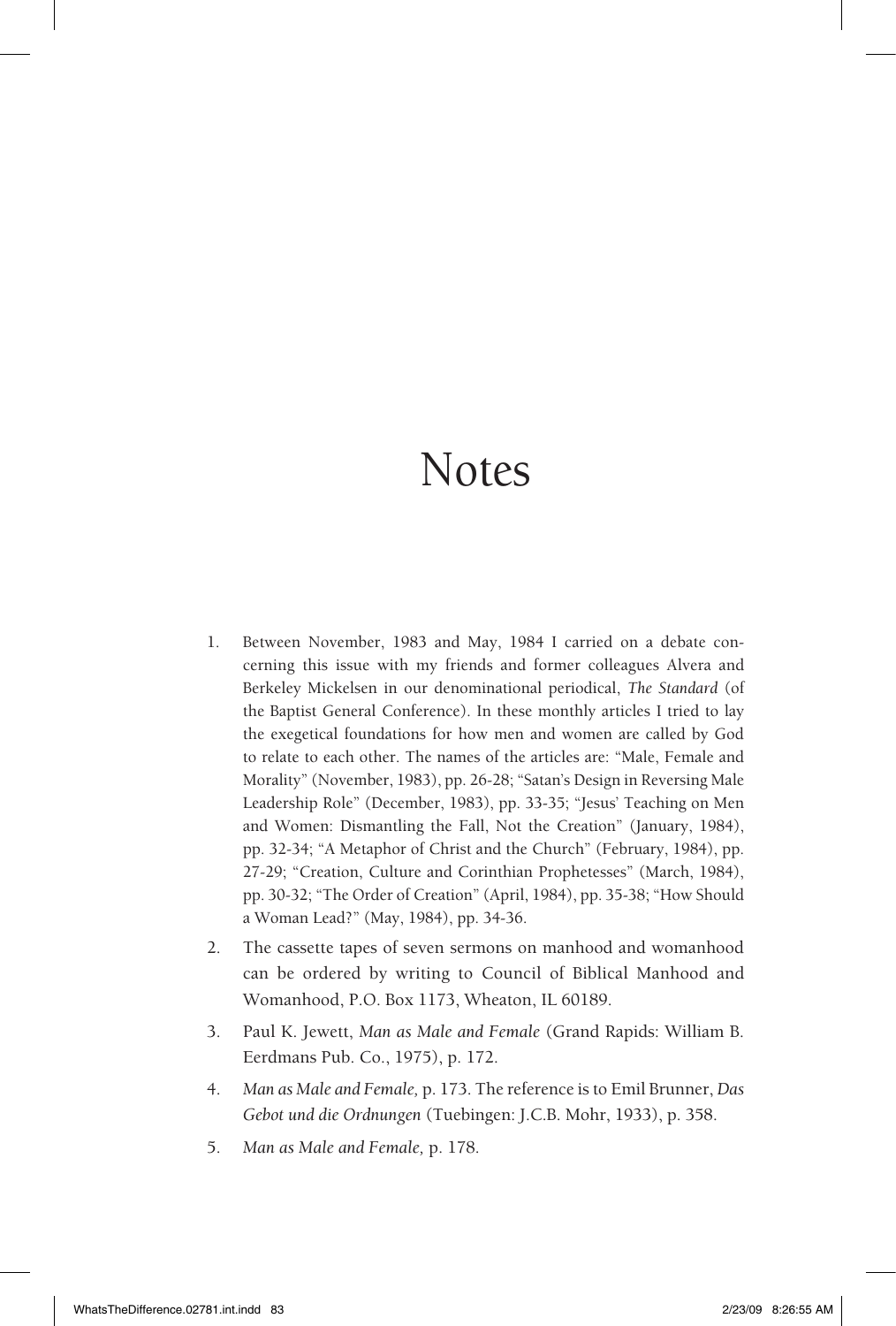- 6. *Man as Male and Female,* p. 187f.
- 7. The teaching in 1 Peter 3:1-7 concerning the differentiation of roles is not based explicitly on the order of creation, but neither is it based on convention. Rather it is rooted in the example of "holy women who hoped in God" (v. 5). Sarah is cited as an example of submission, not because she complied with Abraham's wish that she pose as his sister (Genesis 20), which is the amazing example of submission we might have expected Peter to use, but rather because she said "my lord" when speaking offhandedly to herself about her husband. This seems to suggest that the root of Sarah's submission was a deep allegiance to Abraham's leadership that expressed itself without coercion or public pressure.
- 8. This is developed and defended exegetically in two extensive essays by John Sailhammer and Ray Ortlund Jr. in *Recovering Biblical Manhood and Womanhood* (Crossway Books, 1990).
- 9. The limitation of this essay is seen, for example, in that I will say very little about the capacity of a woman to bear children, and the special role that she has in nursing and nurturing them. Nor do I say anything about the man's crucial role in nurturing healthy, secure children. My focus is on the significance that manhood and womanhood have for the relational dynamics between men and women and the implications of these dynamics for the roles appropriate for each.
- 10. The fact that a Christian wife and church member, according to Acts 2:17, may "prophesy" implies, at least, that she may often have ideas and insights that a wise and humble husband and pastor will listen to and adopt. On women and prophecy see Wayne Grudem, *The Gift of Prophecy: In the New Testament and Today* (Wheston: Crossway Books, 1988), pp. 215-225.
- 11. This understanding of masculine responsibility will be developed, for example, from the way God comes to Adam first after the fall, implying his special responsibility in the failure even though Eve had sinned first. This accords with other pointers in the early chapters of Genesis before the fall that God meant for Adam to have a special responsibility for leadership (establishing a pattern of initiative) in relation to Eve. The sharing of initiatives within that general pattern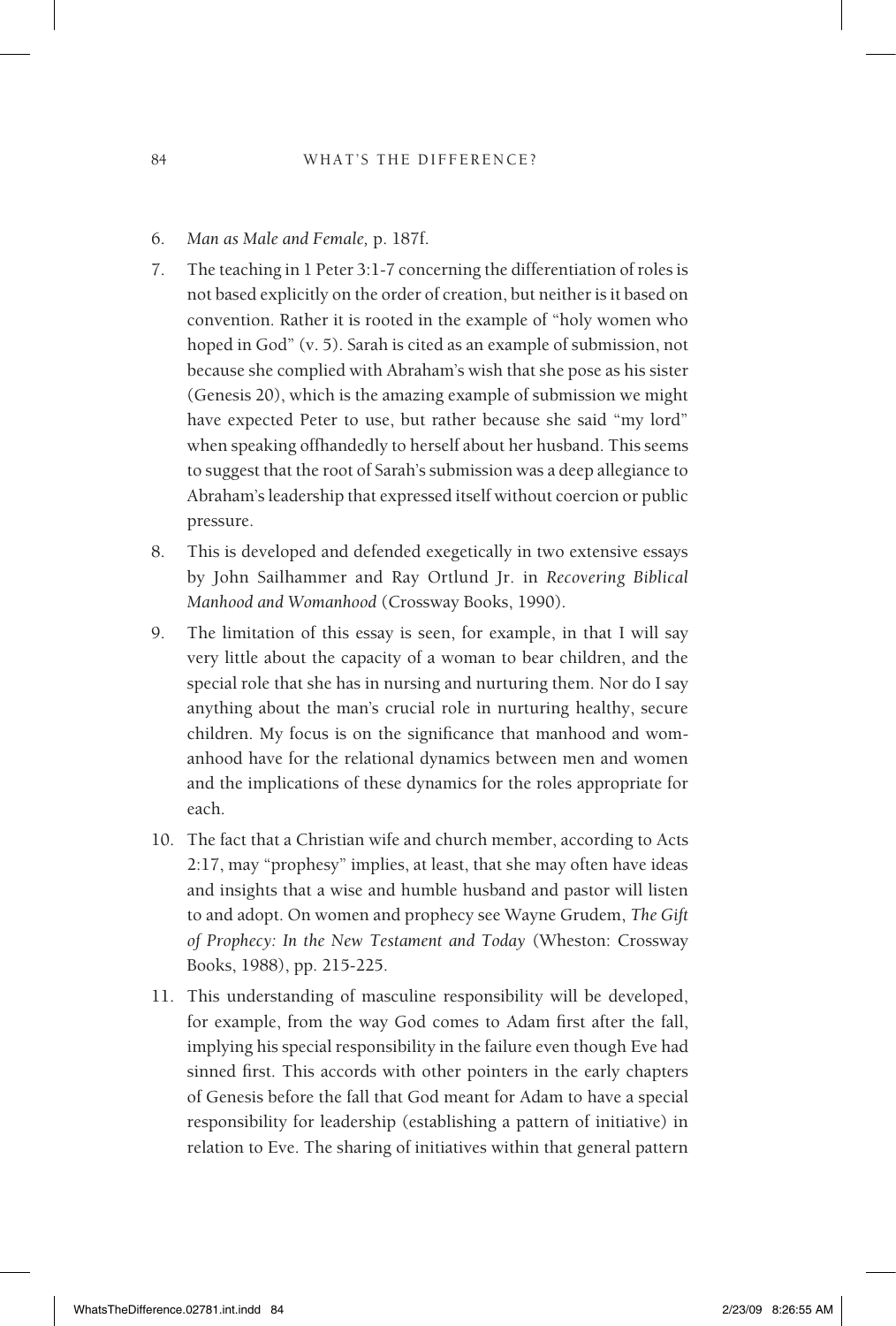is implied in the image of Christ and the church as the model for marriage (Ephesians 5:21-33). Christ means for his bride to look to him for leadership, but not to the exclusion of her own thoughtful choices and initiatives in communication and in shared mission.

- 12. James Dobson, *Straight Talk to Men and Their Wives* (Waco: Word Books, 1980), pp. 64f.
- 13. Notice the move from "Children, obey your *parents*" in Ephesians 6:1 to "*Fathers* . . . bring them up in the nurture and discipline of the Lord" (v. 4). Both have responsibility to discipline, and children should hold both in high regard. But there is a special responsibility on fathers for the moral life and discipline of the home.
- 14. The Biblical teaching on nature's voice urging men and women not to exchange or confuse the cultural symbols of masculinity and femininity is very relevant here. When Paul says in 1 Corinthians 11:14, "Does not *nature teach* you that for a man to wear long hair is degrading to him?" he means that there is in man a *native sense* of repugnance against taking on cultural symbols of femininity. We would say, "Does not nature teach you that it is degrading to a man to wear a dress to church?" This voice of "nature" has great social benefits even in cultures untouched by special revelation from Scripture. But Romans 1:18-32 shows that a culture can become so corrupted that the native sense is ignored (vv. 26-27) and suppressed so that unnatural practices are even approved (v. 32). At such a point the call for Biblical repentance is not only a call to believe what the Bible teaches, but also to be transformed so deeply that the natural inclinations of mature manhood and womanhood are recovered, and society conforms once again not merely to what the Scriptures teach, but to "what nature teaches" among those who are now under the sway of Biblical truth and, more widely, under the rectifying social power of common grace. Alongside this teaching on the voice of nature should be put the teaching of 1 Corinthians 13:5 that love does not act in an "unseemly" way; it does not offend against good manners.
- 15. Another pointer from Scripture that this is the way God intends the relationship of husband and wife to be is the image of Christ as head of the church with man playing that role toward his wife according to Ephesians 5:23. The image of head implies that Christ is the *provider* as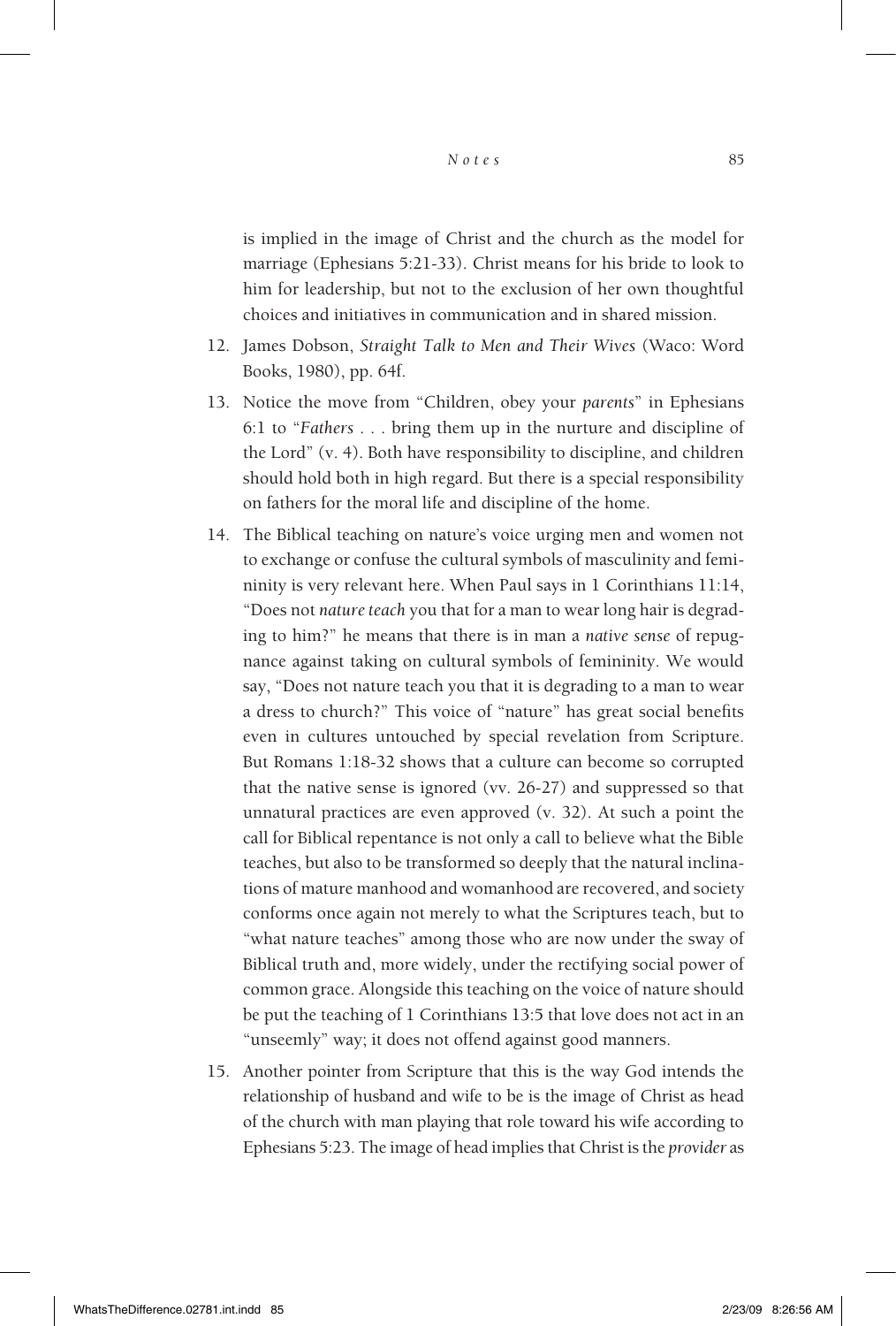#### 86 WHAT'S THE DIFFERENCE?

well as a leader. "Hold fast to the *Head, from whom the whole body, nourished* and knit together through its joints and ligaments, grows with a growth that is from God" (Colossians 2:19; cf. Ephesians 4:16).

 This does not at all contradict the idea of leadership implied in "headship." On the contrary it strengthens it. The thought in Colossians 2:19 begins in verse 18 with a reference to people who are puffed up, "not holding fast to the Head, from whom the whole body, nourished and knit together through its joints and ligaments, grows with a growth that is from God." What is especially significant here for us is the implication that since Christ as head is *supplier,* the church must "hold fast" to him. The opposite of holding fast is being puffed up in mind and independent of Christ. So the implication is that headship is a role to be depended on and followed. There is to be an allegiance to the head as provider. This in essence implies a kind of leadership role for the head, as one to whom the body should ever look for what it needs. This is all the more evident when we note how Christ in fact does provide for his wife, the church. As the head he provides the body with truth (Ephesians 4:15, 21) and strength (Colossians 1:11) and wisdom (Colossians 2:3) and love (Ephesians 3:17-18; 4:16; Colossians 2:2). This means that the idea of provider implies loving leader because Christ leads with his truth and wisdom and he does this with love that lives out his teaching before us and for us.

 There are numerous other Biblical evidences of the father's special responsibility to provide for his family. Consider, for example, 1 Timothy 3:5, "For if someone (an elder) does not know how to manage *(proistenai)* his own household, how shall he take care of *(epimelesetai)* the church of God?" This idea of managing his own home well may have more than provision in mind (leadership for sure; see the use of *proistemi* in 1 Thessalonians 5:12), but I doubt that it has less. Elders/overseers are responsible to feed (1 Peter 5:2; Acts 20:28; Jeremiah 3:15) and protect (Acts 20:28-31) the flock.

 Other evidences of the father's special responsibility to provide for his family portray the husband and father as the protector too. For example, Deuteronomy 10:18, "[God] executes justice for the fatherless and the widow, and loves the stranger giving him food and raiment." In other words, when the natural protector and provider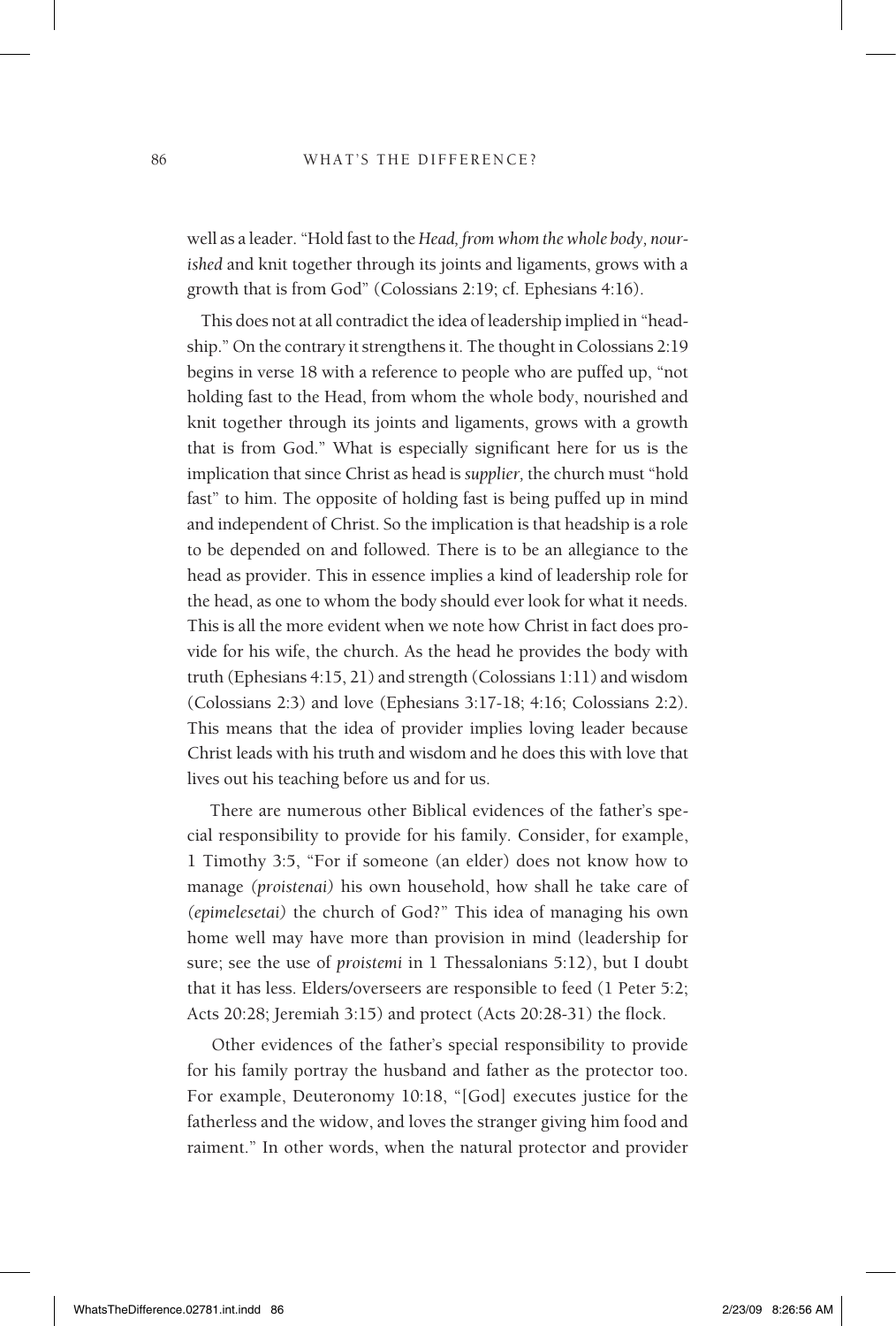is not there God steps in to take his place for the orphan and widow. Jeremiah 31:32 points in this same direction. God says concerning Israel, "My covenant which they broke, though I was their husband, says the Lord." How was he their husband? The context suggests that he was their husband in giving them protection at the sea and the provision in the wilderness.

16. The Biblical support for this is seen first in the texts like the ones cited above in note 10 (Deuteronomy 10:18 and Jeremiah 31:32). It is also implied in Ephesians 5:25, "Husbands, love your wives as Christ loved the church and gave himself up for her." Christ is here sacrificing himself to protect his wife, the church, from the ravages of sin and hell. Christ gives himself as the model for the husband in this regard because the husband is the *man.* This is not an arbitrary assignment. It is fitting because men were *created* for this. The "mystery" of marriage (Ephesians 5:32) is the truth that God designed male and female from the beginning to carry different responsibilities on the analogy of Christ and his church. The sense of responsibility to protect is there in man by virtue of this design of creation, not by virtue of the marriage covenant. Marriage makes the burden more personal and more intense, but it does not create it.

 Additional support for man's primary responsibility to protect women is found in the Old Testament pattern of men, rather than women, being given the duty to go to war. And nature itself seems to teach this duty of protection by endowing men, by and large, with greater brute strength.

- 17. Such customs, like all manners, are easily caricatured and satirized. But that is a mark of immaturity. Just as men and women know that some rough contact sports are not natural for women to play, so we know that there is a verbal rough-and-tumble among men, a kind of tough and rugged argumentation that is less appropriate when speaking to a woman than to a man.
- 18. J. I. Packer, "Understanding the Differences," in *Women, Authority and the Bible,* ed. by Alvera Mickelsen (Downers Grove: InterVarsity Press, 1986), p. 298-299.
- 19. One way of relating this definition to Scripture is to see it as an attempt to unfold some of what is implied in the old-fashioned phrase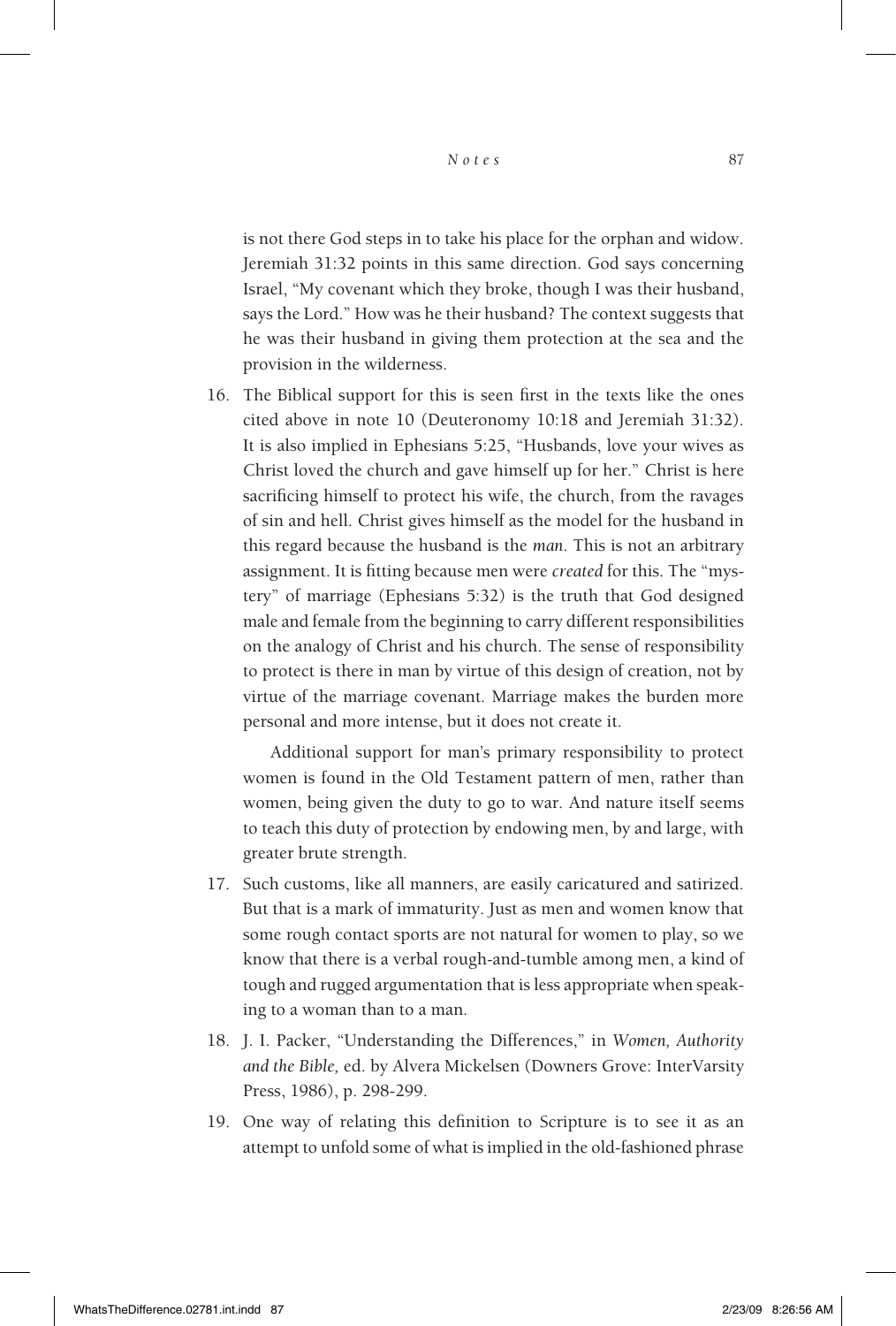"help meet" in Genesis 2:18—"And the Lord God said, It is not good that the man should be alone; I will make him a help meet for him" (KJV). It may well be that the feminine inclination to help a man in his life and work signifies far more than I have been able to spell out in the phrases "affirm, receive, and nurture." But I have chosen to focus on what seems to me to be the heart of woman's feminine suitableness to man as a helper. The animals were helpful in some ways (Genesis 2:19). But the helpfulness of the woman is radically different. That unique human element is what I am interested in.

- 20. Ronda Chervin, *Feminine, Free and Faithful* (San Francisco: Ignatius Press, 1986), p. 15.
- 21. The Biblical warrant for this definition is 1 Peter 3:1-6, where a believing wife is married to an unbelieving husband. The text clearly teaches that she is to be submissive, but not in such a way that follows him in his unbelief. In fact, she is instructed how to get him to change, and be converted. The implication here is that her submission is not a de facto yielding to all that he says (since she has a higher allegiance to Jesus), but a *disposition* to yield and an *inclination* to follow. Her submission is a readiness to support his leadership wherever it does not lead to sin.
- 22. This paragraph is taken largely from my wider discussion of this issue in *Desiring God* (Portland: Multnomah Press, 1986), pp. 177-184.
- 23. For example, Gerald Sheppard, a professor of Old Testament at the University of Toronto, said in 1986, "I believe that the Gospel—as Evangelicals Concerned recognizes—should lead us at least to an affirmation of gay and lesbian partnerships ruled by a biblical ethic analogous to that offered for heterosexual relationships." "A Response to Anderson (II)," *TSF Bulletin,* Vol. 9, No. 4, (March-April, 1986), p. 21. Similarly in July of 1986 the Evangelical Women's Caucus International under the influence of Virginia Mollenkott and Nancy Hardesty took a stand affirming the legitimacy of lesbianism to such an extent that members like Katherine Kroeger and Gretchen Hull withdrew their membership. See "Gay Rights Resolution Divides Membership of Evangelical Women's Caucus," in: *Christianity Today* (October 3, 1986), pp. 40-44. Ralph Blair, the founder of Evangelicals Concerned, continues to debunk the claim that homosexuals can or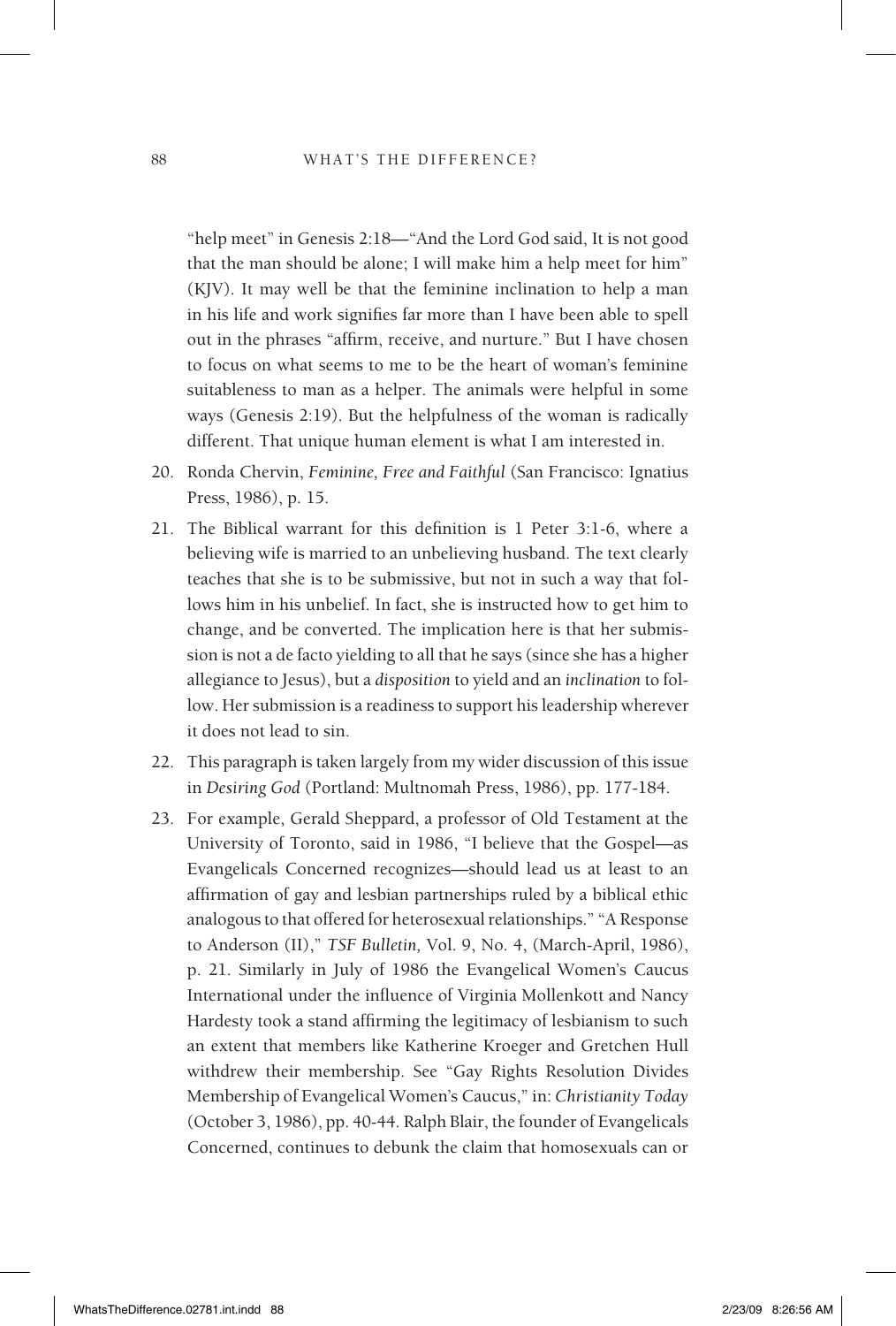should change their sexual orientation. He promotes monogamous homosexual relationships and claims Biblical support for it, arguing that the Bible is opposed to promiscuous homosexuality, not homosexuality itself. His views are cited by Tim Stafford, "Coming Out," *Christianity Today* (August 18, 1989), p. 19.

- 24. For a discussion of contemporary ministries that believe in the real possibilities of homosexuals to experience significant changes in the focus and power of their sexual preference see *Christianity Today,*  August 18, 1989. See also George Rekers, *Shaping Your Child's Sexual Identity* (Grand Rapids: Baker Book House, 1982).
- 25. This is implied in the goodness and gladness of creation before the fall (Genesis 2) when man, created first, was called to the primary responsibility of leadership, and woman, created to be "a helper suitable for him," was called to use her gifts in helping carry that leadership through. This was all "very good" (Genesis 1:31) and therefore must have given man and woman great gladness. The same glad responsiveness to this order of things is implied in Ephesians 5:21-33 where man and wife are to model their relationship after that of Christ and the church. The church delights to accept strength and leadership from Christ. The delight that a woman takes in the strength and leadership of her husband is not merely owing to the marriage covenant. Just as man was created with a native sense of responsibility to lead and provide and protect in ways appropriate to his varying relationships (see note 12), so woman was created as a suitable complement to honor this responsibility with gladness and satisfaction.
- 26. See page 50 for some examples of feminine strengths that enrich men.
- 27. Weldon M. Hardenbrook, *Missing from Action: Vanishing Manhood in America* (Nashville: Thomas Nelson Publishers, 1987), pp. 9-10.
- 28. Experience and psychology teach us that there are significant differences of many kinds between men and women. In each case one could establish a standard that would make one sex stronger and the other weaker. But Paul's teaching on the body of Christ warns us against demeaning those that have traits of weakness—male or female (1 Corinthians 12:21-26). The creation of male and female in the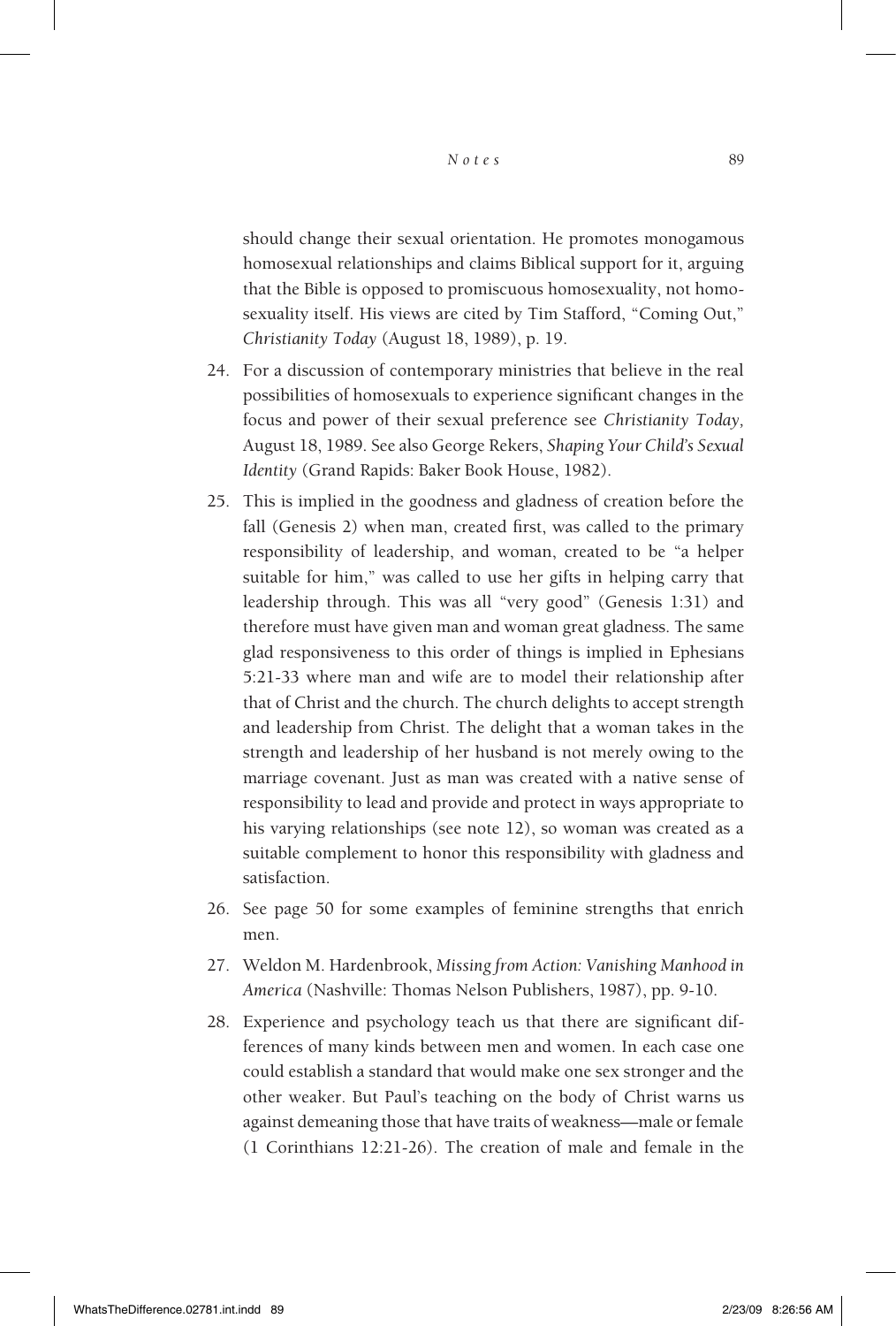image of God (Genesis 1:27) forbids that we make our diversity a ground for variable worth as persons in God's eyes. And the Biblical declaration that all was "very good" when God created us with our differences means that a "weakness" by one narrow standard is a "strength" in its contribution to the total fabric of man as male and female in God's image.

- 29. When 1 Peter 3:7 refers to the wife as a "weaker feminine vessel," it is probably focussing on the most obvious fact, especially in that more rugged culture, that a woman has lesser brute strength. That is, she is more in need of protection and provision from the man than he is from her. He is to "recognize" this and honor her by supplying all she needs as a fellow-heir of grace. The verse does not contemplate the question I have raised, namely whether there are some other things about man that can also be described as weaker than woman.
- 30. I am assuming implicitly here what I said about submission on pp. 51-52.
- 31. The elders are charged with the primary responsibility of leadership (Acts 20:28; 1 Timothy 5:17; 1 Peter 5:3) and Biblical instruction (Titus 1:9; 1 Timothy 3:2; 5:17) in the church. That's a summary of their job. So when Paul puts those two things together and says, "I do not permit a woman to teach or exercise authority," one very natural implication is, "I do not permit a woman to assume the office of elder in the church."

 So the authority Paul has in mind in 1 Timothy 2:12 at least includes the authority of elders. We saw already from Jesus in Luke 22:26 what that is supposed to look like: "Let the greatest among you become as the youngest, and the leader as one who serves." Paul said in 2 Corinthians 10:8 and 13:10 that God gave him authority in the church not for tearing down or destroying, but for building up. And Peter said to the elders of the churches (1 Peter 5:3), "Do not domineer over the those in your charge, but be examples to the flock."

 In other words elder-authority is servant-authority. Elder-leadership is servant-leadership. That's why teaching is at the heart of this calling. Biblical authority leads by persuasion—by teaching—not by coercion or political maneuvering. Elder-authority is always subordinate to Biblical truth. Therefore teaching is the primary instrument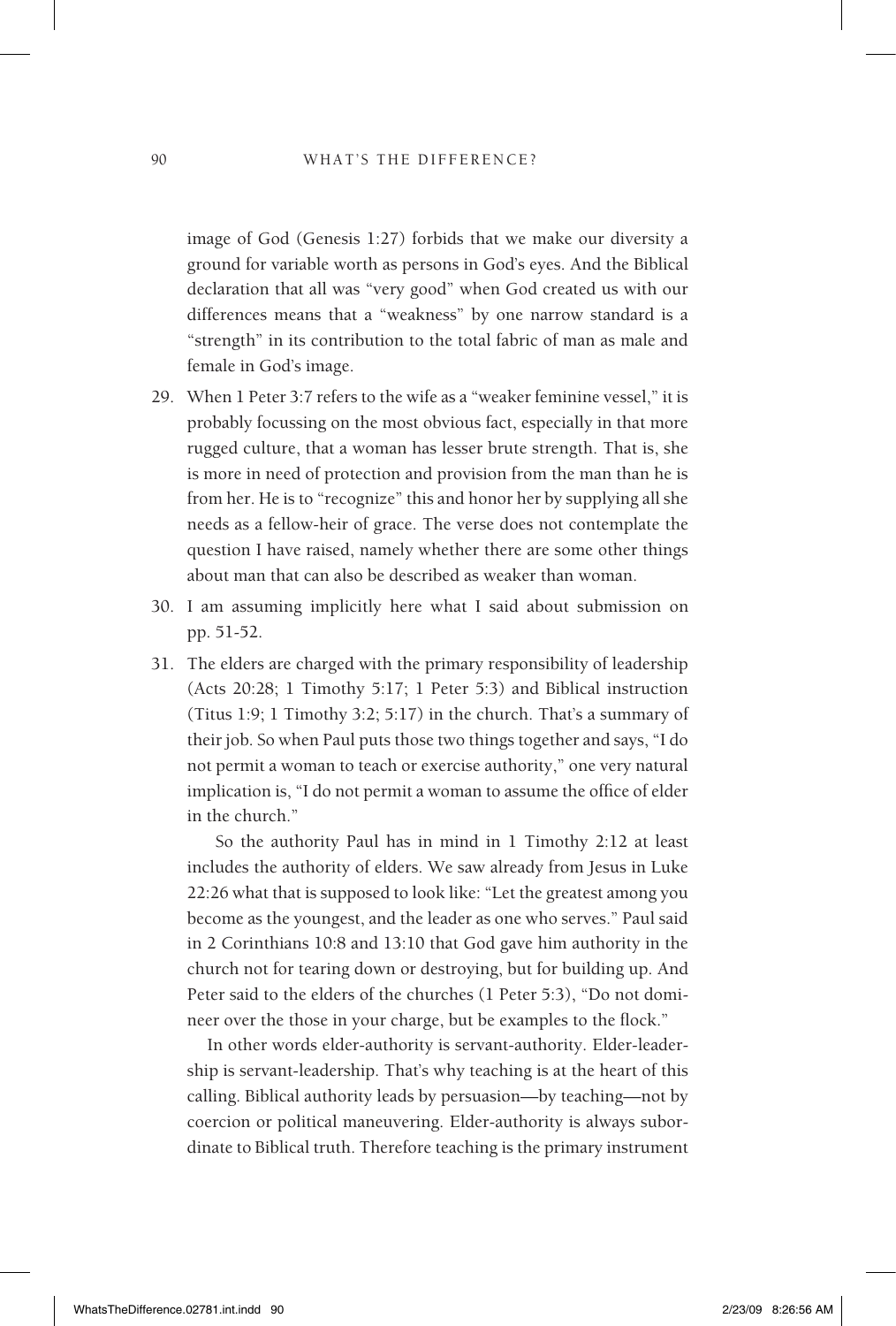of leadership in the church. And authority refers to the divine calling of spiritual, gifted men to take primary responsibility as elders for Christlike, servant-leadership and teaching in the church. Their goal is not their own status or honor. Their goal is the equipping of the saints—women and men—to do the work of the ministry.

32. The Danvers Statement is the charter statement (Rationale, Purposes and Affirmations) of the Council on Biblical Manhood and Womanhood and may be ordered from the Council at P.O. Box 1173, Wheaton, IL 60189.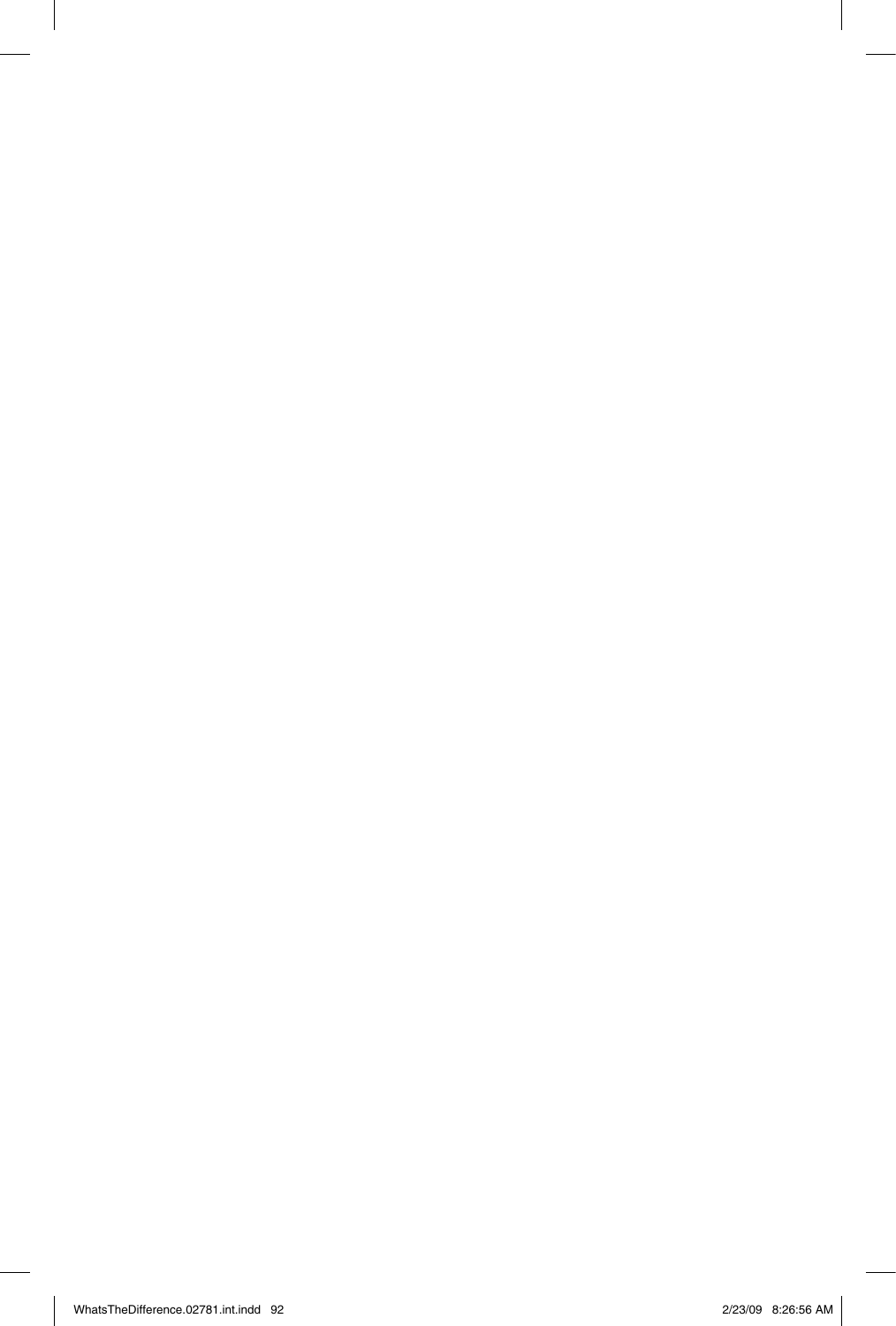## **XE** desiring God

If you would like to further explore the vision of God and life presented in this book, we at Desiring God would love to serve you. We have hundreds of resources to help you grow in your passion for Jesus Christ and help you spread that passion to others. At our website, desiringGod.org, you'll find almost everything John Piper has written and preached, including more than thirty books. We've made over twenty-five years of his sermons available free online for you to read, listen to, download, and in some cases watch.

In addition, you can access hundreds of articles, listen to our daily internet radio program, find out where John Piper is speaking, learn about our conferences, discover our God-centered children's curricula, and browse our online store. John Piper receives no royalties from the books he writes and no compensation from Desiring God. The funds are all reinvested into our gospel-spreading efforts. DG also has a whatever-you-can-afford policy, designed for individuals with limited discretionary funds. If you'd like more information about this policy, please contact us at the address or phone number below. We exist to help you treasure Jesus Christ and his gospel above all things because he is most glorified in you when you are most satisfied in him. Let us know how we can serve you!

#### **Desiring God**

Post Office Box 2901 Minneapolis, Minnesota 55402

888.346.4700 mail@desiringGod.org www.desiringGod.org